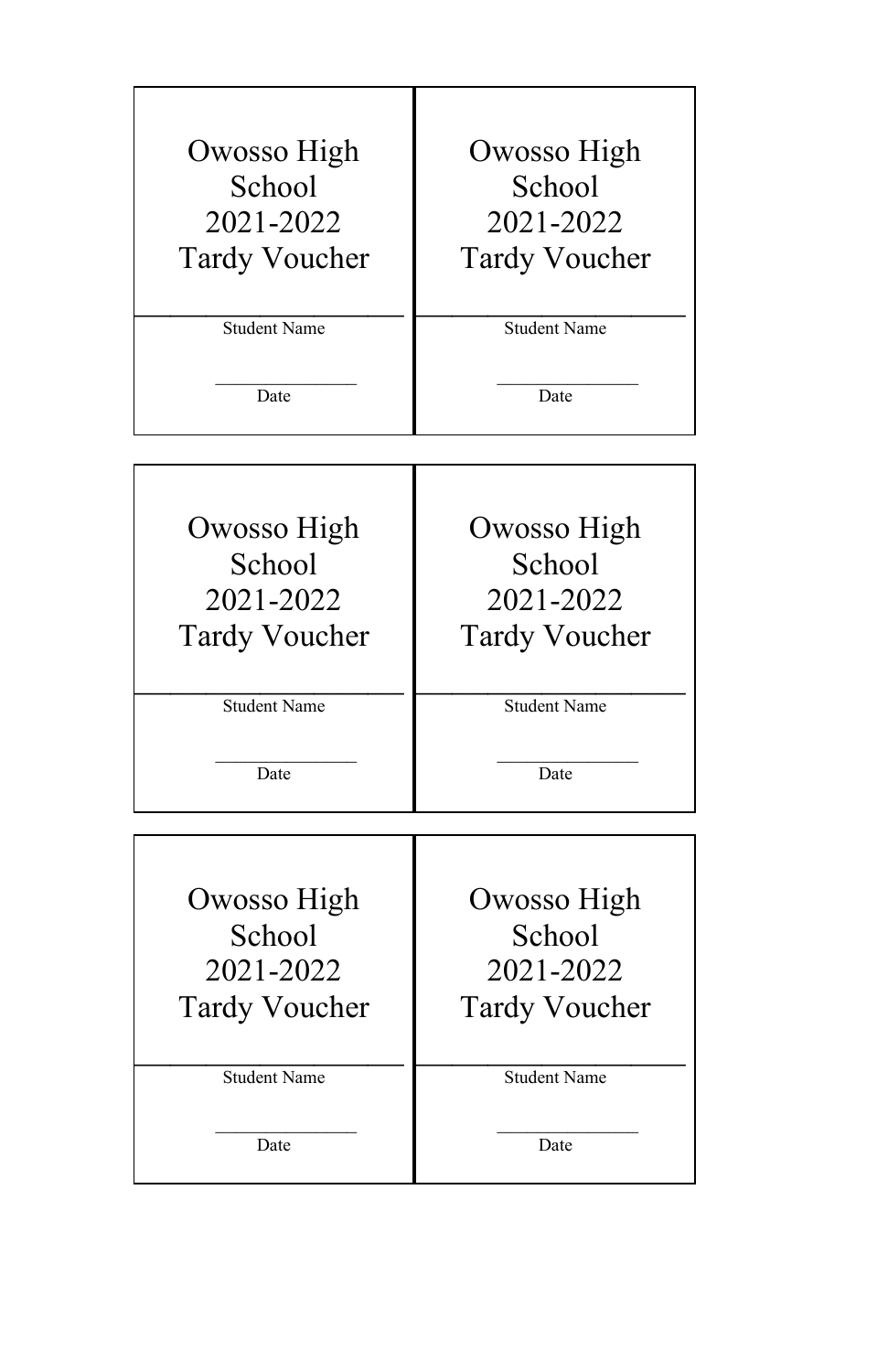# **OWOSSO HIGH SCHOOL**

# **2021-2022 Student-Parent Handbook and Student Planner**

Owosso High School 765 East North Street Owosso, Michigan 48867

(989) 723-8231 Main Office (989) 729-5600 Fax

Principal: Bruce Holladay Assistant Principal: Karen Van Epps Assistant Principal/Athletic Director: Steve Irelan

#### THIS STUDENT PLANNER IS THE PROPERTY OF:

#### **WELCOME TO OWOSSO HIGH SCHOOL!**

Our mission at Owosso High School along with the International Baccalaureate aims to develop inquiring, knowledgeable and caring young people who help to create a better and more peaceful world through intercultural understanding and **respect**.

On behalf of the staff of Owosso High School, have a great year!

Sincerely,

*Bruce Holladay* Principal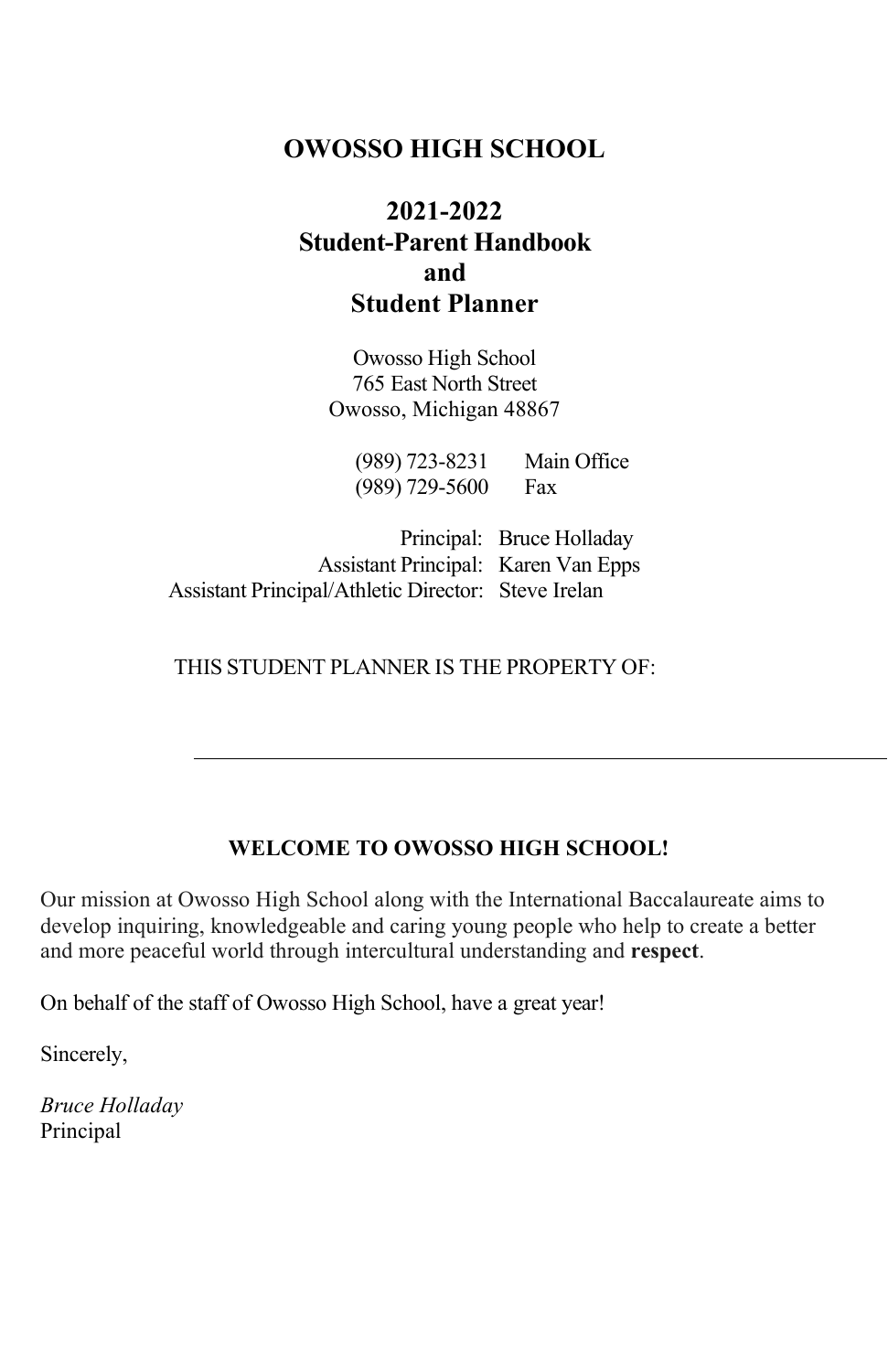#### **PRIMARY OFFICES**

There are four primary offices serving OHS students, their parents, and the Owosso community:

#### **Main Office Fax: 989- 729-5600 Phone: 989- 723-8231 Absence call in line (Available 24hours a day) 989-729-5503**

| Hours:    | $7:00$ AM $-3:30$ PM daily and during most holiday breaks                          |
|-----------|------------------------------------------------------------------------------------|
| Location: | Northeast entrance of the high school near the cafeteria                           |
| Services: | Provide forms for graduation information, dispensing medications, work             |
|           | permits, etc.; visitor check-in. Provide student attendance records; telephone for |
|           | students use for cases of illness; passes for leaving school; generates            |
|           | assignments to ISS and Saturday detention.                                         |

Personnel:<br>Bruce Holladay, Principal Karen Van Epps, Asst. Principal Danielle Deines,

Amy Parsons, Executive Secretary Secretary Dawn Horak, Secretary

#### **Student Services Department 989-729-5495**

# Hours: 7:00 AM – 3:30 PM daily<br>Location: Southeast entrance Southeast entrance Services: Counseling; student class scheduling; generate official transcripts and coordinates testing, Personnel: Jerry Ciarlino, Counselor / department chair Derek Woltjer, Counselor Abigail Kovel, Counselor

#### **Athletic Office 989-729-5494**

| Hours:    | $8:00 AM - 3:30 PM$ daily                                                  |
|-----------|----------------------------------------------------------------------------|
| Location: | Main hallway, opposite the auditorium                                      |
|           | Services: Maintains athletic rosters, team schedules; eligibility reports, |
|           | assignment of officials and transportation schedules.                      |
|           | Personnel: Steve Irelan, Assistant Principal/Athletic Director             |
|           | Jo Ellen Smith, Secretary                                                  |

#### **Career and TechnicalEducation Office 989-729-5517**

| Hours: By Appointment                                                          |
|--------------------------------------------------------------------------------|
| Location: Southeast entrance, located in the Student Services Office.          |
| Services: Career and Technical Education programs, information, and work-based |
| learning opportunities.                                                        |
| Personnel: Nick Krueger – CTE Coordinator                                      |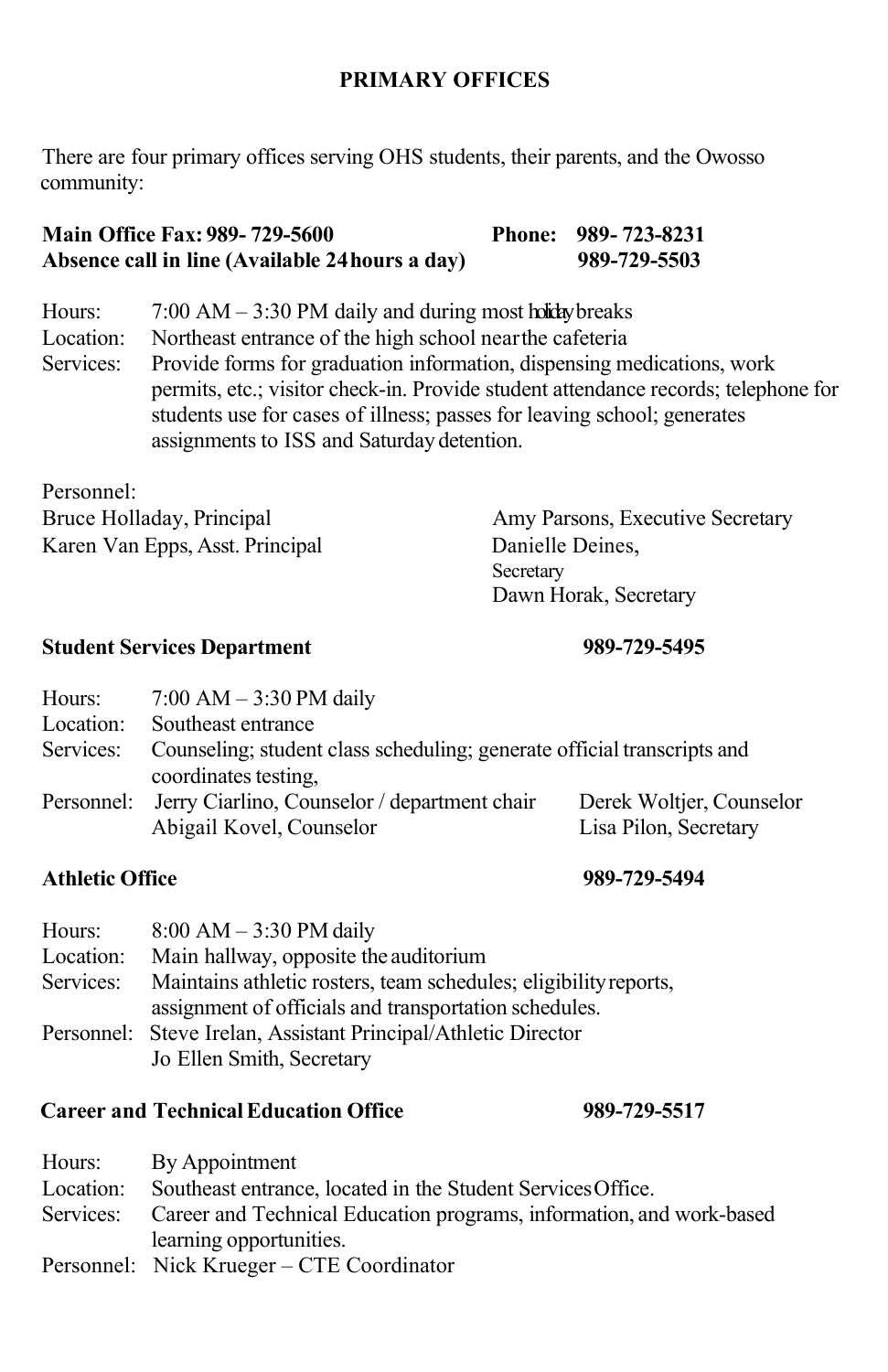#### • **STUDENT – PARENT HANDBOOK**•

The O.H.S. Student-Parent Handbook is the official manual of regulations and requirements covering the students at Owosso High School. It outlines expectations of students and their rights and responsibilities.

The handbook is not intended to address all issues, concerns or conduct of students, but to detail general matters. If you have particular concerns or questions, please feel free to discuss with an appropriate staff member or principal.

As the need arises for the administration and staff to develop new or change existing policies, students will be informed of the new policies and will be expected to follow these policies even though they are not included in this edition of the Student-Parent Handbook.

Students must sign an acknowledgement of receipt when they are issued a planner with handbook at the start of the school year or upon enrollment. The first planner with handbook is free; replacement planners are \$5.00.

Parents are highly encouraged to review the Student-Parent Handbook with their student.

# Nondiscrimination and Equal Employment Opportunity

*The Owosso Public School District does not discriminate on the basis of race, color, national origin, sex (including sexual orientation and transgender identity), disability, age, religion, height, weight, marital or family status, military status, ancestry, genetic information, or any other legally protected category, (collectively, "Protected Classes"), in its programs and activities, including employment opportunities. In addition, arrangements can be made to ensure that the lack of English language proficiency is not a barrier to admission or participation. The following compliance officers have been designated to handle inquiries regarding the nondiscrimination policies and grievance procedure: Dr. Dallas Lintner, Principal, Lincoln High School, 645 Alger St., Owosso, MI 48867, (989) 725-2839, lintner@owosso.k12.mi.us, or Title IX Coordinator Catheryn Dwyer, Assistant Principal, Owosso Middle School, 765 E. North St., Owosso, MI 48867 (989) 723-3460, [dwyerc@owosso.k12.mi.us.](mailto:dwyerc@owosso.k12.mi.us) The Section 504 Coordinator is Bridgit Spielman, Principal, Central Elementary, 600 W Oliver St., Owosso, MI 48867 (989) 723- 2790, [spielman@owosso.k12.mi.us.](mailto:spielman@owosso.k12.mi.us)* (See Appendix A & B)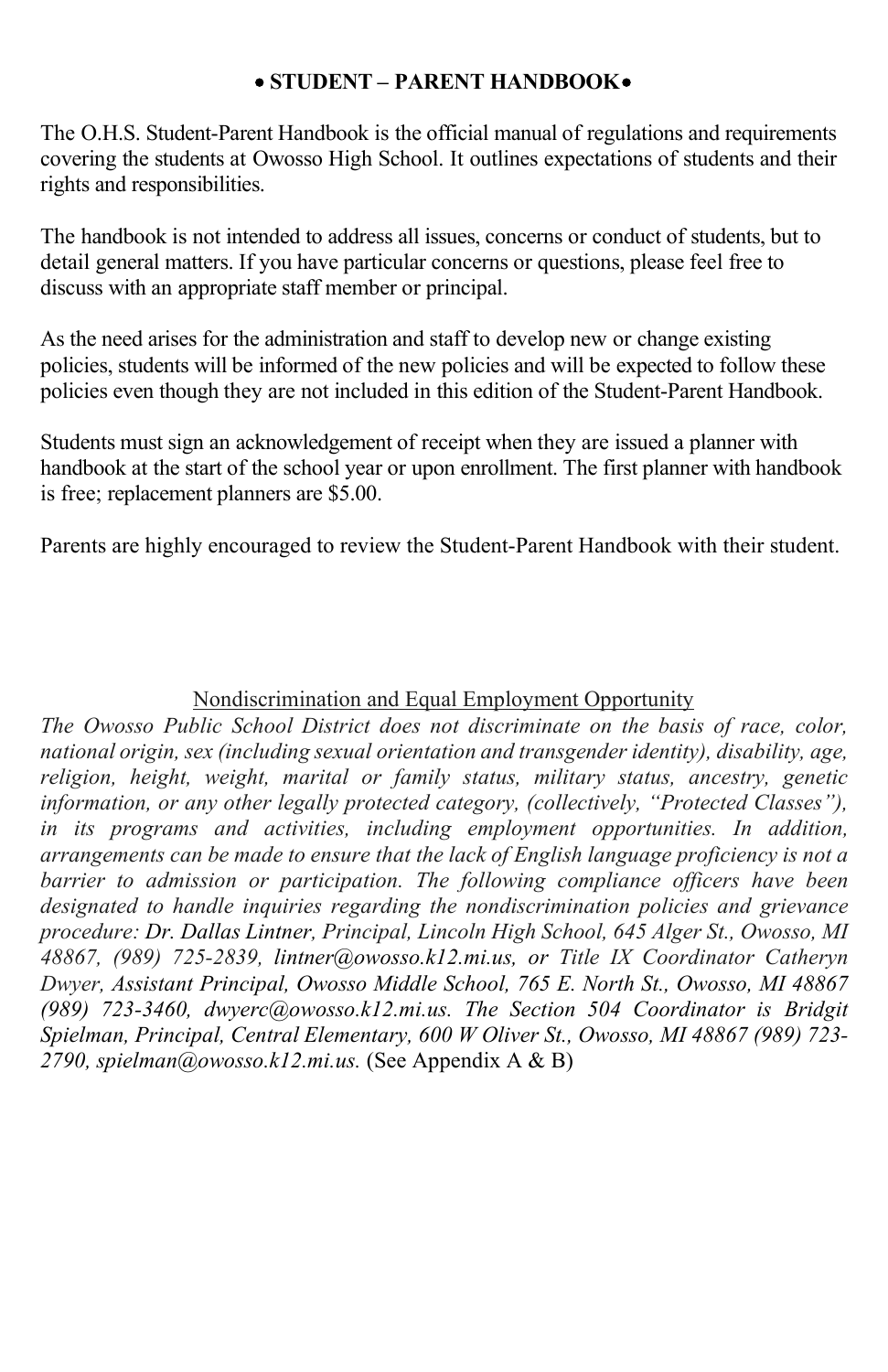### **TABLE OF CONTENTS**

#### I) COMMUNICATION Report Cards and Progress Reports

#### II) GENERAL SCHOOL POLICIES

- A. After-school Activities
- B. Assemblies
- C. Attendance
- D. Side pack and Backpack Usage
- E. Bus Transportation
- F. Cafeteria Operations
- G. Fines and Fees–Collectionof
- H. Food and Drink in theBuilding
- I. Grades for Incompletes and Withdrawals
- J. Graduation Requirements
- K. Hall Passes
- L. Homebound and In-Hospital Educational Services
- M. Illness-Student
- N. Medications-Dispensing to Students
- O. Non-School Organizations-Publicity for
- P. Parent/Teacher Conferences
- Q. Student Identification Cards
- R. Testing-Competency Demonstration
- S. Textbooks
- T. Visitors
- U. Work Permits

#### III) MISCELLANEOUS

- A. Daily Announcements
- B. Emergency Cards
- C. Lockers
- D. Lost and Found
- E. School Closing or Delay –Weather
- F. School Pictures
- G. School Rings
- H. Senior Announcements
- I. Student Clubs andOrganizations
- J. Student Insurance
- K. Telephone Privileges
- L. Time Between Classes
- M. Yearbook

### IV) STUDENT CODE OF CONDUCT/DISCIPLINEPOLICIES

- A. Alcohol, Tobacco and Other Unapproved Substances
- B. Arson, Criminal Sexual Conduct and Weapons
- C. Discipline Infractions
- D. Closed Campus
- E. Detention Lunch and Afterschool
- F. Electronic Device Policy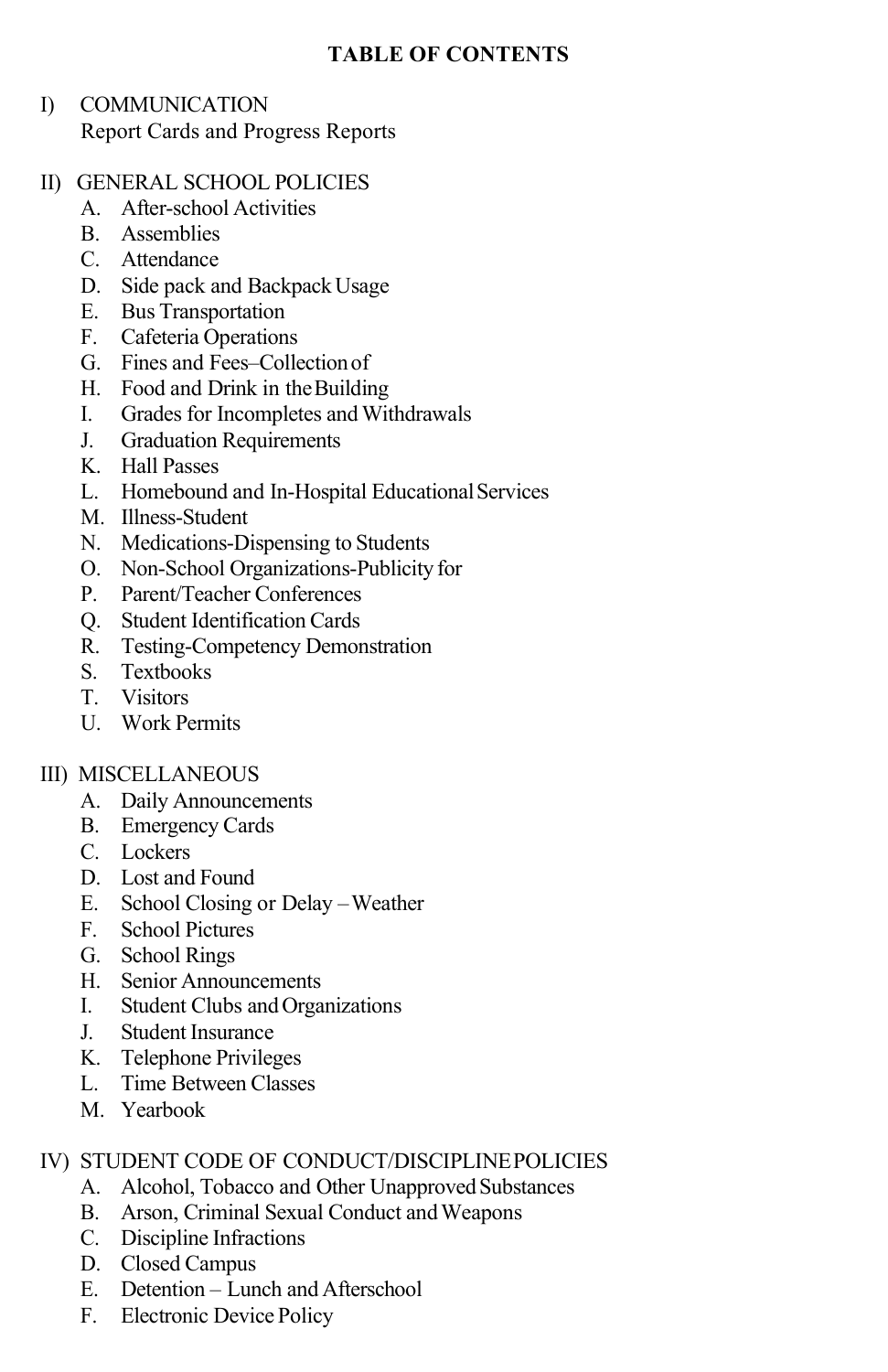- G. Entering and Exiting the Building
- H. Searches
- I. In-School Suspension (ISS)Rules
- J. Harassment and Intimidation

# V) LEGAL – STATE AND FEDERAL POLICIES

(includes OHS-adopted policies regarding these matters)

- A. Volunteer Screening
- B. Pesticide Management
- C. Family Educational Rights and PrivacyAct
- D. Control of Non-casual Contact Communicable Diseases
- E. Preparedness for Toxic and AsbestosHazards
- F. Individuals with Disabilities
- G. Limited English Proficiency
- H. Homeless
- I. Consent for Disclosure ofImmunizations
- VI) SCHOOL SAFETY POLICIES
	- A. Fire, Tornado, and LockdownDrills

### VII) SCHOOL BOARD POLICIES

- A. Dual Enrollment and Credit atPost-Secondary Institutions
- B. Parking Regulations
- C. 18-Year-Old Students-Rights andResponsibilities
- D. Family Engagement Policy 2112
- VIII) TECHNOLOGY POLICIES
- IX) ATHLETIC DEPARTMENT
- X) COLLEGE AND CAREER CENTER

# XI) COMMUNITY/CAREER AND TECHNICALEDUCATION

XII) MEDIA CENTER

# XIII) STUDENT SERVICES CENTER

XIV) APPENDIX A – Nondiscrimination and Access to Equal Educational Opportunity

XV) APPENDIX B – Section 504/ADA Prohibition Against Discrimination Based on Disability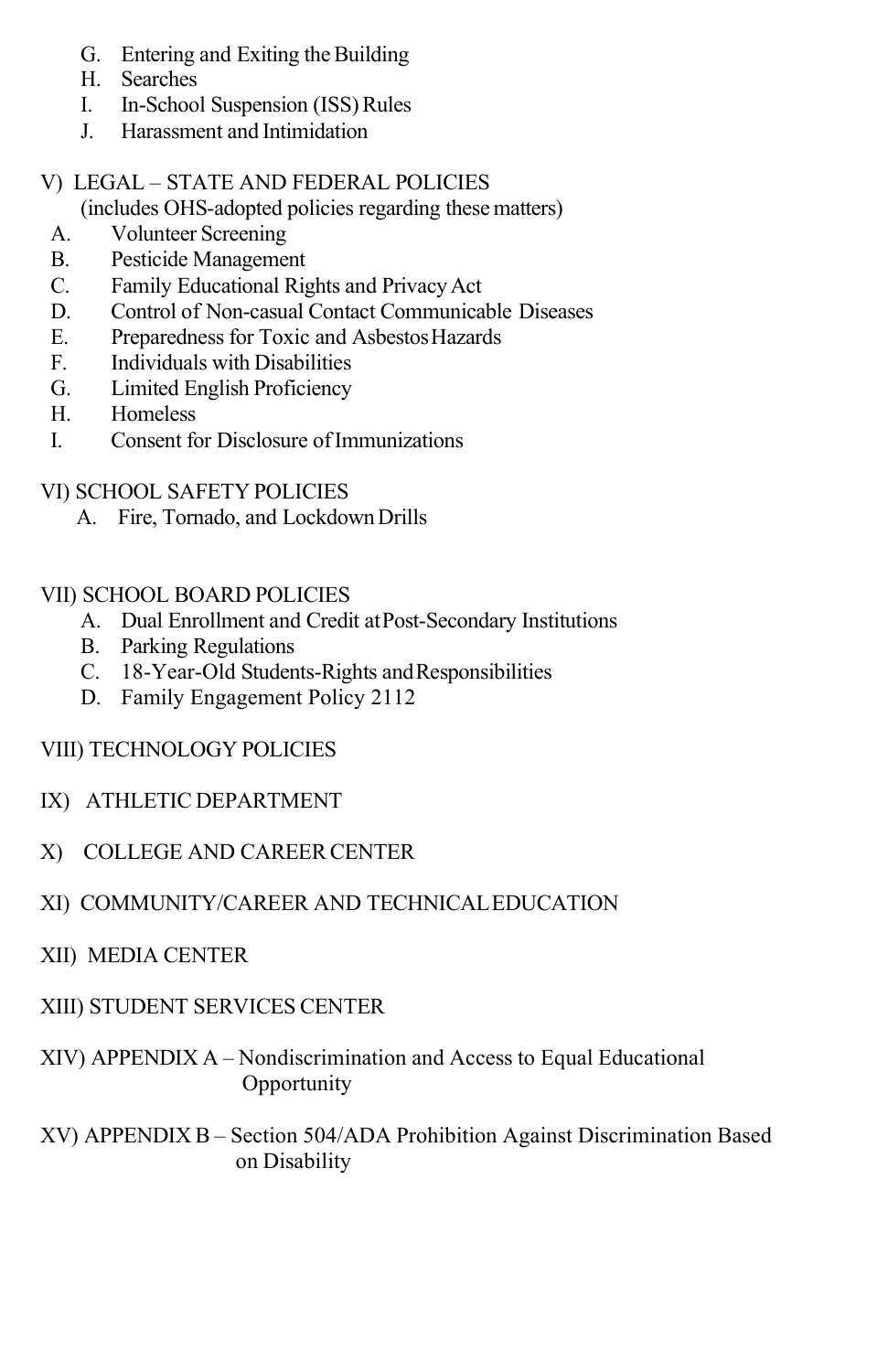# **I. COMMUNICATION**

Communication between home and school regarding a student's education is essential. School communication includes, but is not limited to:

- 1. OHS Student Handbook
- 2. Report cards, progress reports, and PowerSchool
- 3. Parent-Teacher Conferences
- 4. School Open House
- 5. OHS Webpage

### **REPORT CARDS AND PROGRESS REPORTS**

There are four 9-week marking periods per school year. Parents are welcome to check their student's grades at any time by using the Parent Portal with the school-provided login and password numbers. Report cards are only printed and mailed at semester time.

# **II. GENERAL SCHOOL POLICIES**

### **A. AFTER-SCHOOL ACTIVITIES**

A teacher-sponsor must be present at all after-school activities including play practices, club/class meetings, dances, athletic contests, etc. The teacher-sponsor may leave when all students under his/her supervision have left the school building or grounds.

### **B. ASSEMBLIES**

Throughout the school year, assemblies for enrichment activities or sporting events are held during the school day. Students are expected to be courteous and attentive at all times and remain seated until dismissed. Assemblies are an important part of the school experience and students are expected to attend all assemblies.

#### **C. ATTENDANCE**

This policy is intended to create positive classroom attendance habits by all students. It is aligned with our mission statement, educational beliefs, and student exit outcomes. This policy is based on current best practices regarding principles within the instructional process, grounded in the belief that learning is interrupted when students are absent from school.

#### **Attendance Guidelines**

Students who accumulate more than twelve absences per semester in any class may lose credit for that class. Both verified and unverified absences are included in the twelve-day rule, suspensions are not.

Class work missed during verified absences can be made up. Students are expected to make up class work missed during an absence. (one day is allowed to make up work for each day of absence).

After the twelfth absence, students may apply for a "Waiver of Loss of Credit". Seniors in their final semester must make waiver arrangements prior to commencement.

Students who exceed the 12-day rule and are ineligible for a "Waiver of Loss of Credit" are expected to attend class and follow all classroom rules and procedures.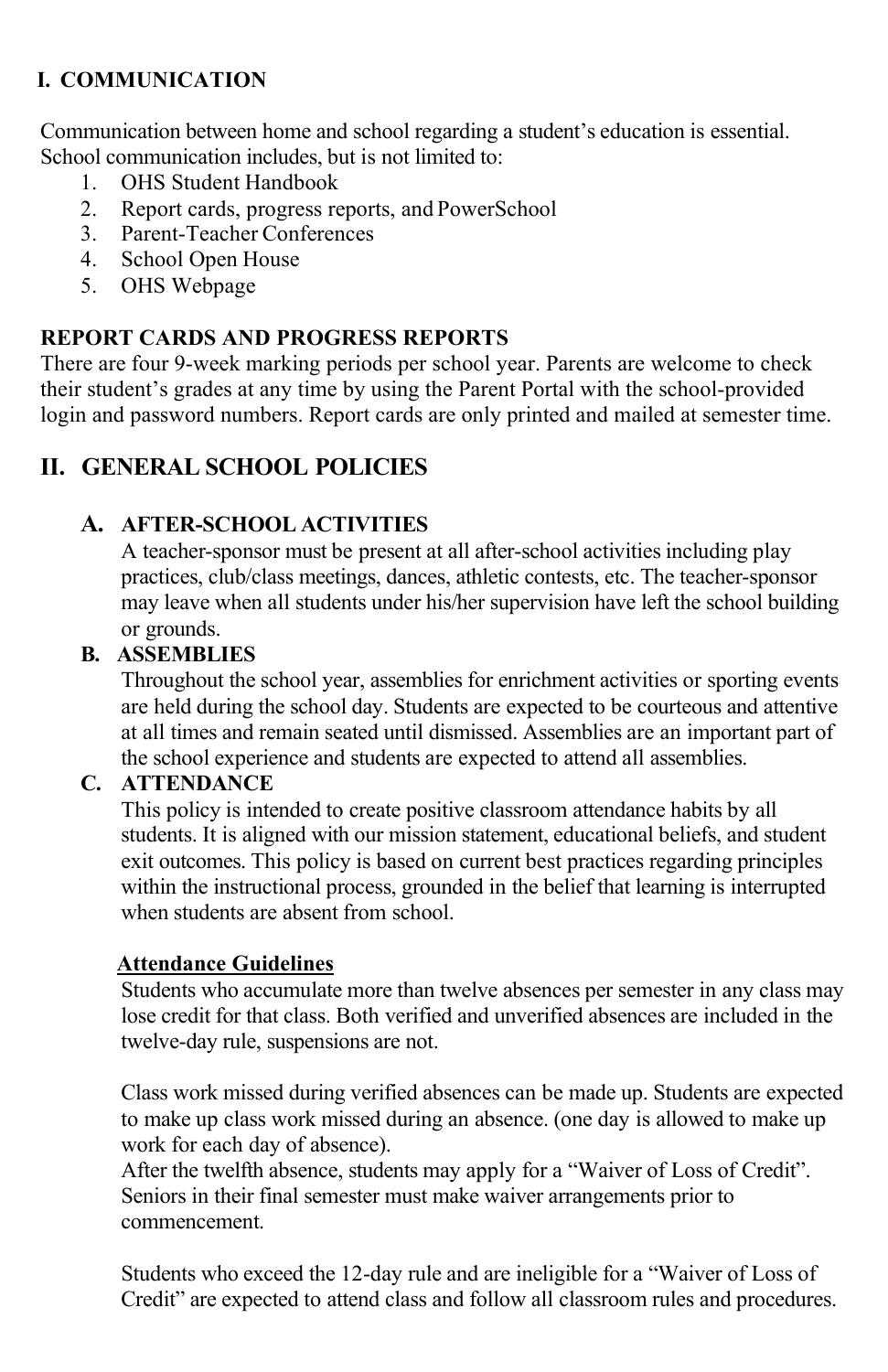Students who disrupt class will be referred to the office and may receive disciplinary action including, but not limited to, suspension or Board of Education referral.

School-related absences do not count towards the 12-day rule.

Students who are absent for a portion of the day must present a note from their parent/guardian verifying the absence, to the main office prior to leaving or attending class.

Students who must leave school early for any reason are required to check out through the Main Office before leaving the school building. Failure to do so will result in disciplinary action.

### **Exam Policy**

Students in all grades will be eligible to be exempt from semester exams if they meet the following criteria:

- 7 or less absences for the semester, as well astardies
- Grade of a "B-" or better (80%) in the class for the semester
- No out of school suspensions for the semester

End of course exams such as AP exams and exams in courses for college credit will not be exempt. Teachers will indicate in their syllabus the waiver policy for exams for the particular class in order to be clear to all students.

### **Waiver of Loss of Credit Procedure**

Students who have exceeded the 12-day Rule may apply to have their absences waived by submitting a Waiver of Loss of Credit form. Waivers will only be considered if a student is passing a class(es). Forms may be obtained from and returned to the Counseling or Main Office at the end of each semester. An independent committee reviews the waiver applications to determine whether extenuating circumstances contributed to a student's excessive absences. The committee may consist of the following school personnel: an administrator, members of the faculty, a support staff member and the student's counselor. The committee convenes approximately three days after the waiver submission deadline. In cases of illness or hospitalization, appropriate documentation from a physician may be requested. Students who receive Homebound or In-Hospital Educational Services are not subject to the twelve-day absence policy and need not apply for a Waiver of Loss of Credit.

# **Tardy Policy**

When tardy vouchers are submitted by the student for  $1<sup>st</sup>$  hour prior to  $8:00$ am, the student should not be considered tardy for that hour only. Students are permitted tardy to any class with a pass from school personnel. Students arriving to class late with a pass from a teacher, counselor, or other staff member are not to be considered tardy or to be marked absent.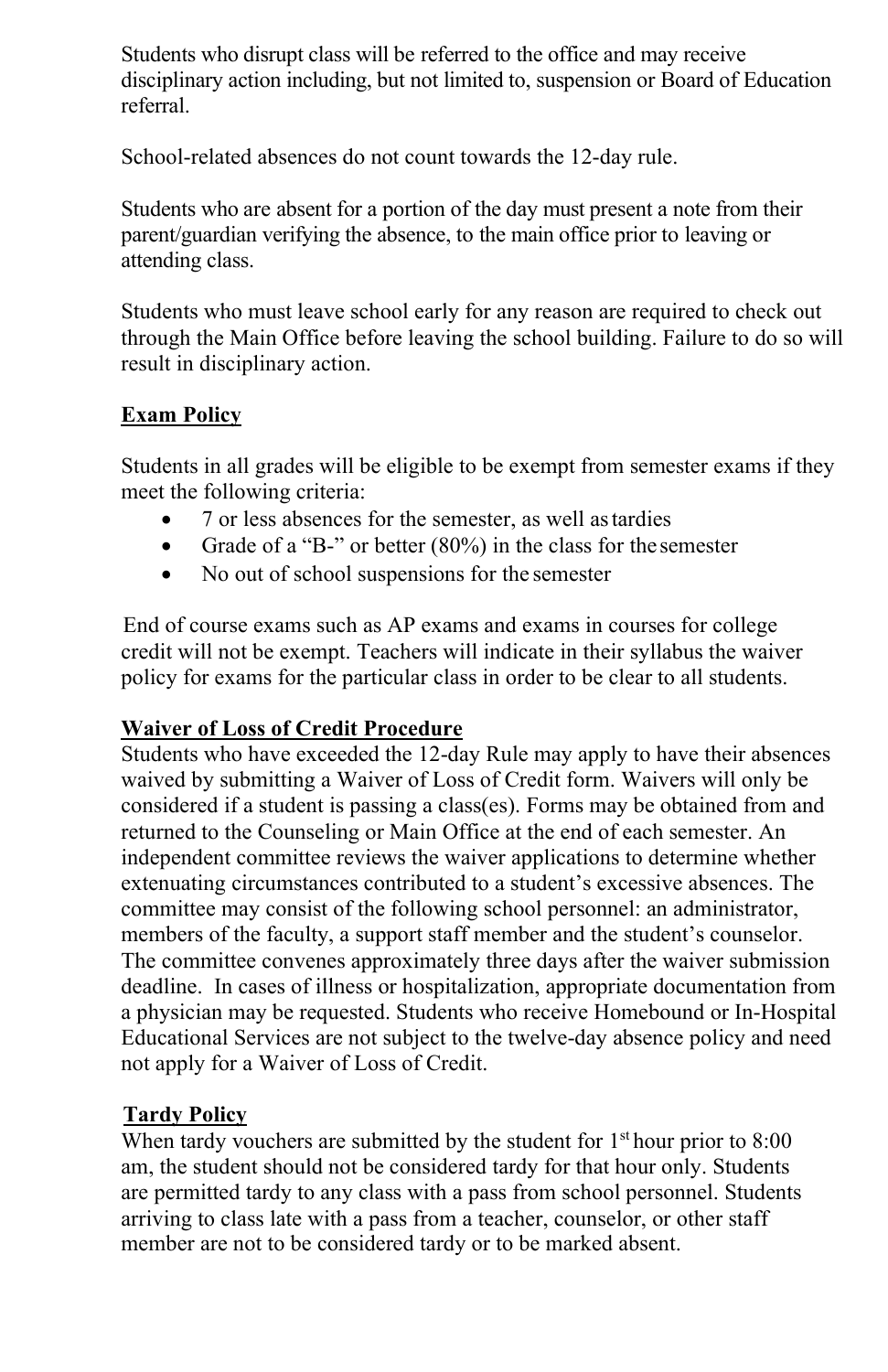Students will be referred to administration for excessive tardiness.

A parent may call the absence line or present documentation from an appointment location to excuse a student's tardy or may send a note with the student the next school day to have the student's tardy removed. Students are considered tardy when the tone sounds to begin the hour.

### **TARDY POLICY CONSEQUENCES**

(Based on the grand total number of tardies a student has in all of his/her classes per marking period)

- $\triangleright$  Tardy 1 Student reports to class. Documented and given warning.
- $\triangleright$  Tardy 2 and beyond May include progressive consequences including parent contacts, detention, in-school or out of school suspensions, or truancy petitions to the family court.

#### **ATTENDANCE TERMS**

#### **Verified Absence**

An approved absence by a student's parent/guardian; this includes absences due to illness, funeral, religious observance, or medical appointments.

Parent/guardian must notify the school *within 24 hours* the day following the absence to be considered verified. **Absence verification number: 729-5503. Acknowledging the School Reach call does not excuse the student. A call to the absence line is still needed.**

#### **Unverified Absence**

An absence unconfirmed or unapproved by a parent/guardian within the 24 hour time frame.

### **D. SIDEPACK/FANNY PACK AND BACKPACKUSAGE**

**Any side packs, fanny packs, backpacks, any purses and book bags brought to school must be taken directly to and left in the student's locker until the end of the school day.** Some exceptions may apply, but all will be clearly marked by a school approved tag and all staff will receive notification of exceptions. If a side pack or backpack is used in restricted times without approval then the student will be subject to disciplinary action. Students that play a sport must take their athletic equipment bags to a location in the athletic area as determined by the athletic director and/or principal.

# **E. BUS TRANSPORTATION**

Students are eligible for bus transportation to and from school and schoolrelated activities. Students are expected to follow transportation guidelines; failure to do so may result in disciplinary action and denial of bus privileges or in school discipline. The following improper behavior can result in suspension of bus riding privileges, and/or suspension of school.

- Students must follow bus drivers directions at alltimes.
- Use classroom conduct (no fighting, swearing)
- Pick up or drop off at the middle school is **not**permitted
- Vandalism to the bus will be charged to thestudent/parent.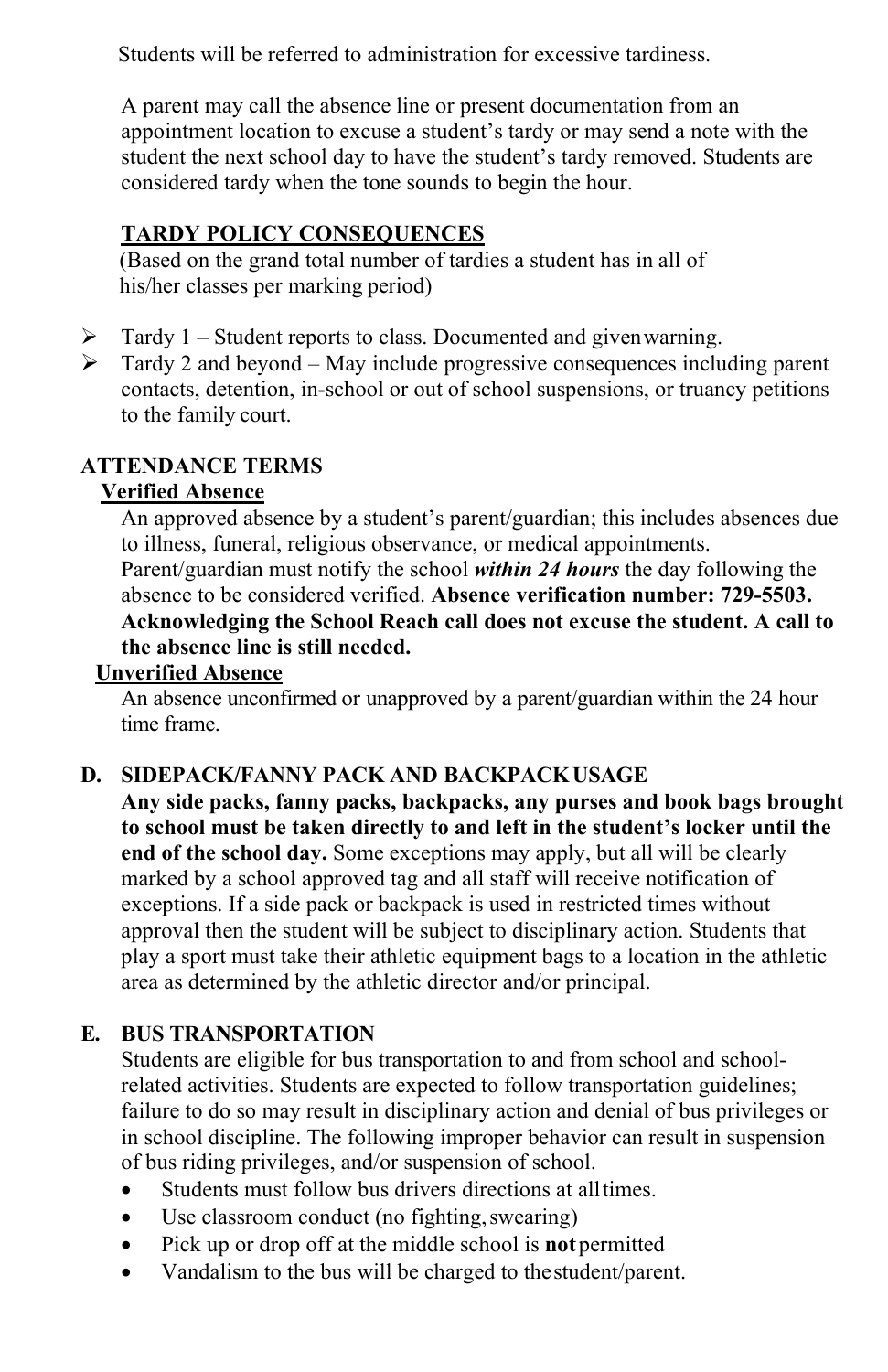- Possession of tobacco/e-cigarettes or flammable products will result in loss of bus privileges.
- Eligible city route students will be issued a bus pass to show thedriver every day.
- Non-busing students will be permitted to ride the bus in**emergency** situations only- with a signed permission note from their parent.
- Please contact the transportation department with any questions at**725-7665**

#### **F. CAFETERIA OPERATIONS**

The cafeteria serves breakfast daily, 7:00 – 7:40 AM. Students should get their food by 7:40 AM, as they need to be in class by 7:45 AM. Lunch is served daily during two, thirty-five-minute lunch periods, 10:35 AM - 12:05 PM. Owosso High School participates in the National School Lunch Program, which enables students that qualify to have free or reduced lunches. All students will be given an application to fill out the first week of school or online after July 1 a[t www.lunchapp.com.](http://www.lunchapp.com/) Students who qualify for free or reduced lunch will be notified by mail. **Ordering food to be delivered and eaten in the cafeteria is prohibited** and goes against state guidelines. **Students ordering outside food may face disciplinary action.**  After School Programs are available to students where a snack and beverage will be provided with no cost to parents.

### **G. FINES AND FEES-COLLECTIONOF**

A cumulative record is kept for all students grade 9-12 who owe money for such items as textbooks, equipment, supplies, etc. All financial debts must be paid prior to students participating in Trojan Days or being issued a cap and gown.

#### **H. FOOD AND DRINK IN BUILDING**

Beverage and water machines are located throughout the building and are available throughout the day. Beverages and food in the classroom are at the teacher's discretion.

# **I. GRADES-Procedures for Incompletes ("I") and Withdrawals("W") Incompletes**

Students who do not complete all class work by the end of the marking period or semester may receive an "I" (Incomplete) grade on their report card. Students have a maximum of two weeks to make up the work required to convert the "I" to a letter grade. Students must contact the teacher to obtain the necessary class work. Students who do not complete the class work by the deadline will receive a permanent letter grade for the class based upon the average score of the class work completed with zeroes for incomplete work. This grade will be calculated into the GPA. Teachers may allot additional time for extenuating circumstances.

### **J. GRADUATION REQUIREMENTS**

OHS students must complete the following requirements before the date of graduation to participate in graduation ceremonies:

- Fulfill the graduation requirements as outlined in the OHSCurriculum Guide including the Michigan Merit Curriculumguidelines.
- Fulfill the graduation requirements as outlined in Board Policy (Policy 5460).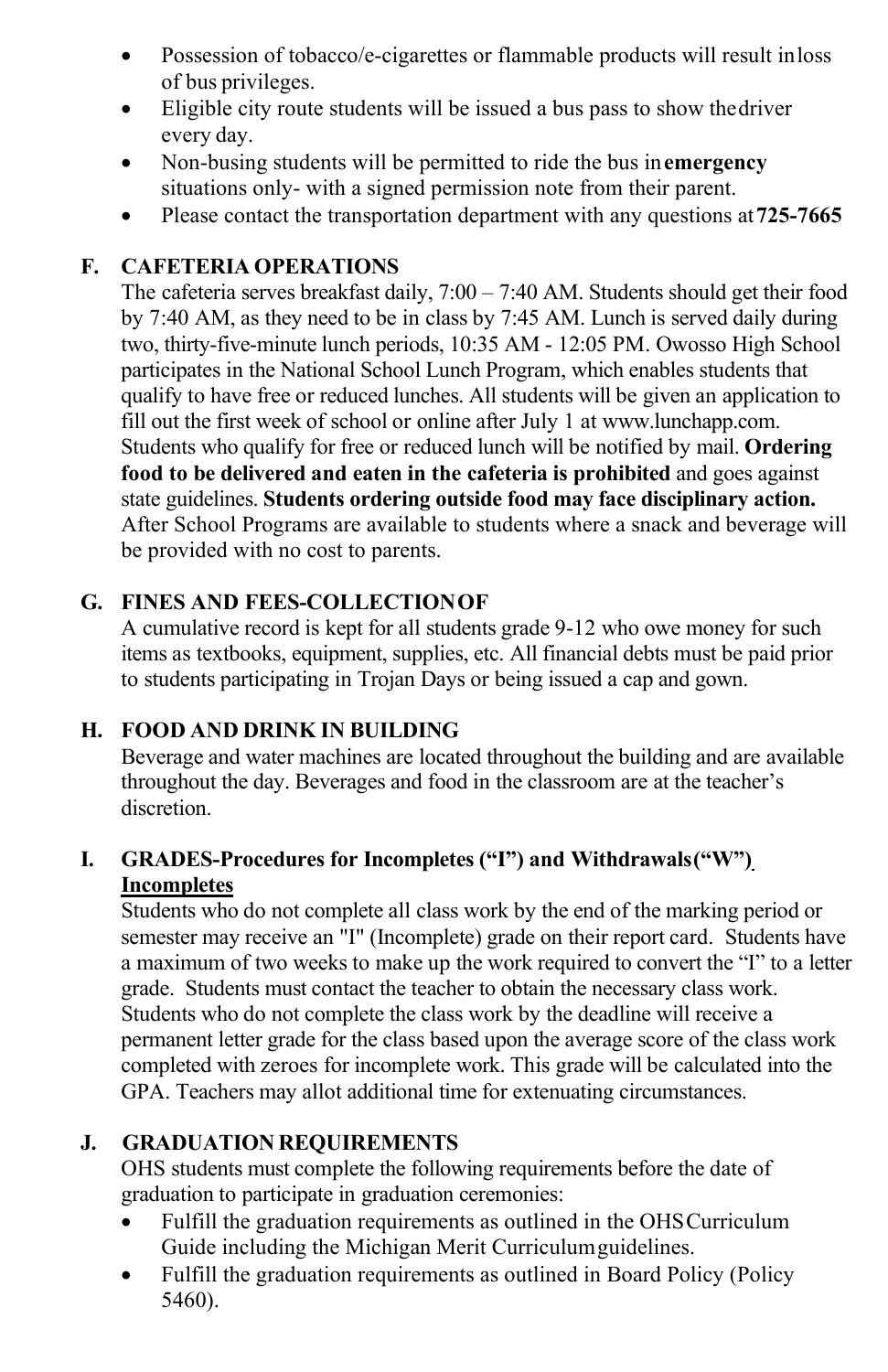- Be enrolled in seven courses per school year, for a total of seven credits. Deviation from this requirement must have the principal's approval.
- Fulfill all financial obligations to the school; return issued textbooks, library books, equipment, uniforms and/or other school property. Failure to do so may result in the withholding of a student's cap and gown.
- Students with credit deficiencies may earn credits through correspondence courses (up to 2 credits) or credit recovery programs, including summer school, with the principal's approval. The high school principal has the authority to interpret credits transferred from other school districts that are needed for graduation from OHS. A student with credit deficiency could be placed at Lincoln High School to regain credits. The school district is not responsible for cost of such coursework.
- Commencement exercises are serious traditional ceremonies at which participation is a privilege. The Commencement Letter of Participation is required for seniors who participate.

In Accordance with state law, Owosso High School offers the option of a Personal Curriculum (PC) in order to:

• Go beyond the academic credit requirements by adding more math, science, English language arts, or world languages credits; or completing a departmentapproved formal career and technical educationprogram.

• Modify the Algebra II content.

• Modify, if necessary, the credit requirements of a student with an Individualized Education Program (IEP).

• Modify credit requirements for a student who transfers from out of state or from a nonpublic school and is unable to meet the MMCrequirements.

The MMC defines consistent learning standards that are intended to remain constant from district to district. Districts choose instructional approaches and design learning environments so that all students, including alternative and atrisk students, can meet the requirements of the MMC. The research is clear struggling learners do better when given the opportunity to learn in a challenging curriculum. PC modifications must align Michigan state standards as practicable and must not create barriers that limit a student's opportunity to be engaged in a challenging curriculum. The legislative intent of the PC is to individualize the rigor and relevance of the educational experience. In this context, "practicable" is an inclusive term meaning as much of the subject area content expectations as possible during high school instruction. Students with an IEP operate under this same context. The PC is an option any student or family can explore as a way to modify certain graduation requirements and earn a diploma. The purpose of secondary education is to prepare students for life after high school. Any modification to a student's graduation requirements needs to be consistent with this purpose. The high school diploma is documentation that the student has met the expectations and possesses the knowledge and skills necessary for postsecondary success. Students who are not pursuing a diploma or students who are unable to meet modified MMC requirements do not need a PC. P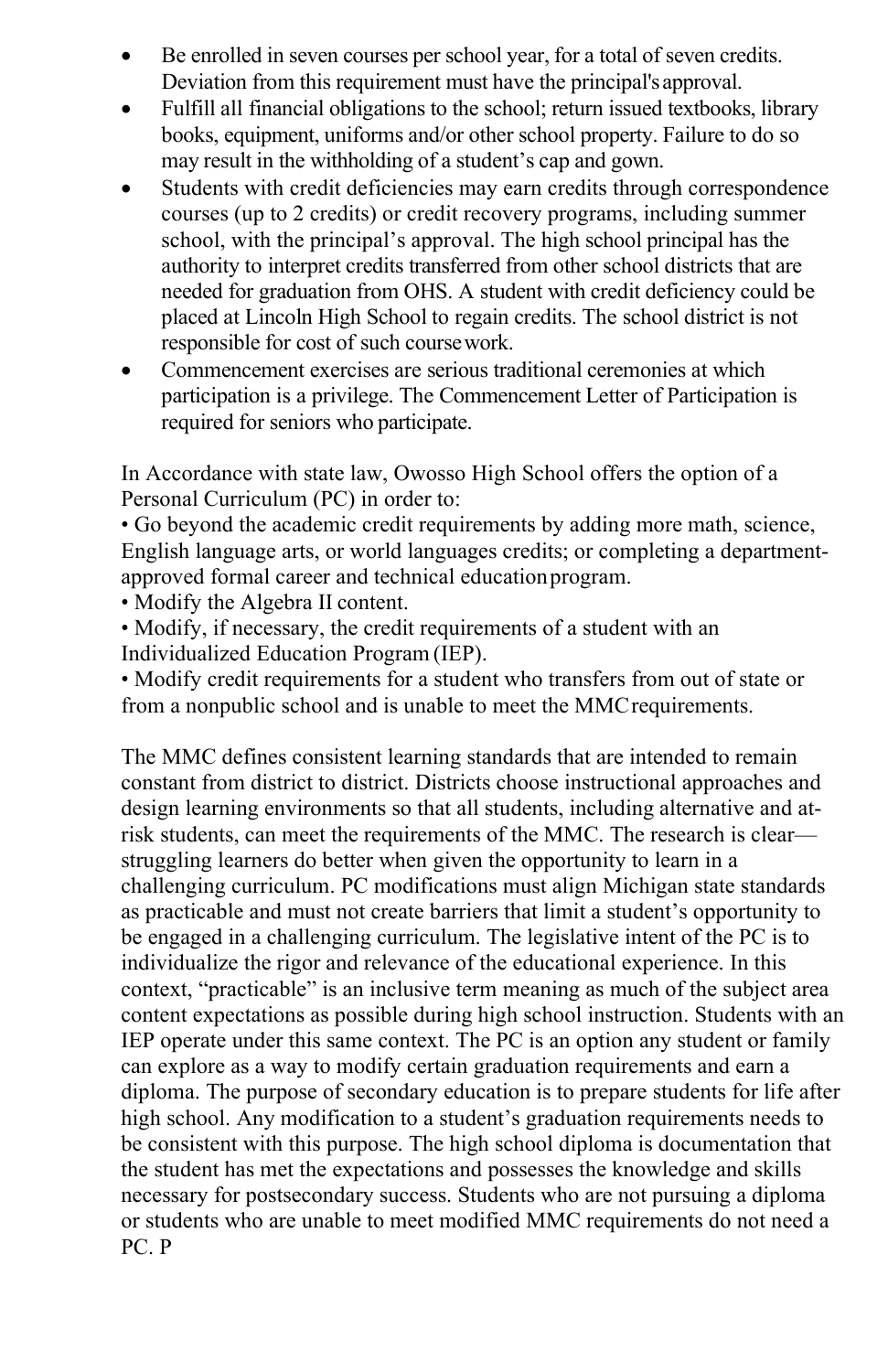A guide was developed to help educators, students, and parents understand when it may be appropriate to use a personal curriculum (PC) option to modify the Michigan Merit Curriculum (MMC) requirements. For more information, please contact your child's counselor or reference the site below. [http://www.michigan.gov/documents/mde/PC\\_Guide\\_Final\\_5\\_12\\_09\\_277958\\_7](http://www.michigan.gov/documents/mde/PC_Guide_Final_5_12_09_277958_7) .pdf

#### **K. HALL PASSES**

Students are permitted to be in the hallway during class time for emergencies **only**  and with a handbook, signed by school personnel, or a teacher provided pass. Using the restroom, drinking fountain, or locker should be completed before school, between classes and during lunch. All students must have their planner with them during the school day. Students who have lost their planner may be required to replace it at a cost of \$5.00.

### **L. HOMEBOUND AND IN-HOSPITAL EDUCATIONAL SERVICES**

Students who must be absent from school for more than five consecutive school days due to a medical condition or have a doctor's note indicating they are not physically capable of attending school may be provided homebound or inhospital educational services. According to the Michigan Pupil Accounting Manual, a student who is able to attend school for a partial day is noteligible for home based services.

Whenever the principal or his designee is notified by a parent of a student's absence due to illness, injury, or accident, the principal must inquire if the student is expected to be absent more than five consecutive school days. When this is confirmed, the principal must obtain from the parent any necessary information from the attending physician to determine the student's eligibility for homebound or in-hospital educational services. Eligibility is determined by the attending physician's statement certifying that the student has a medical condition that requires hospitalization or home confinement during regular school hours for a period longer than five consecutive school days, including starting and ending dates for home-based services.

Upon parent notification of an upcoming hospitalization of more than five consecutive days, the principal will generally arrange for in-hospital or homebound educational services within three days.

#### **M. ILLNESS-STUDENT**

Students who become ill during the school day must report to the Main Office. **Students are not permitted to go home unless contact is first made with the parents or legal guardian. Parents must make certain that the school has emergency numbers should a student become ill and needs to be sent home.**

#### **N. MEDICATION-DISPENSING TOSTUDENTS**

The following guidelines apply to the dispensing of student medication:

- **All medication must be kept in the Main Office.**
- There needs to be a physician or parent statement in writing prior to the dispensation of anymedication.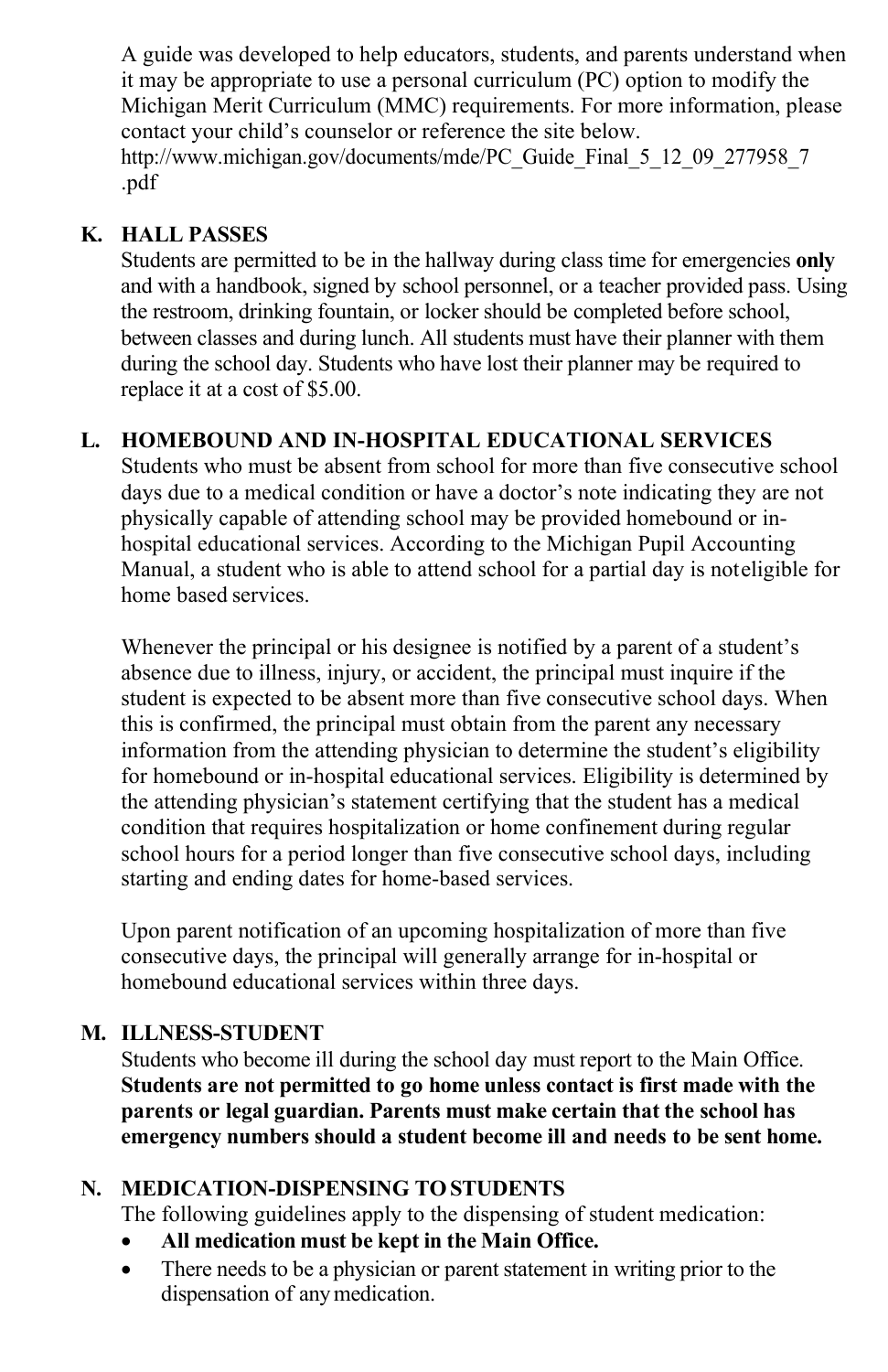- Students may take medication at school when a permission slip indicating the parent or guardian's approval is on file in the main office. The permission slip must include the student's name, name of medication, time to be administered, reason for medication, dosage, length of time medication is to be taken and physician's name.
- School personnel are not allowed to administer any medication (including aspirin and other over-the-counter medications) to a student unless written permission from the parent or guardian is on file in the Main Office, and the parent has brought the medicine to school in its original container.
- Students must bring medication to the Main Office before school.
- All medications must be in the original container.
- Medication is administered by school personnel in the Main Office and logged, with a second adult witness present when the medication is administered. This is not required if administered by a Registered Nurse or Licensed Practical Nurse.
- Students may not possess medications except under extenuatingcircumstances i.e. inhalers, epi pens, etc., and a permission slip should be on file in the main office to do so.
- Students may possess asthma inhalers per Public Act 1179. A permission slip should be on file inthe main office.
- A parent or guardian is to pick up any unused medication on the last dayof school. Any medication left will be properly disposed of.

# **O. NON-SCHOOL ORGANIZATIONS-PUBLICITYFOR**

Materials from organizations outside school will not be allowed. Any school materials placed in the building without administrative approval will be removed. Posters relating to Owosso High School events are to have the expiration date written in the lower left corner of the poster for the purpose of removal. Students and organization sponsor/advisors are expected to remove posters/announcements when the event is completed. The administration reserves the right to prohibit any poster, brochure, or other material in the building or on the property.

# **P. PARENT -TEACHERCONFERENCES**

Parent-teacher conferences are scheduled in the fall during the first semester. Parents are encouraged to meet their son or daughter's teachers and discuss his or her academic and social progress. Administrators and counselors are available to discuss any aspect of student life. Parents are encouraged to contact their student's counselor or teachers any time they are concerned about his or her progress.

### **Q. STUDENT IDENTIFICATION CARDS**

Students receive a pictured Student ID card that should be carried with them at all times, including school-sponsored events. Students may be required to show their Student ID cards at the request of school personnel. Failure to show a Student ID card at a school-sponsored event may result in the student being asked to leave. There is a \$5.00 fee for the replacement of lost student identification cards.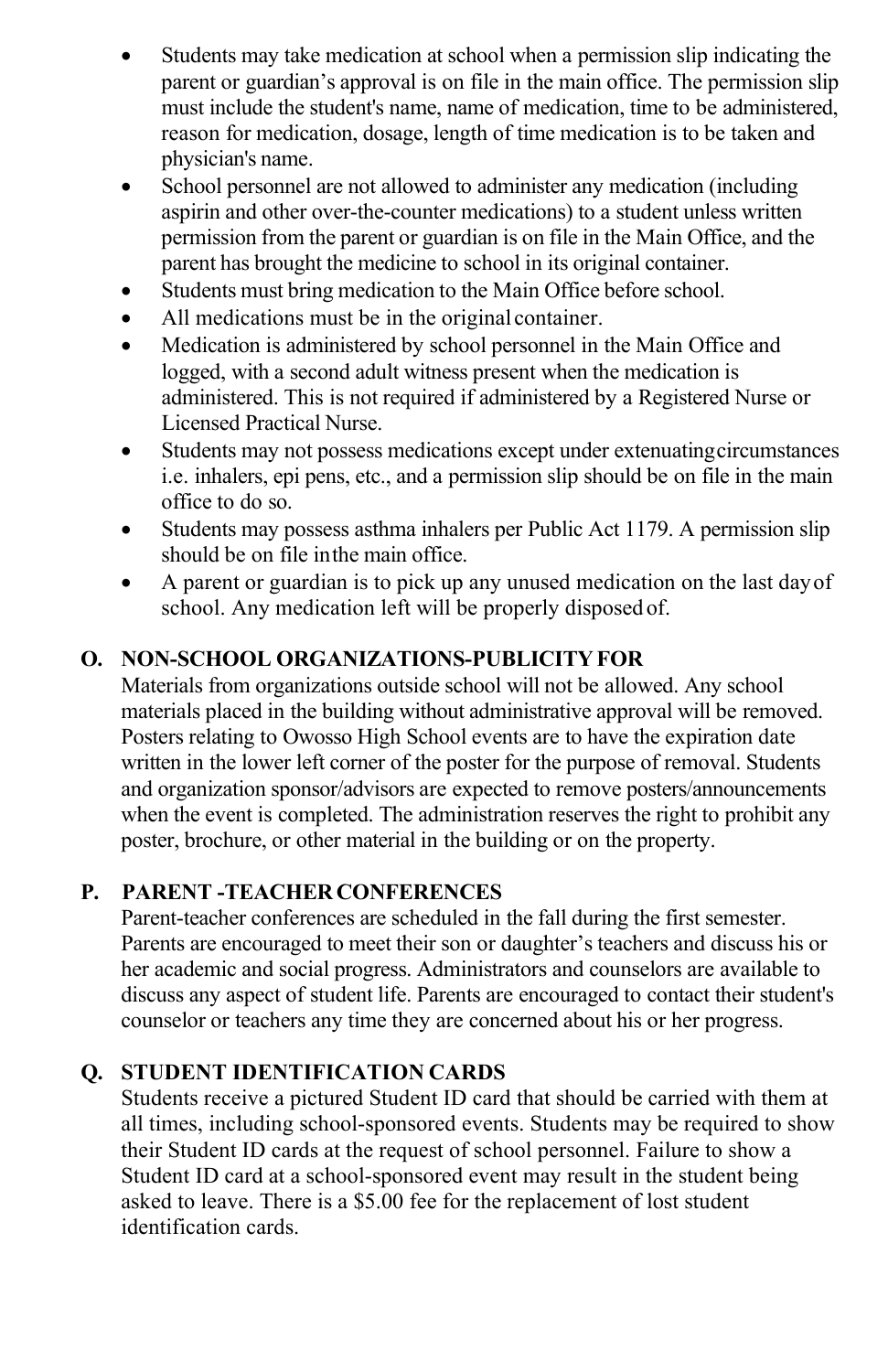# **R. TESTING-COMPETENCY DEMONSTRATION**

The State of Michigan mandates competency testing or "testing out"; it allows any high school student to test out of a course offered by his or her high school in any of the four core areas.

Competency testing procedures are as follows:

- Students must demonstrate mastery of course content by earning an 80% or better on each component of a comprehensive final exam.
- Successfully passing a given test results in credit being earned for that class; a grade of "pass" being recorded on the student's official transcript; and credit towards graduation. The grade will not be calculated in the GPA.
- Passing a test is equal to fulfilling a requirement in a course sequence.
- Once credit is granted by "testing out", a student may not receive credit for a prerequisite course in that sequence.
- Students considering "testing out" should see their guidance counselor.
- Students must follow guidance department testing out timelines for material pickup and testing dates.

### **S. TEXTBOOKS**

Textbooks are furnished by the Board of Education and are distributed to students. Students can be fined for lost textbooks or those showing more than normal use and wear.

# **T. VISITORS**

Students are not permitted to bring visitors to school. Non-students are permitted on school grounds or in the building when conducting business with a faculty member or administrator once they have registered in the Main Office. Parents and other adults are always welcomed and are urged to call the school and make arrangements to see the school day in operation. A City of Owosso ordinance prohibits non-students from loitering on school property.

### **U. WORK PERMITS**

Work permits can be obtained from the main office before or after school or during lunch. Work permits are available to students who are 18 years old and younger and who have a summer job or part-time job outside of school hours. Students need documentation of age when applying for a working permit.

# **III. MISCELLANEOUS INFORMATION**

### **A. DAILY ANNOUNCEMENTS**

Daily announcements are posted and read to students each day. Announcements will be e-mailed daily to parents who have registered for this service on the school web-site. Also, announcements will be posted daily on the high school webpage and made available through the parent portal. Emergencytype announcements will be made over the P.A. system whenever it is necessary to do so. All other last minute announcements will be made just prior to the end of the school day.

# **B. EMERGENCY CARDS**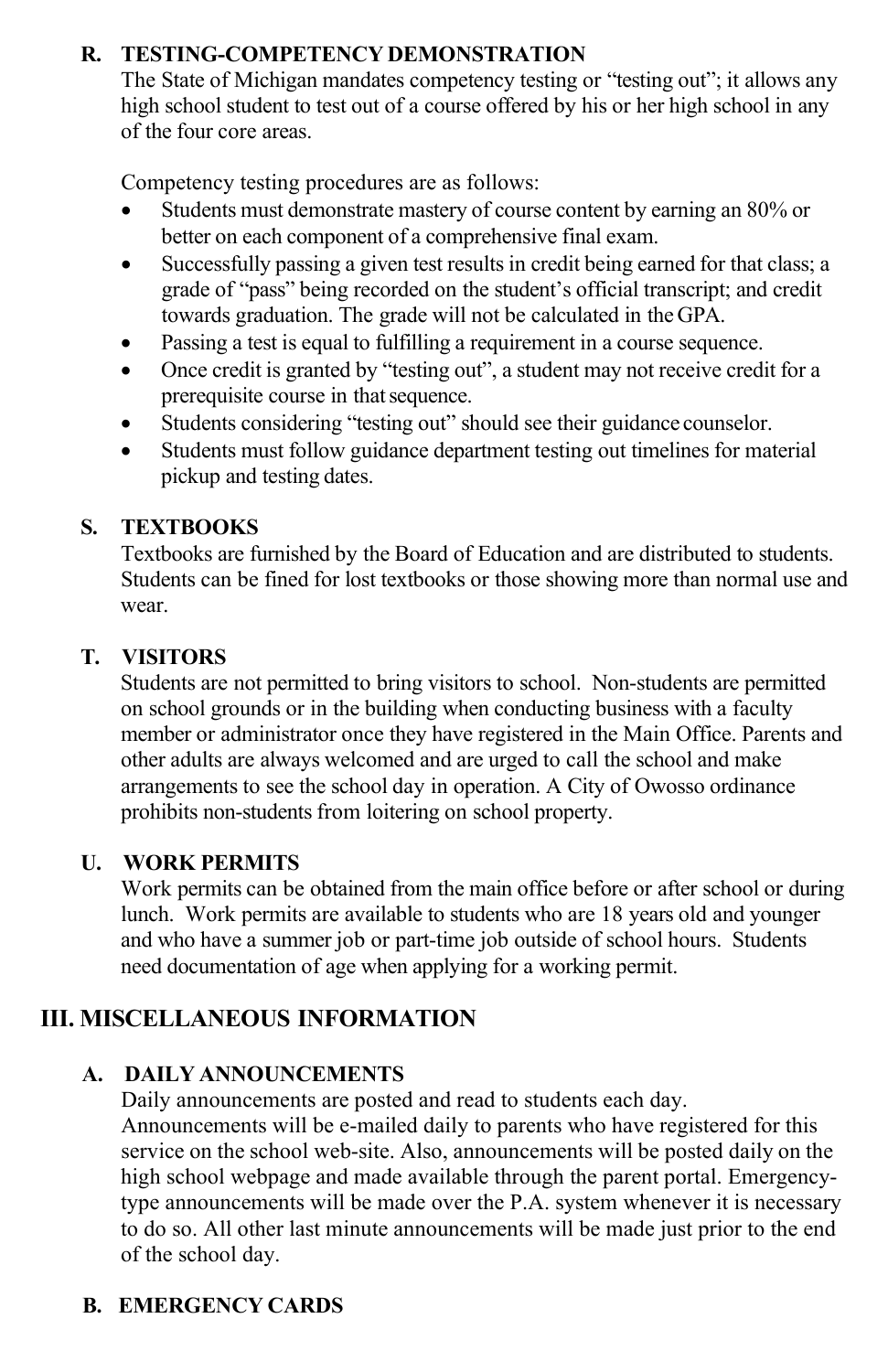Emergency cards should have three contact phone numbers listed. Any illnesses or chronic conditions that would affect the student at school need to be recorded on the card.

#### **C. LOCKERS**

Each student will be assigned a locker and a lock. Personal padlocks are only permitted with administrative approval. Locks that are lost or damaged must be replaced at the expense of the student. Students are not to share lockers with any other student.

Lockers shall only be used for books, apparel, shoes, boots, and lunches. Stale food, alcoholic beverages, cigarettes, drugs or weapons of any kind are not to be stored in school lockers.

Lockers are property of the school district. An administrator may inspect student lockers when there is reasonable suspicion to believe that prohibited articles are stored within. The locker may be searched to ensure school safety and student welfare. Periodic locker checks will be announced and conducted. Students' lockers with no lock will be assessed a \$10.00 lock fee.

#### **D. LOST AND FOUND**

During the school year, the main office will serve as the lost and found. Students who lose articles should check in the main office.

#### **E. SCHOOL CLOSING -- WEATHER**

Students and parents can contact 855-955-8500 to find out if school is canceled or delayed due to inclement weather. Information about closings is also posted on the OPS website as well as local television and radio stations.

#### **F. SCHOOL PICTURES**

School pictures are taken in August during pre-registration by a school-contracted photographer. Students are not obligated to purchase picture packages, but must have a picture taken (free of charge) for their Student ID and inclusion in the OHS yearbook.

Seniors who choose to have their pictures taken by an outside studio are responsible for submitting a picture to the yearbook staff for publication by the publicized deadline. Seniors must also have their pictures taken by the school-contracted photographers for their student ID.

#### **G. SCHOOL RINGS**

School rings can be ordered during a student's sophomore, junior, or senior year, from a company under contract with the school. A deposit is required for all orders, which may be picked up before the end of the school year.

#### **H. SENIOR ANNOUNCEMENTS**

Senior students can order graduation announcements and name cards in the fall of their senior year from a company under contract with the school. A deposit is required for all orders, which may be picked up in late April.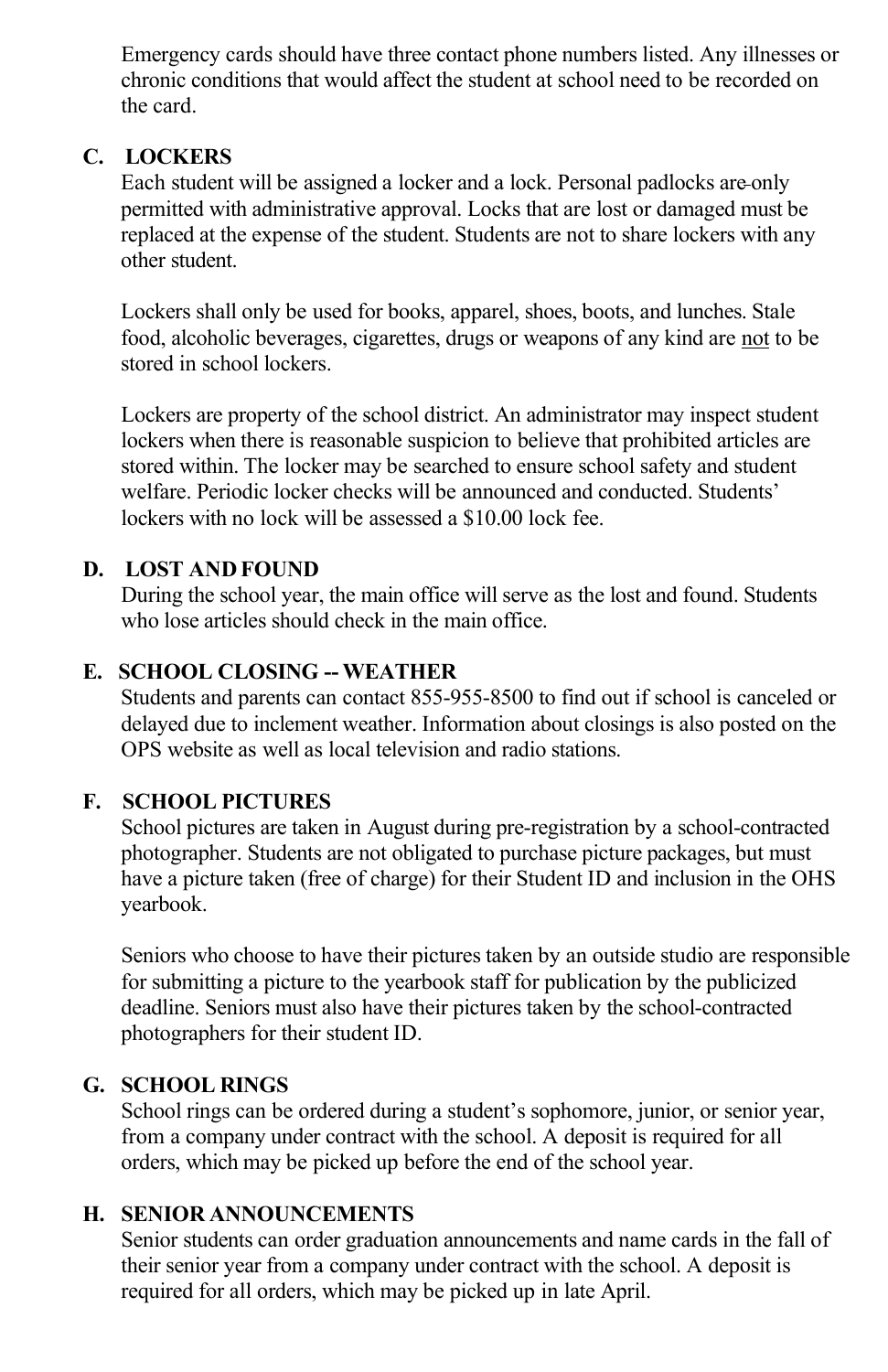# **I. STUDENT CLUBS ANDORGANIZATIONS**

Owosso High School sponsors a variety of student activities, clubs, and organizations including, but not limited to:

Art Club Pep Band Business Professionals of America (BPA) Quiz Bowl Dance Team Ski Club Drama Club Student Council Environmental Club Skills USA Family, Career and Community Leader of America (FCCLA) Genders and Sexualities Alliance (GSA) International Club Key Club National Honor Society

Interested and qualified students may see faculty sponsors about membership. Students interested in forming a new club or organizations should first consult with the principal's office.

#### **National Honor Society Requirements for Membership**

There are four characteristics of National Honor Society: scholarship, leadership, character, and service. In order to request membership, students must demonstrate all four characteristics, have enough credits to be asophomore or junior, and write an essay about how their membership would contribute to the Owosso Chapter of the National Honor Society.

- In order to demonstrate scholarship, students must have a minimum cumulative grade point average of 3.40.
- In order to demonstrate character, students must have high moral standards and have good citizenship. This is determined by verifying that the students have no discipline referrals and that teachers can vouch for their character.
- In order to demonstrate leadership, students must have participated in at least one extracurricular activity per year at the high school or at leasttwo activities the current year.
- In order to demonstrate service, students must complete at least seven service hours and document them prior to induction. Students who meetthe above criteria are invited to become members and to be inducted at the annual ceremony in March.

### **J. STUDENT INSURANCE**

Student insurance is available for all students in the Owosso High School District at a nominal cost. Insurance coverage includes accidents that occur to a school student while traveling to or from school; while attending school; taking part in school-sponsored/supervised extra-curricular activities; taking part in schoolsponsored field trips; as a spectator at school-sponsored activities; and while engaging in, practicing for, or participating in any scheduled athletic contest,

# **K. TELEPHONE PRIVILEGES**

Students may use the Main Office telephone in cases of illness or emergency. In other cases, the office telephone may be used before 7:45 AM, during a student's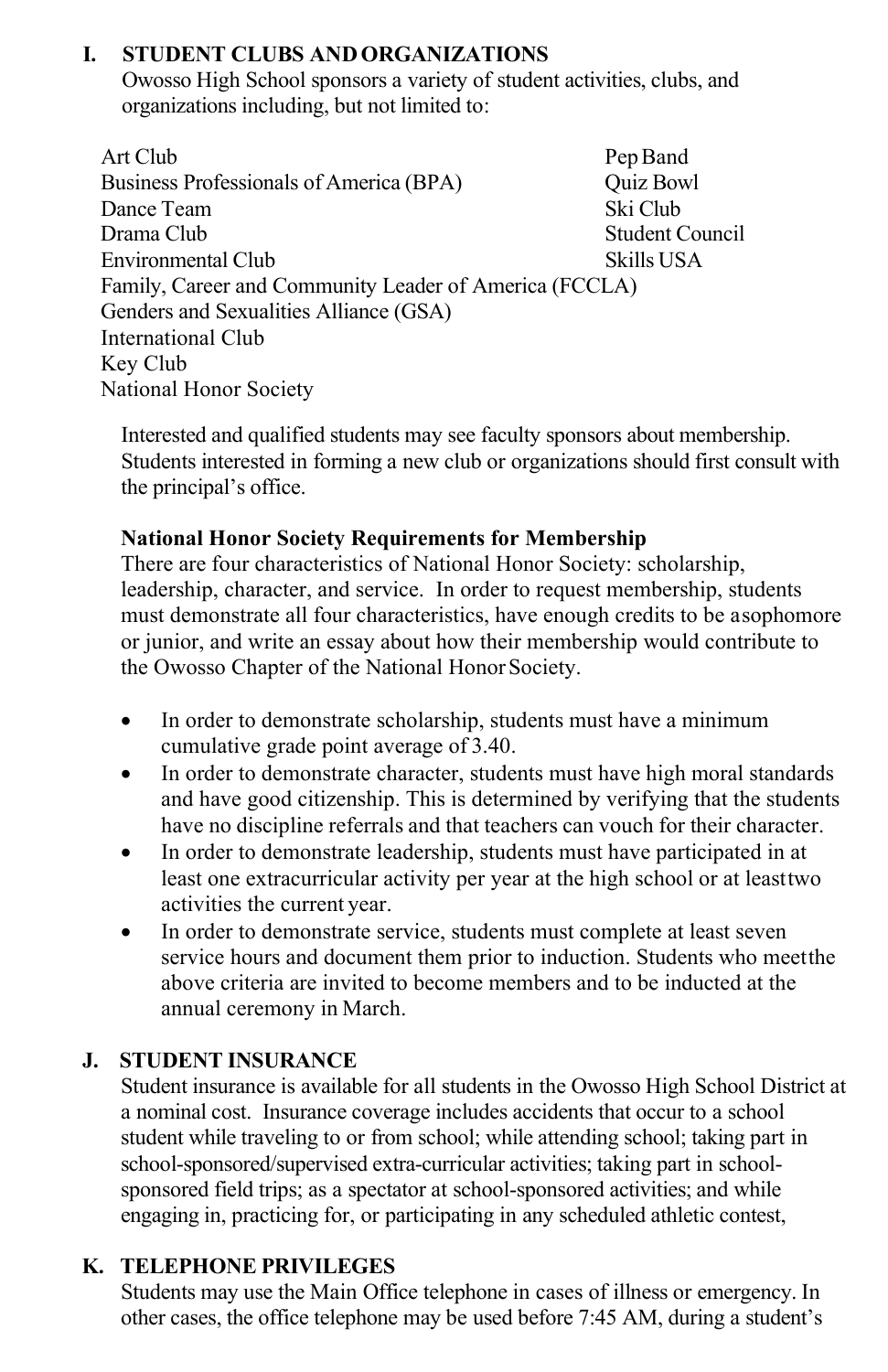lunch hour, or after 2:45 pm, with permission of the attending secretary. Students are not allowed to leave class to use the telephone unless they receive staff approval.

# **L. TIME BETWEEN CLASSES**

Classes begin and end by a tone sounding over the public address system. A warning tone sounds two minutes prior to the beginning of each class. Students are allowed 5 minutes passing time between classes.

# **M. YEARBOOK**

The yearbook captures the year's activities pictorially and includes pictures of all students attending Owosso High School for that year. Yearbooks are available annually.

# **IV. STUDENT CODE OF CONDUCT**

# **BEHAVIOR CODE AND CONSEQUENCES**

The Behavior Code and Consequences serves to maintain a safe and orderly learning environment at Owosso High School. Administrative staff reserves the right to amend the handbook as necessary.

The school place includes: school building or property; school-owned vehicle or school-approved vehicle needed to transport students to and from school or school activities; off-school property during any school-approved or schoolrelated activity, event or function such as field trip or athletic event where students are under the jurisdiction of the school district or its personnel.

# **Behavior Code**

OHS students are responsible for the following:

- Understanding and complying with the school's rules and regulations
- Respecting the authority of teachers and other school personnel; fellow students and their personal belongings; and the school's facilities, equipment and property
- Demonstrating proper behavior in class, at school functions and activities, on school property and in route to and from school
- Contributing to class in an active and attentive manner while excelling in each course of study
- Wearing appropriate attire in school and during school activities and functions, while practicing the standards of good health and cleanliness.

# **Behavior Consequences**

Inappropriate student behavior will be subject to the following:

- Consistent with board policy regarding student due process, an administrator will conduct an investigation and review all facts to consider the circumstances when applying consequences to a student's overallbehavior.
- Appropriate consequences will be administered as a result of inappropriate student behavior.
- Students will be counseled to elicit a behaviorchange.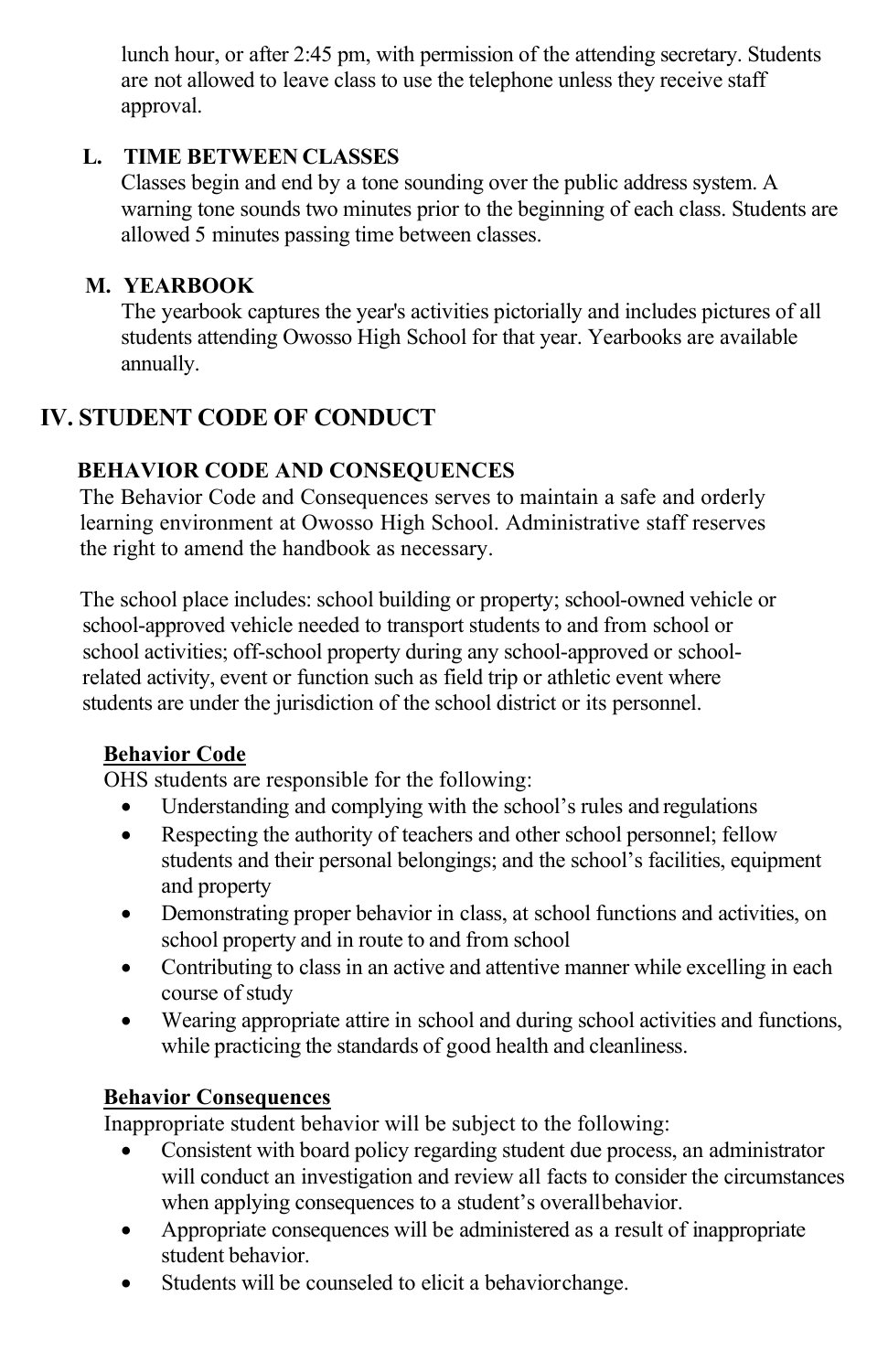- When appropriate, a larger community of support services may be used to aid the student.
- Teachers may be consulted in cases involving extenuating circumstances.
- A student's accumulated behavior record may result in a referral to the Owosso Board of Education for expulsion.
- When a student's infraction results in an assignment to lunch, ISS, or an out-of-school suspension, the student will receive theappropriate notification form. **It is the student's responsibility to give the form to his or her parent.**

# **A. ALCOHOL, TOBACCO AND OTHER UNAPPROVED SUBSTANCES– STUDENTS**

The use or possession of alcohol, tobacco (including e-cigarettes) and vapes is prohibited in or on school property; in any school vehicle being used to transport students; at school events; and, *attending school events after having consumed alcohol or other unapproved substances is prohibited.*

Any person in violation of the provisions of the above paragraph shall be subject to removal from school property; subject to disciplinary action within the provisions of school regulations; and shall be subject to prosecution in accordance with the provisions of the law.

#### **UNAPPROVED SUBSTANCES: USE OR POSSESSSION OF TOBACCO, E-CIGARETTES, AND VAPES**

First offense: 5-day suspension.

Second offense: 10- day suspension

Third offense: May result in long-term suspension, expulsion and/or referral to the appropriate law enforcement authority.

# **UNAPPROVED SUBSTANCES: USE OR POSSESSION OF ALCOHOL**

| First offense: | Notify parent/guardian via telephone of the violation and<br>request a parent/administrative conference.   |
|----------------|------------------------------------------------------------------------------------------------------------|
|                | 5-week suspension (25 school days)                                                                         |
|                | If less than five weeks remains in a semester the suspension                                               |
|                | will carry over into the next semester. *                                                                  |
|                | Second offense: 9-week suspension (45 school days)                                                         |
|                | If less than nine weeks remain in the semester, the suspension<br>shall carry over into the next semester. |

### **UNAPPROVED SUBSTANCES – DRUGS**

**Distribution/sale or possession of an unapproved or look-alike drug**

First offense: Distribution/sale or possession (exchanging, selling, trading, or passing on) will result in a referral to the Superintendent and the Board of Education for a discipline hearing and may result in expulsion from Owosso Public Schools.

**Use or possession of an unapproved substance or a look-alike drug** The use or possession (under the influence) of drugs including prescription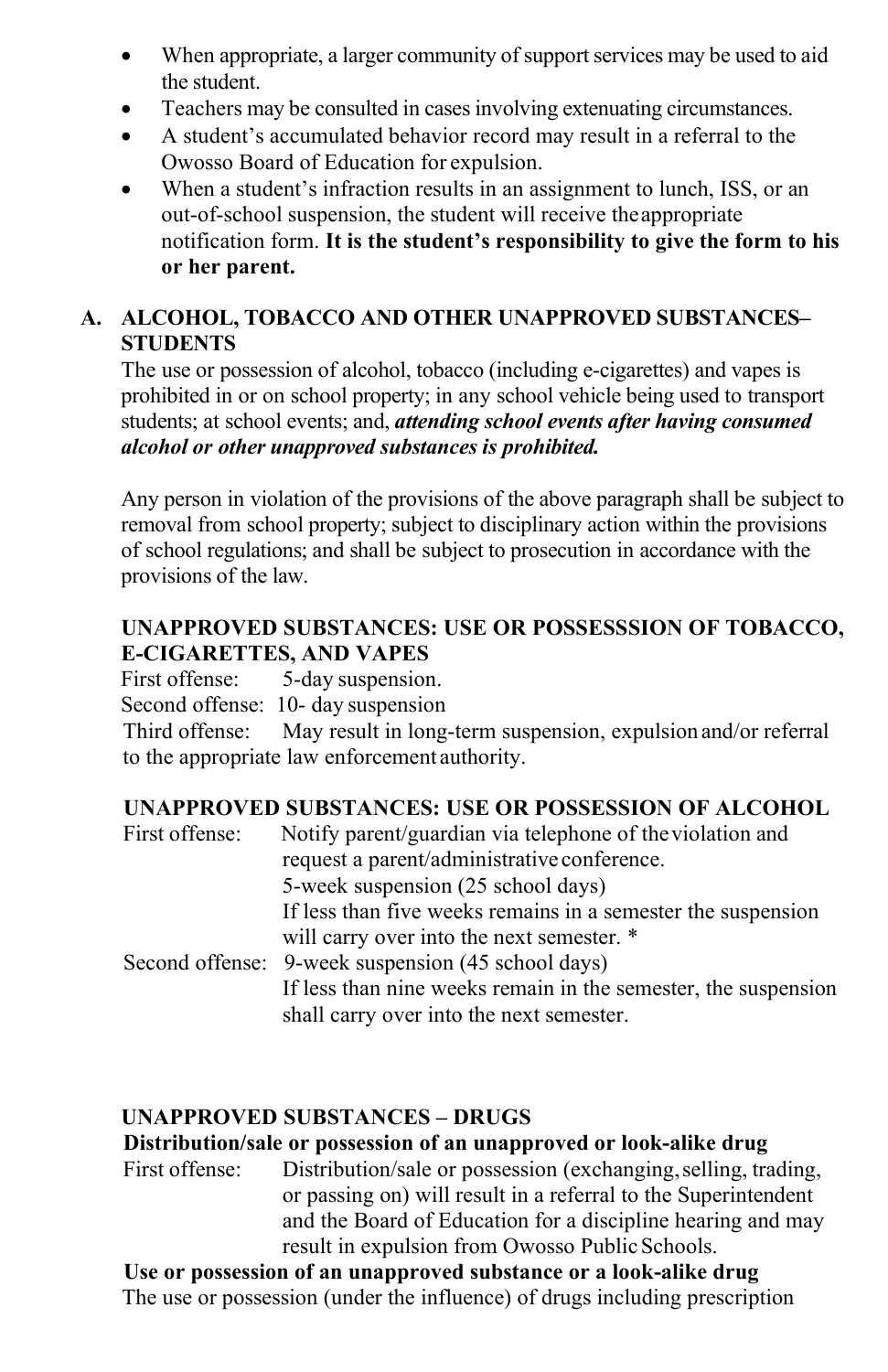drugs, when not taken pursuant to a doctor's direction, unapproved substances and mind /behavior-altering drugs are prohibited in or on school property; in any school vehicle being used to transport students; or at any school events.

| First offense: | Notify parent/guardian via telephone of the violation and      |
|----------------|----------------------------------------------------------------|
|                | request a parent/administrative conference.                    |
|                | 9-week suspension (45 school days)                             |
|                | If less than nine weeks remain in the semester, the suspension |
|                | shall carry over into the next semester.                       |
|                | Second offense: Administrative referral for expulsion          |

\*OHS administration may reduce the length of an out-of-school suspension if the student and his/her parent or guardian agree to and satisfactorily participate in an approved substance abuse prevention and treatment program. The program may be public or private and is at the discretion of the parent or guardian. Evidence of participation must be supplied to the school within 10 days from the first day of the suspension. Failure to satisfactorily participate in a program will result in the reinstitution of the suspension.

#### **B. ARSON, CRIMINAL SEXUAL CONDUCT & WEAPONS**

The Board of Education of Owosso Public Schools, as both an employer and a public school district, is concerned with and interested in protecting the health, safety, and welfare of students, employees, and visitors. The board recognizes that school buildings, facilities, vehicles, grounds and other school property are best utilized in the educational process in the absence of threats to physical wellbeing and safety, by individuals possessing weapons and/or dangerous weapons or by individuals who commit arson or criminal sexual conduct.

Students who commit arson or criminal sexual conduct at a school place (see definition under Behavior Code) shall be permanently expelled from school and referred to the appropriate criminal justice and social services system.

Possessing, using or threatening to use any weapon, any instrument representing an actual weapon or any instrument capable of inflicting bodily injury, which is being used in the manner of a weapon, is prohibited. Any student guilty of a violation shall be permanently expelled from school regardless of grade level or age unless otherwise required by state or federal law. Weapons involved in the violation will be confiscated and turned over to local law enforcement authorities.

Public Act 211, Section 1313, requires school officials to immediately report to local law enforcement officials and a student's parent or guardian when a student possesses dangerous weapons while the student is attending school or school-related activities or while in route to or from school. A dangerous weapon, for reporting purposes, is defined as a firearm, dagger,

dirk, stiletto, knife with a blade over three inches in length, pocket knife opened by a mechanical device, iron bar, brass knuckles, any other device intended for use as a weapon (bat, wrench, etc.), look-alikes or bullets. Section 1313 requires a written record.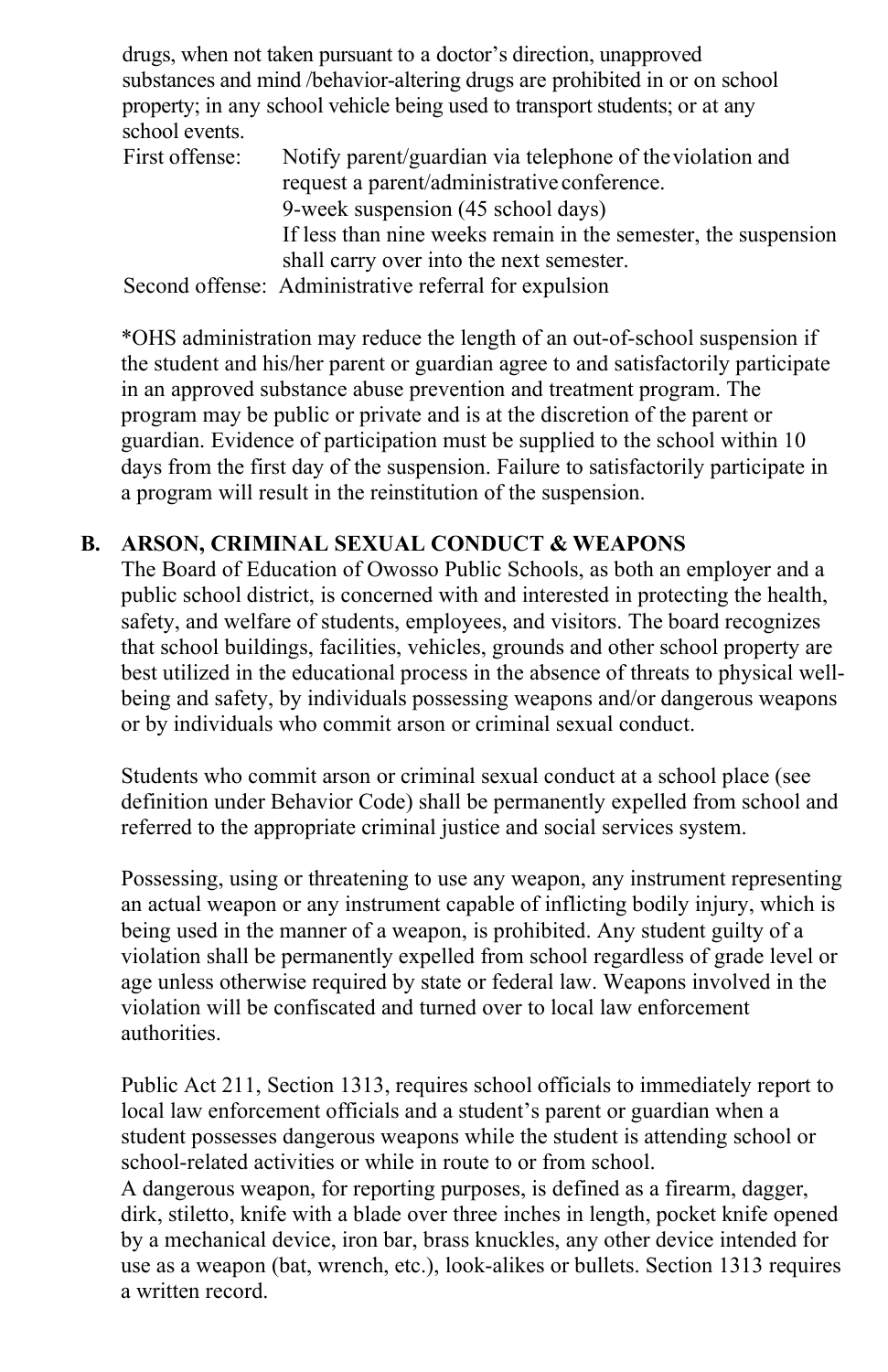School officials are not limited to legal definition of a dangerous weapon or firearm in their treatment of school related incidents, and they may go beyond the requirements of Public Act 211 in confiscation, disciplinary action and reporting to parents.

#### **C. DISCIPLINEINFRACTIONS/TERMSAND PROCEDURES**

The following behaviors are serious in nature and are cause for immediate removal from school for corrective action and can result in a recommendation to the Owosso Board of Education for immediate expulsion:

|--|

| Alcohol                          | False Alarm                           |
|----------------------------------|---------------------------------------|
| Arson-mandatory expulsion        | Gross Misbehavior                     |
| Assault on another student       | Inciting a riot                       |
| Assault on a staff member        | Profanity/Vulgarity (person directed) |
| Bomb Threat                      | Harassment/Protected Class            |
| Criminal Sexual Conduct          | Unauthorized Demonstration            |
| (mandatory expulsion)            | Violence                              |
| Drugs                            | Weapons                               |
| Possession of Drug Paraphernalia |                                       |
| <b>Explosives/Fireworks</b>      |                                       |

The following behaviors can result in disciplinary action which could include immediate suspensions:

#### **Infraction:**

| Bullying/Cyberbullying         | Insubordination                                     |
|--------------------------------|-----------------------------------------------------|
| Cafeteria Misconduct           | Intimidation                                        |
| Cheating (possible loss of     | Multiple electronic device infractions              |
| Credit for test or assignment) | (including violations of acceptable use)<br>policy) |
| Closed Campus                  | Non-attendance for detention                        |
| Disrespect                     | Selling Items                                       |
| Disrespect of guest teacher    | Skipping School                                     |
| Disruptive behavior            | Tobacco Products including e cigs and vapes         |
| Driving/Parking Violations     | Trespassing                                         |
| Electronic Device Possession   | Vandalism (under\$100)                              |
| Excessive Display of           |                                                     |
| affection (beyond hand         |                                                     |

**Consequences for the above infractions include, but are not limited to:**

**First Offense:** Up to 5 days of out-of-school suspension **Second Offense:** Up to 10 days of out-of-school suspension **Third Offense**: **Possible school board for expulsion**

#### **DISCIPLINARY TERMS**

holding) Forgery

Hall pass violation

(written/telephone) Gambling

Inappropriate hall behavior Improper Identification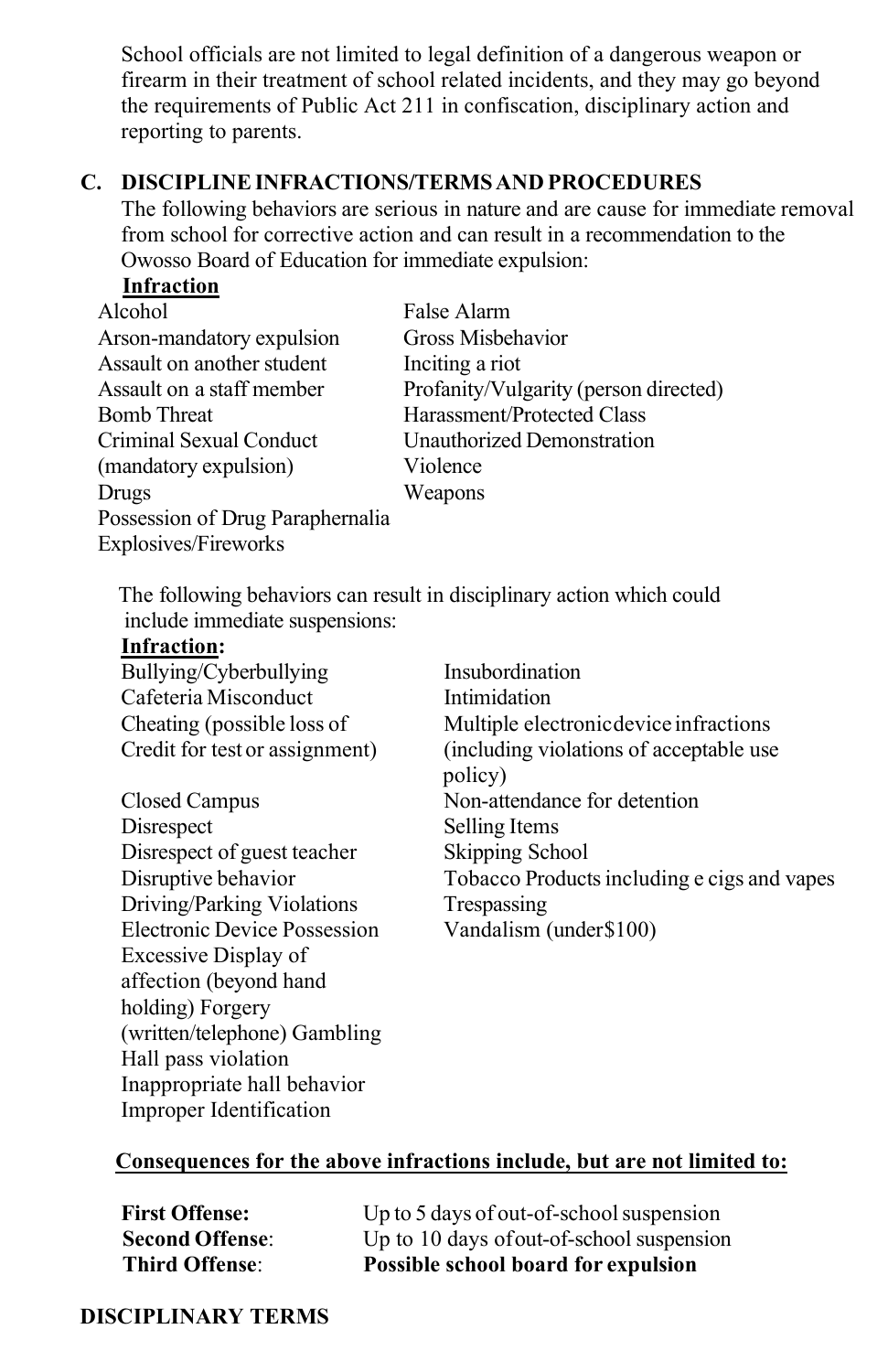Other acts of conduct may result in disciplinary action as this list is not all inclusive.

#### **Cheating**

Giving, copying, or receiving information to/from another student or source, unless otherwise authorized by a staff member. (As designated in the infraction section of handbook, cheating could result in loss of credit and/or disciplinary action.)

#### **Closed campus**

Leaving the building or school grounds at any time without receiving approval from the office via an "out pass."

#### **Disruptive behavior**

Actions, objects or words that interfere with a safe and orderly educational process including rubber bands, lighters, snowballs, cosmetics, perfumes, etc. Items may be confiscated and held in the main office for parents to pick up.

#### **Driving**

Improperly parking; parking in an area designated for staff, visitors, or handicapped; driving in an unsafe or reckless manner

#### **Expulsion**

Permanent removal of a student from school for gross misbehavior or persistent violation of the rules and regulations of the school.

#### **Forgery**

Deceitfully writing or signing a note or pass; deceitfully making a telephone call for fraudulent purposes.

#### **Gross misbehavior**

Any action or behavior that disrupts the safe and orderly management of the school or school programs.

#### **Hallway behavior**

Students are expected to refrain from loud conversation, running and other behaviors that are disruptive or could result in injury. Students are permitted to be in the hallway with an official hall pass only. Students are required to carry their planners with them during the school day and use them for hall passes.

#### **Improper Identification**

Refusing to identify one's self properly when requested by school personnel

#### **Inappropriate dress**

Student dress is a factor in establishing a positive educational atmosphere. Students will not be allowed to attend school if his or her personal hygiene or attire endangers his own health or safety; the health and safety of others or interferes in any way with another person's right to an education.

Individuals or groups that represent the school (performing musical groups, athletic squads, cheerleaders, etc.) are subject to a more definitive dress code.

The final determination of whether a student's dress is appropriate or inappropriate rests with the administration.

Examples of inappropriate dress include:

- 1. Clothing that advertises alcohol, drugs, or tobaccoproducts
- 2. Clothing that is suggestive/vulgar or has offensive pictures orslogans
- 3. Any type of hat or hood.
- 4. Shaded non-prescription type eyeglasses.
- 5. Clothing that exposes undergarments.
- 6. Coats being worn in the academic classroom.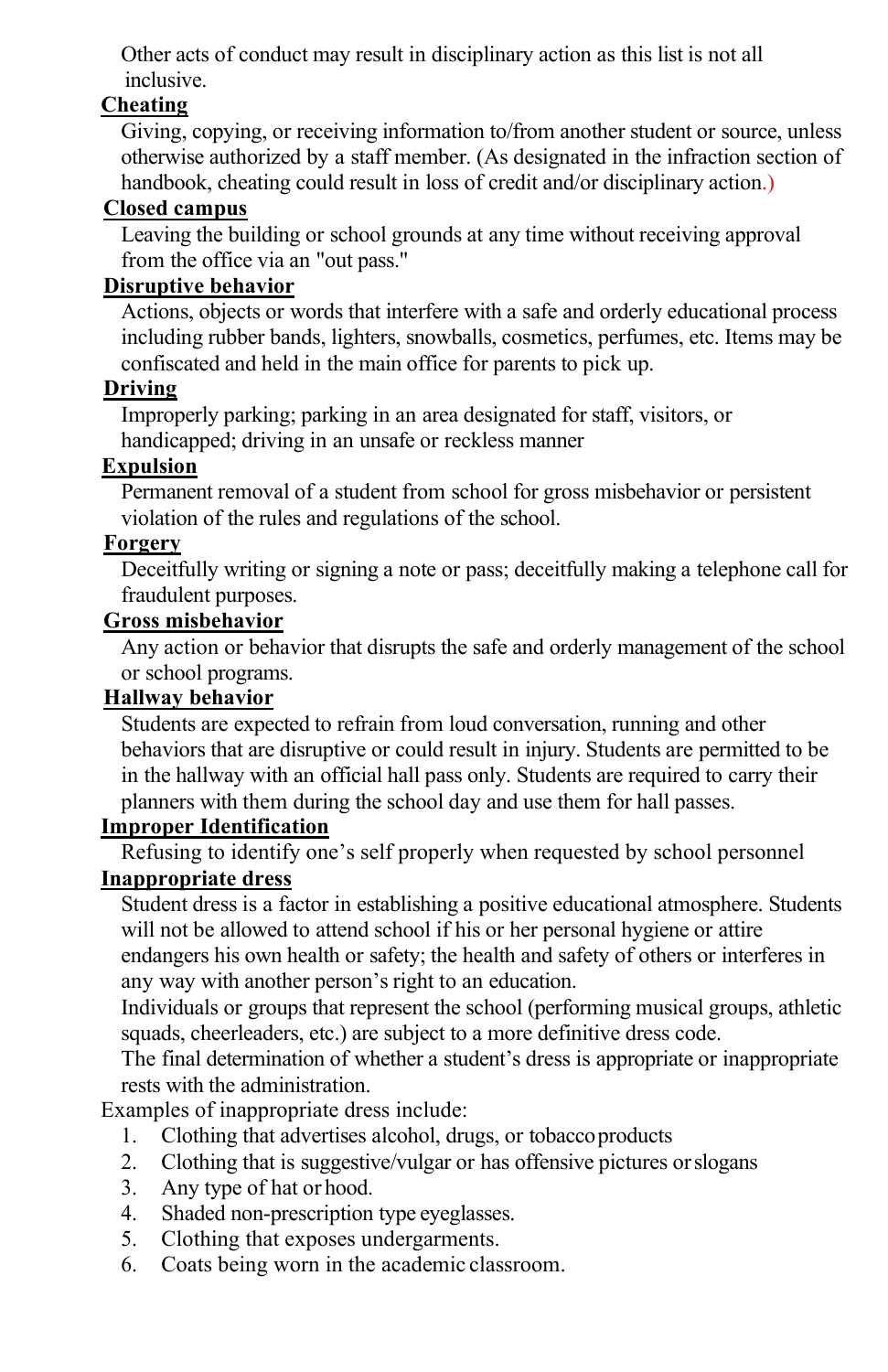- 7. Not wearing footwear of any kind (bare feet or stocking feet).
- 8. Blankets used in classrooms or hallways.
- 9. Any other clothing deemed disruptive to the educationalprocess.

\*Sports uniforms are not exceptions to the appropriate dress expectations\*

# **Insubordination**

Refusing a reasonable request by any staff member, back talking or mocking a staff member after a reasonable request.

# **Lying**

Intentionally giving false or misleading information, or intentionally making false or misleading statements to school authorities.

# **Out-of-school suspension**

The temporary removal of a student from school and school-related activities for violation of the rules and regulations, which does not result in the automatic loss of academic credit. If a student's conduct or record warrants, the Board of Education may authorize a suspension longer than ten days.

# **Profanity/Vulgarity/Racial Slur**

Obscene words or gestures, racial slurs, and ethnically slanderous language, oral or written

# **Selling items**

Any items sold that are not part of a school organization or club fundraiser; items that have not been approved by OHS administration

# **Harassment/Protected Class Discrimination**

Making unwelcome advances, engaging in improper physical conduct or making improper comments, which create an intimidating, hostile, offensive, or uncomfortable school environment for any persons which includes those of a protected group or class.

### **Smoking**

The possession, use, or sale of any tobacco product, (including e-cigarettes) and vapes **Theft**

Taking, borrowing, or using the property of another without permission

# **Trespassing**

Being on school property while on suspension is considered trespassing as per City of Owosso Ordinance; visiting or loitering at or near other school buildings in the district. Being in school without permission during non-school hours; being in areas not generally accessible to students at any time.

### **Unauthorized area**

Being present in the parking lots or other areas of the building, grounds, or off campus, during the school day without a valid pass.

# **Unauthorized demonstration**

Organizing students for any purpose without the consent of administration **Vandalism**

Destroying or defacing personal or school property

### **Violence**

Physical contact with the intent to do harm to another

# **BULLYING/CYBER BULLYINGANDOTHERAGGRESSIVEBEHAVIOR TOWARDSTUDENTS**

It is the policy of the District to provide a safe and nurturing educational environment for all of its students. This policy protects all students from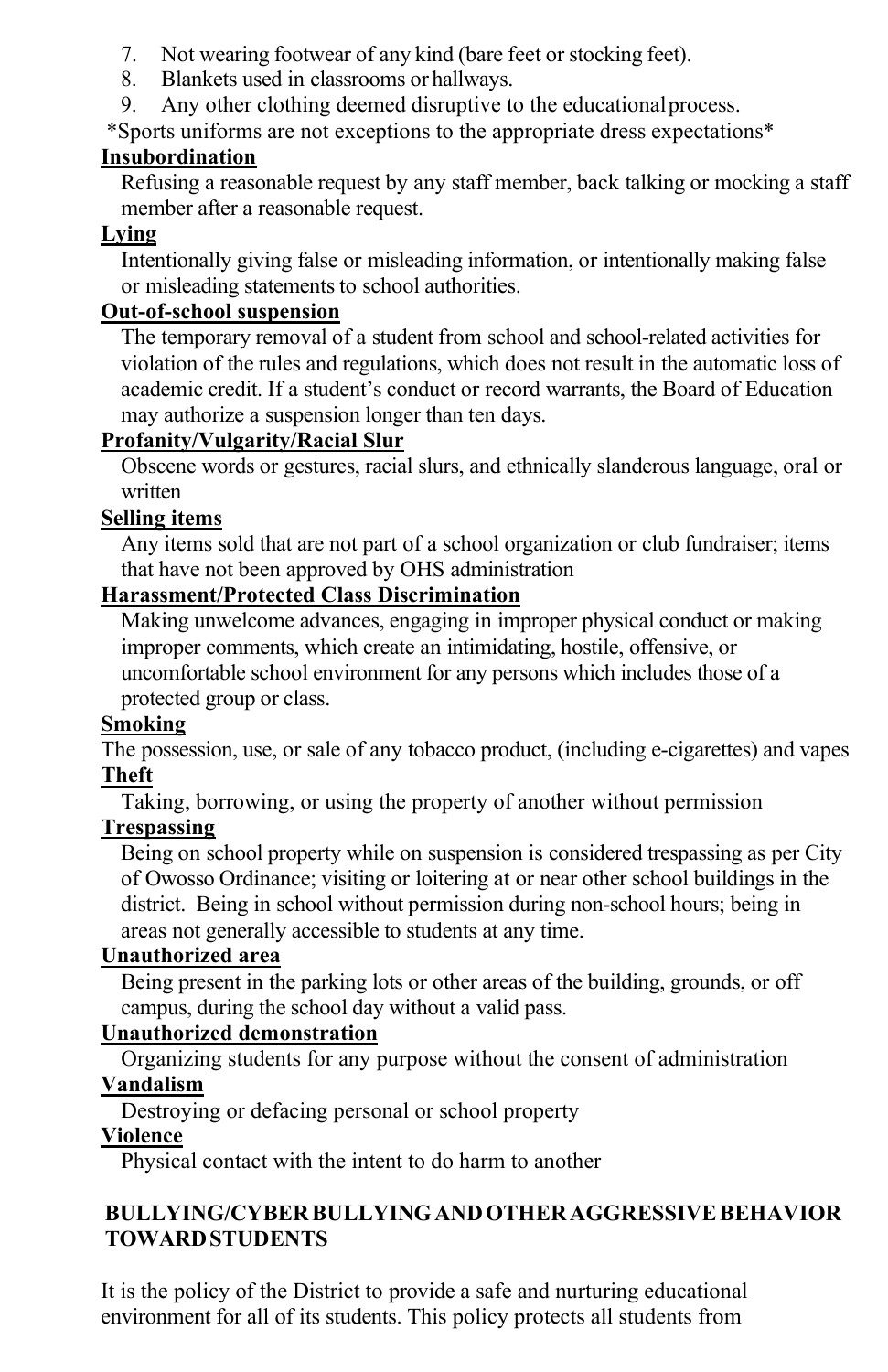bullying/cyber bullying or aggressive behavior regardless of the subject matter or motivation for such impermissible behavior.

Bullying or other aggressive behavior toward a student, whether by other students, staff, or third parties, including Board members, parents, guests, contractors, vendors, and volunteers, is strictly prohibited. This prohibition includes written, physical, verbal, and psychological abuse, including hazing, gestures, comments, threats, or actions to a student, which cause or threaten to cause bodily harm, reasonable fear for personal safety, or personal degradation.

This policy applies to all "at school" activities in the District, including activities on school property, in a school vehicle, and those occurring off school property if the student or employee is at any school-sponsored, school-approved, or school-related activity or function, such as field trips or athletic events where students are under the school's control, or where an employee is engaged in school business. Misconduct occurring outside of school may also be disciplined if it interferes with the school environment. See Board Policy 5517.

#### **SUSPENSION AND EXPULSION PROCEDURES**

#### **Due Process**

In the event of a short-term suspension from school (10 days or less) the following procedures shall be followed:

- The student will be informed of the charges against him/her and supporting evidence. The student will be given the opportunity to present his/her side of the case. When a suspension is given, the student will be informed of the duration of and the means for termination of the suspension; parents or guardian will be notified of the suspension by telephone when possible. When a parent or guardian cannot be notified, the student will remain on school property until the end of the school day. Parents or guardians will be notified of the suspension, the cause for and the procedures for reinstatement. The parents, guardians or student have five school days to request a review of the suspension.
- Any student who is suspended is ineligible to participate in or attend any coor extra-curricular activity until the day of the return to school, and may face additional penalties outlined in the athletic handbook.
- Expulsion-When a principal or assistant principal recommends the expulsion of a student from the school, the recommendations shall be submitted to the Board of Education for their consideration and determination. The student and parents or guardian shall have the right to a hearing before the Board of Education. Any student may be considered for expulsion by action of the Board of Education for gross misbehavior or persistent disobedience of the rules and regulations.

The grades of any student who is suspended will not be automatically lowered during the period of suspension. However, the grades received will depend on the quality and amount of "make up" work turned in by the student. It is the student's responsibility to make up any and all work missed during the period of time of he/she is suspended. Quizzes, tests and laboratory work will be made up on the student's time and at a time convenient for the teacher.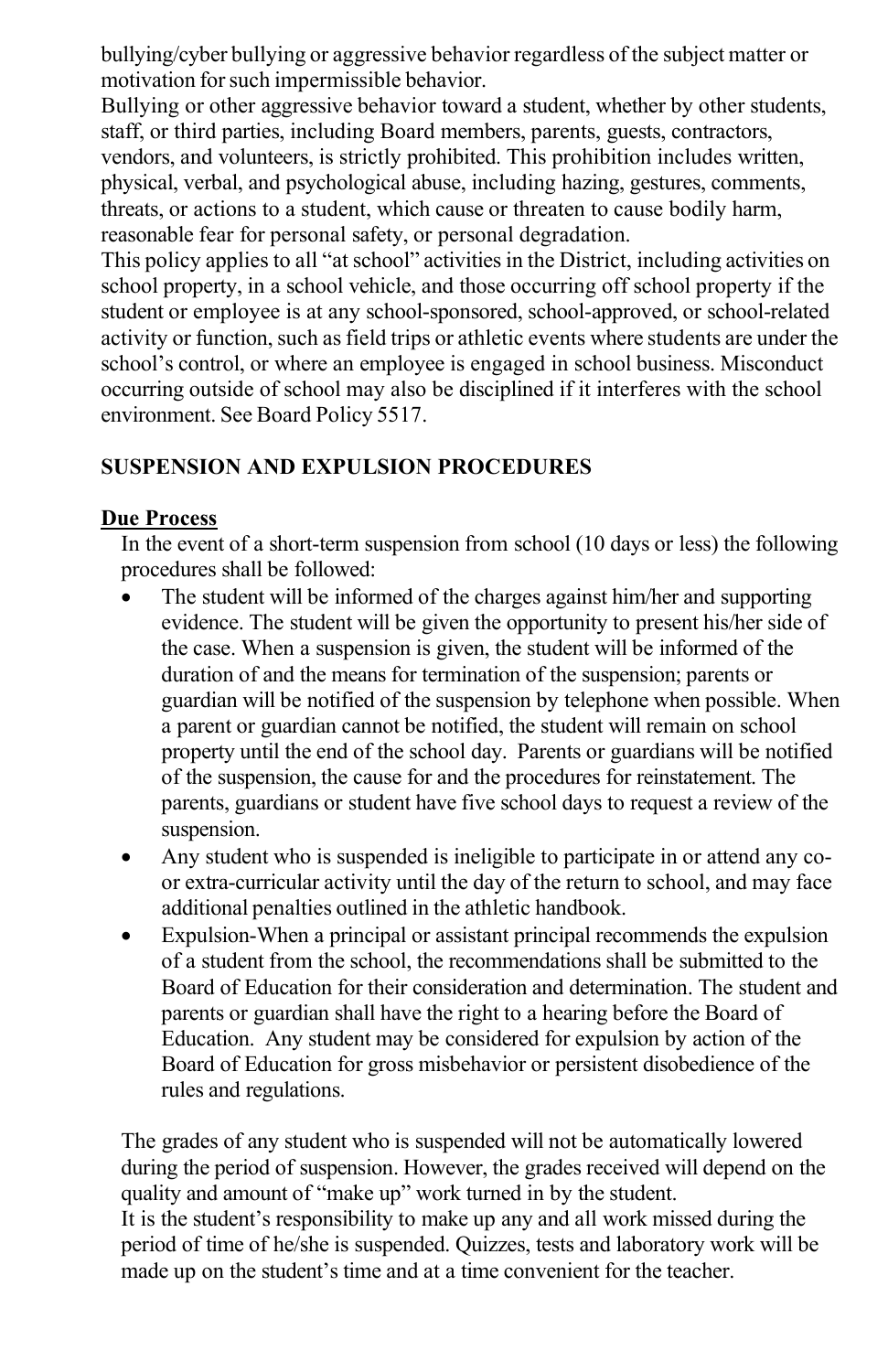### **D. CLOSED CAMPUS**

Owosso High School operates a closed campus. Students are not authorized to leave the school grounds between the first and last scheduled class except for such approved assignments as work experience or other special activities as authorized by the building administration.

During lunch, students who enter the parking lot, disrupt classes, by entering the academic wing, or leave the school grounds, will be subject to disciplinary action. Parking passes could possibly be removed for chronic closed campus violations.

### **E. DETENTION - Lunch**

Lunch detentions will run during both A and B lunches as a consequence for student behavior that does not warrant a suspension. Students assigned to detention receive written notification, indicating the infraction and length of detention, which *they are to give to their parents*. Lunch detention monitor will communicate expectations of the student. A boxed Lunch will be provided for students who have lunch detention or they may bring their own lunch. Students will not be permitted to go to the cafeteria to get alunch.

# **F. ELECTRONIC DEVICE POLICY-See Board Policy 7540**

In order to minimize disruption to the educational environment and provide school safety, the following policy is in effect.

- $\overline{\Box}$  All electronic devices may be used before and after school, in between classes and at lunchtime.
- $\Box$  Inappropriate use of cell phones, pagers, and all other electronic devices is subject to the following consequences:
	- 1<sup>st</sup> Offense: Confiscated by staff until the end of the day.
	- $\blacksquare$  2<sup>nd</sup> Offense and beyond: Confiscated by staff and will be referred to administration.

### **G. ENTERING AND EXITING THEBUILDING**

Students may enter the building beginning at 7:00 AM through the doors located at the main office, 100 South door, Guidance office and the 400 South door. During the school day, entrance can be made only through the main office doors located at the northeast part of the school building near the cafeteria; all other doors are locked at all times. Students entering or attempting to enter through or allowing entry through other doors during the school day are subject to disciplinary action. All students must exit through the main doors during school hours.

### **H. SEARCHES**

Searches: The right of inspection of students' school lockers or articles carried upon their persons is inherent in the authority granted school boards and administrators. Nevertheless, the exercise of that authority is the judgment of school officials. Therefore, that authority is to be exercised sparingly and only when such inspection or search is to promote the safety and security of persons and their property within the area of educational responsibility. Maximum effort will be made to protect each student's constitutional rights, his/her rights to personal privacy, and to provide protection from coercion by others.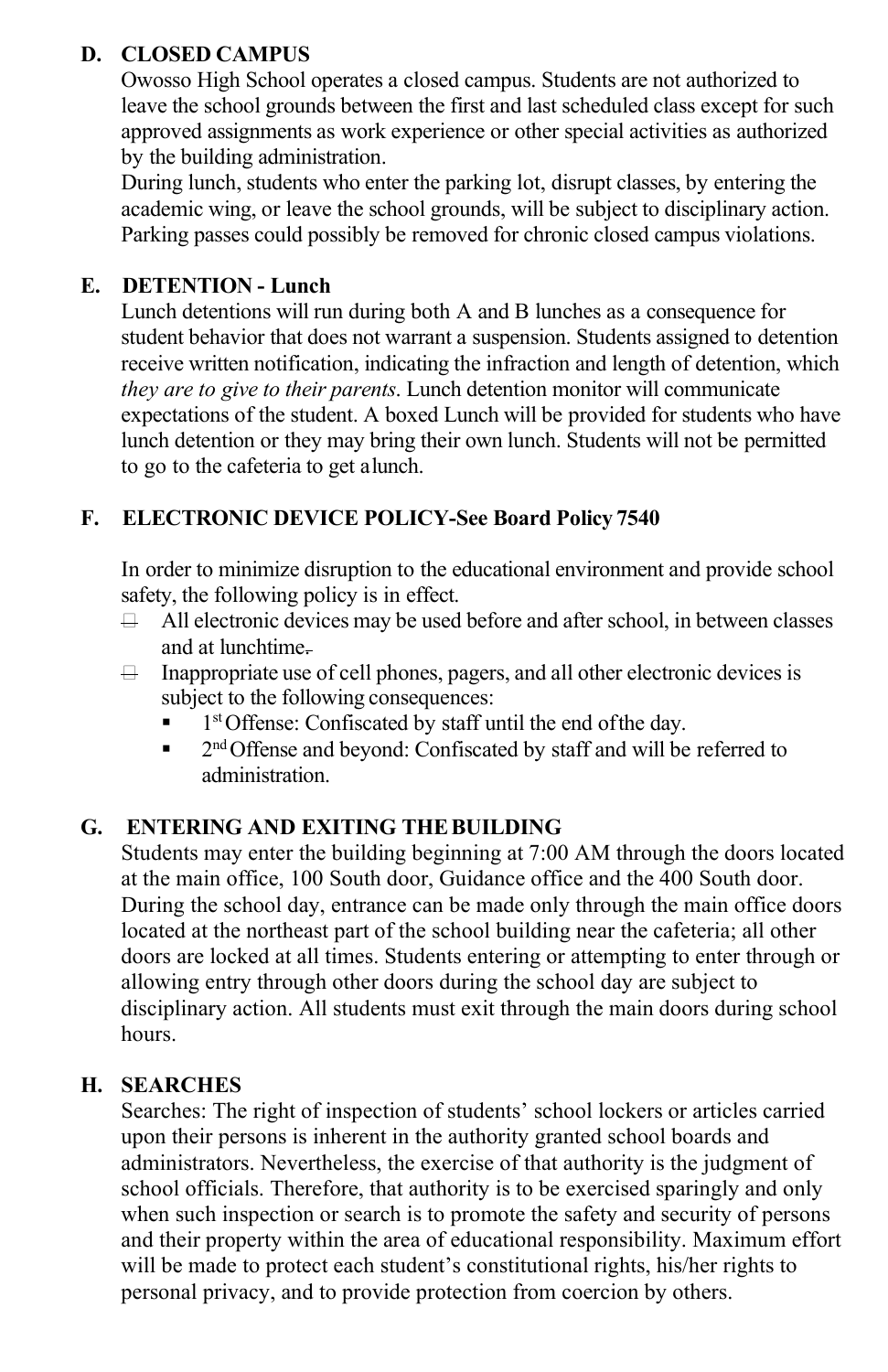The administration reserves the right and retains the authority to search lockers. The search needs to be reasonable in scope and inception.

Canine Searches: OHS participates in canine searches throughout the school year. The searches are random and will be unannounced to the staff and students.

### **I. IN-SCHOOL SUSPENSION (ISS) RULES**

Students assigned to the In-School Suspension (ISS) program are expected to adhere to the following rules:

- Class work is the only acceptable activity in ISS.
- Class work given to students to complete in ISS should be completed and returned to the ISS Supervisor at the end of their ISS session.
- Bring all books and materials needed for each class.
- Remain in assigned seats.
- Talking is permitted only with the direct permission of the ISS supervisor.
- Sleeping, resting and reclining are notpermitted.
- Hall passes will not be given--a supervised break isprovided.
- Students are required to make up class work for days assigned to ISS. You will receive credit for these assignments and tests.
- Students may practice, participate in or attend any extra-curricular and work experience related activities if they are assigned to ISS.
- Students absent from school during an ISS assignment are required to make up the time upon return.
- ISS assignment rests solely with administration.

# **J. HARASSMENT AND INTIMIDATION**

It is the policy of this district to maintain a learning and working environment that is free from harassment. No board member, staff member or student of this district shall be subjected to any form of harassment or intimidation. Definitions and grievance procedures are outlined in Board policy 5517.

#### **Sexual Harassment -- Student**

Sexual harassment of students by other students or OPS employees is unlawful under both Michigan and federal law. Sexual harassment includes making unwelcome sexual advances, engaging in improper physical conduct, and making improper sexual comments, which create an intimidating, hostile, offensive, or uncomfortable school environment.

If a student has concerns about the nature of any conduct or physical contact by an adult District employee, a fellow student, or member of the public, the student should immediately report their concern to the building principal or any district administrator.

All such reports will be recorded and investigated by the district. If a satisfactory conclusion is not reached within 10 days of the initial report, the concern should be reported in written form to the office of the Superintendent, 645 Alger St., Owosso, MI 48867 for review and determination.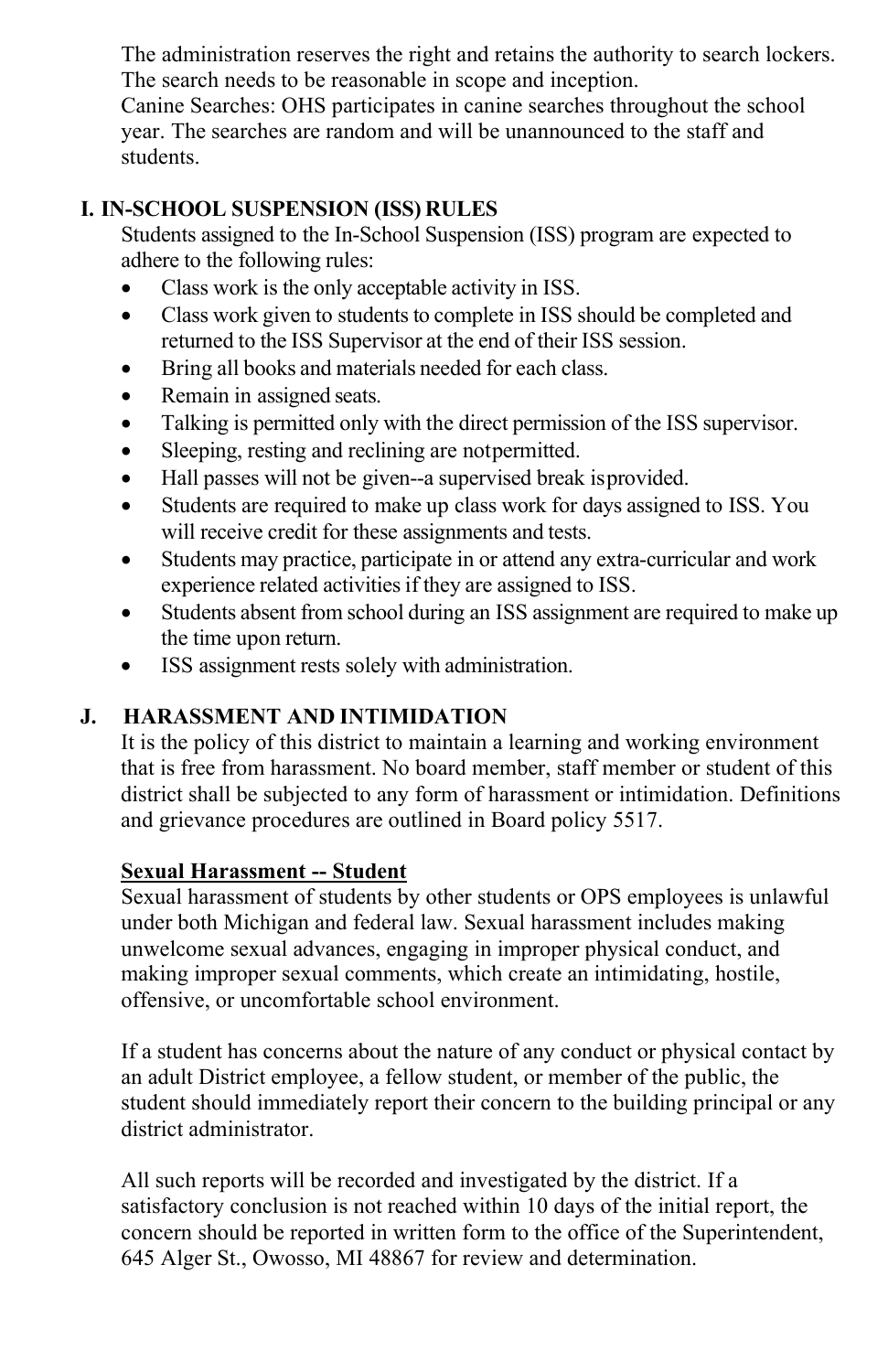Persons who violate this policy will be subject to disciplinary action up to and including expulsion (if a student) and termination of employment (if an employee).

District officials will, as required by law, report suspected abuse to the Michigan Department of Social Services and/or Prosecuting Attorney.

# **V. LEGAL-STATE AND FEDERAL POLICIES**

(Including OHS-adopted policies regarding these matters)

# **A. VOLUNTEER SCREENING**

Effective immediately and in compliance with the Pupil Protection Act, all individuals who volunteer regularly in the Owosso Public Schools (5 or more times per year) or chaperone on a field trip must be approved by the school district office after completion of a criminal background check. Please remember that while this law may seem intrusive to families and a hassle for everyone, it is intended to provide another level of security and safety for your children. If you have been volunteering at school this year already or are planning to do so, your child's teacher will provide you with a couple of permission forms that must be signed by you to begin the approval process. I want to thank each person who has partnered with us as a volunteer in any capacity this year. If you have not been able to volunteer yet this year, please consider doing so. We simply can't do without your valuable help.

### **B. PESTICIDE MANAGEMENT PROGRAM**

As part of the Owosso Public Schools' District pest management program, pesticides are occasionally applied. You have the right to be informed prior to any pesticide application to the school grounds and buildings. In certain emergencies, pesticides may be applied without prior notice and notificationwill follow. If you need prior notification, please call the main office to request a Pesticide Prior Notification Form. Owosso High School is inspected on the third Thursday of each month. Contact the Owosso Public Schools Director of Operations for more information.

#### **C. FAMILY EDUCATIONAL RIGHTS AND PRIVACY ACT (60 Fed. Reg. 59291, 59297)**

The Family Educational Rights and Privacy Act (FERPA) affords parents and students over 18 years of age ("eligible students") certain rights with respect to the student's education records. They are:

- The right to inspect and review the student's education records within 45 days of the day the District receives a request for access. Parents or eligible students should submit to the school principal (or appropriate school official) a written request that identifies the record(s) they wish to inspect. The principal will make arrangements for access and notify the parent or eligible student of the time and place where the records may beinspected.
- The right to request the amendment of the student's education records that the parent or eligible student believes are inaccurate or misleading. Parents or eligible students may ask the Owosso Public School District to amend a record that they believe is inaccurate or misleading. They should write the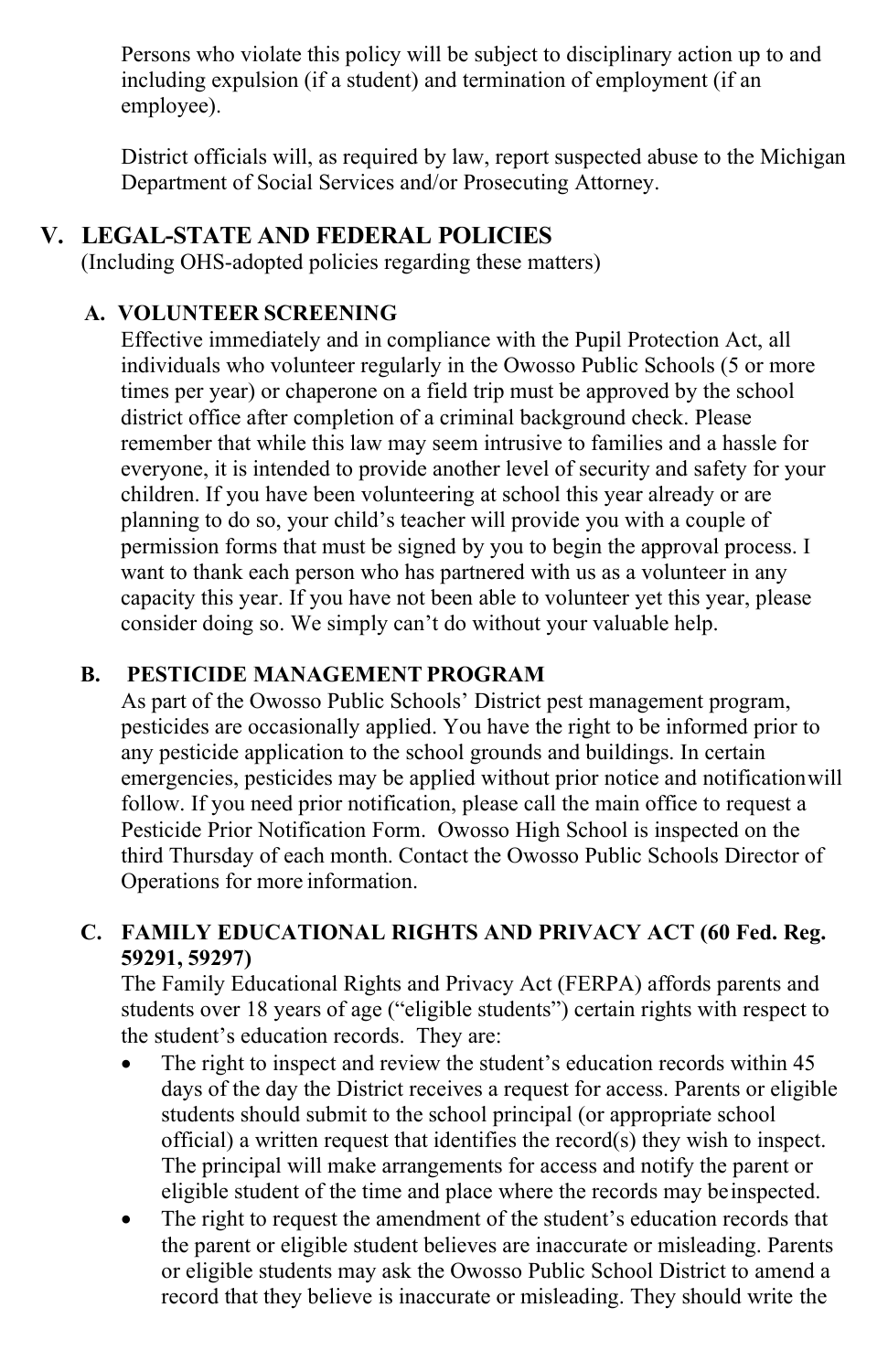school principal, clearly identity the part of the record they want changed and specify why it is inaccurate or misleading. If the district decided not to amend the record as requested by the parent or eligible student, the District will notify the parent or eligible student of the decision and advise them or their right to a hearing regarding the request for an amendment. Additional information regarding the hearing procedures will be provided to the parent or eligible student when notified of the right to a hearing.

- The right to consent to disclosures of personally identifiable information contained in the student's education records, except to the extent that FERPA authorizes disclosure without consent. Once exception that permits disclosure without consent is disclosure to school officials with legitimate educational interests. A school official is a person employed by the District as an administrator, supervisor, instructor or support staff member (including health or medical staff and law enforcement unit personnel).; a person or company with whom the district has contracted to perform a special task (such as an attorney, auditor, medical consultant or therapist); or a parent or students serving on an official committee, such as disciplinary or grievance committee or assisting another school official in performing his or her tasks. A School official has a legitimate educational interest ifthe official needs to review and education record in order to fulfill his or her professional responsibility. Upon request, the District discloses education records without consent to officials of another school district in which a student seeks or intends to enroll. (Note: FERPA requires a school district to make a reasonable attempt to notify the students of the records request, until it states in annual notification that it intends to forward records on request).
- The right to file a complaint with the U.S. Department of Education concerning allegedly failures by the District to comply with the requirements of FERPA. The name and address of the office that administers FERPA is: Family Policy Compliance Office U.S. Department of Education 400 Maryland Avenue SW Washington, DC 20202-4605

#### **D. CONTROL OF NONCASUAL-CONTACT COMMUNICABLE DISEASES**

In the case of noncasual-contact, communicable-diseases, the school still has the obligation to protect the safety of the staff and students. In these cases, the person in question will have his/her status reviewed by a panel of resource people, including the County Health Department, to ensure that the rights of the person affected and those in contact with that person are respected. The school will seek to keep students and staff persons in school unless there is definitive evidence to warrant exclusion.

Noncasual-contact communicable diseases include sexually transmitted diseases, AIDS (Acquired Immune Deficiency Syndrome), ARC-AIDS Related Complex (condition), HIV (Human-immunodeficiency), HAV, HBC, NCV (Hepatitis A, B, C); and other diseases that may be specified by the State Board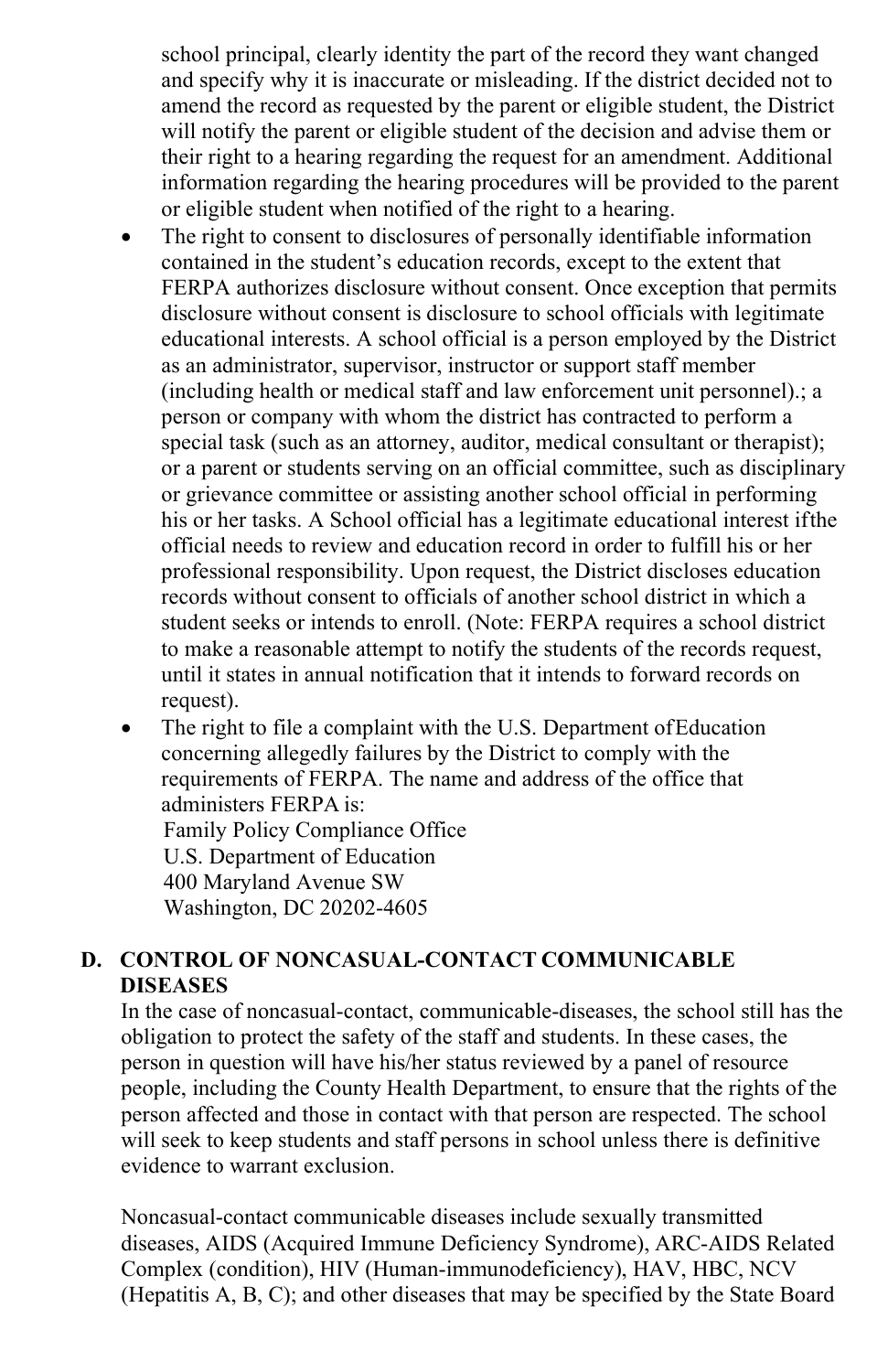#### of Health.

As required by Federal law, parents will be requested to have their child's blood checked for HIV, HBV, and other blood-borne pathogens when the child has bled at school and students or staff members have been exposed to the blood. Any testing is subject to laws protecting confidentiality.

### **E. PREPAREDNESS FOR TOXIC AND ASBESTOS HAZARDS**

The School is concerned for the safety of students and attempts to comply with all Federal and State Laws and Regulations to protect students from hazards that may result from industrial accidents beyond the control of school officials or from the presence of asbestos materials used in previous construction. A copy of the School District's *Preparedness for Toxic Hazard and Asbestos Hazard Policy* and asbestos management plan will be made available for inspection at the Board offices upon request.

### **F. INDIVIDUALS WITH DISABILITIES**

The Americans with Disabilities Act (ADA) and Section 504 of the Rehabilitation Act provide that no individual will be discriminated against on the basis of a disability. This protection applies not just to the student, but to all individuals who have access to the District's programs and facilities. To obtain a copy of the district's Section 504 policies and procedures, please contact any building Principal or the district's Section 504 Coordinator, Bridgit Spielman, at 989-729-5786. (See Appendix B)

A student can access special education services through the proper evaluation procedures. Parent involvement in this procedure is important and required by Federal (IDEA) and State law. Contact the building Principal through the school's main office to inquire about evaluation procedures and programs.

If you suspect that your child may be a student with a disability who needs either special education or general education with related aids and services, please contact either your building Principal or the district's Section 504 Coordinator, Bridgit Spielman, at 989-729-5786.

# **G. LIMITED ENGLISH PROFICIENCY**

Limited proficiency in the English language should not be a barrier to equal participation in the instructional or extra-curricular programs of the District. It is, therefore the policy of this District that those students identified as having limited English proficiency will be provided additional support and instruction to assist them in gaining English proficiency and in accessing the educational and extra-curricular program offered by the District. Parents should contact the Building Principal at 989-729-5492 to inquire about evaluation procedures and programs offered by the District.

### **H. STUDENTS LIVING IN TRANSITIONAL HOUSING**

A student may qualify for certain rights and protections under the federal McKinney-Vento Act if that student or his/her family is living in any of the following situations:

• In a shelter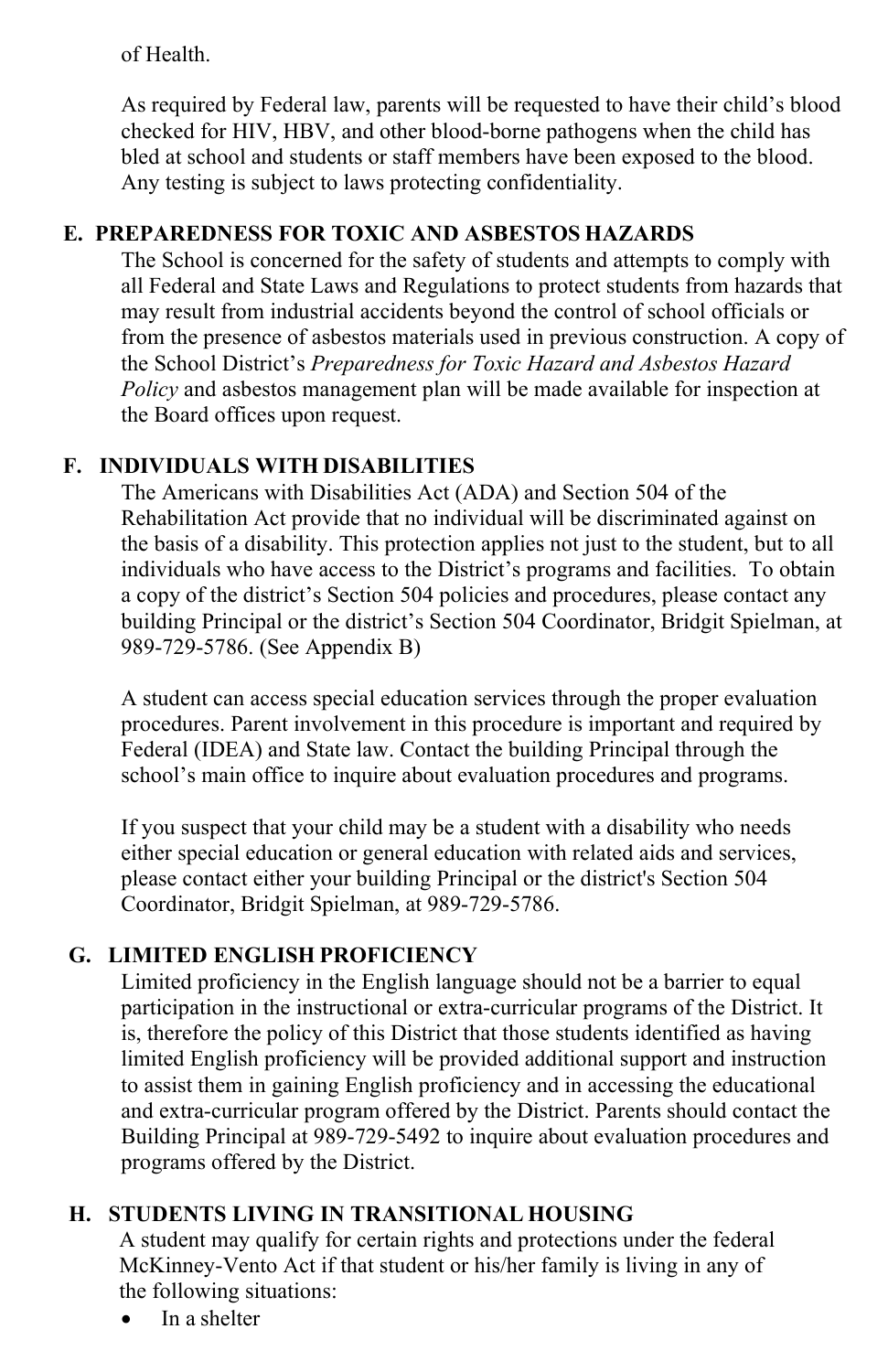- In a motel or campground due to the lack of an alternative adequate accommodation
- In a vehicle, park, abandoned building, bus or train station
- Doubled up with other people due to loss of housing or economic hardship

If any of these living situations or similar circumstances apply to you or your family, please contact your school office or Carrie Yoho, the district's McKinney-Vento Liaison, at 989-723-8131.

#### **I. CONSENT FOR DISCLOSURE OF IMMUNIZATIONS**

Immunizations are an important part of keeping our children healthy. Schools and State and Local health departments must monitor immunization levels to ensure that all communities are protected from potentially life-threatening diseases and, if necessary, respond promptly to an emerging public health threat. It is important that disease threats be minimized through the monitoring of students beingimmunized.

Sharing immunization and personally identifiable information including the students name, Date of Birth, gender, and address with local and state health departments will help to keep your child safe from vaccine preventable diseases. The Family Educational Rights and Privacy Act (FERPA), 20 U.S.C.

§ 1232g, requires written parental consent before personally identifiable information from your child's education records is disclosed to the health department.

You may withdraw your consent to share this information in writing at any time.

### **VI. SCHOOL SAFETY POLICIES**

#### **A. FIRE DRILLS, TORNADO DRILLS, AND LOCKDOWN DRILLS**

Fire, tornado, and lockdown drills are held periodically throughout the year. The route for leaving in case of fire or tornado is posted in each room. Students must walk quickly and quietly in a single file to the designated area. An all-clear bell will be used to return students to class.

### **VII. SCHOOL BOARD POLICIES**

#### **A. DUAL ENROLLMENT AND DUALCREDIT**

Dual enrollment shall apply to any students who have fully qualified for a state endorsement in all subject areas tested under the MME or qualifying scores on the college entrance exams.

Students successfully completing the requirements of a course offered by a Michigan post-secondary institution shall receive high school credit providing all guidelines have been met.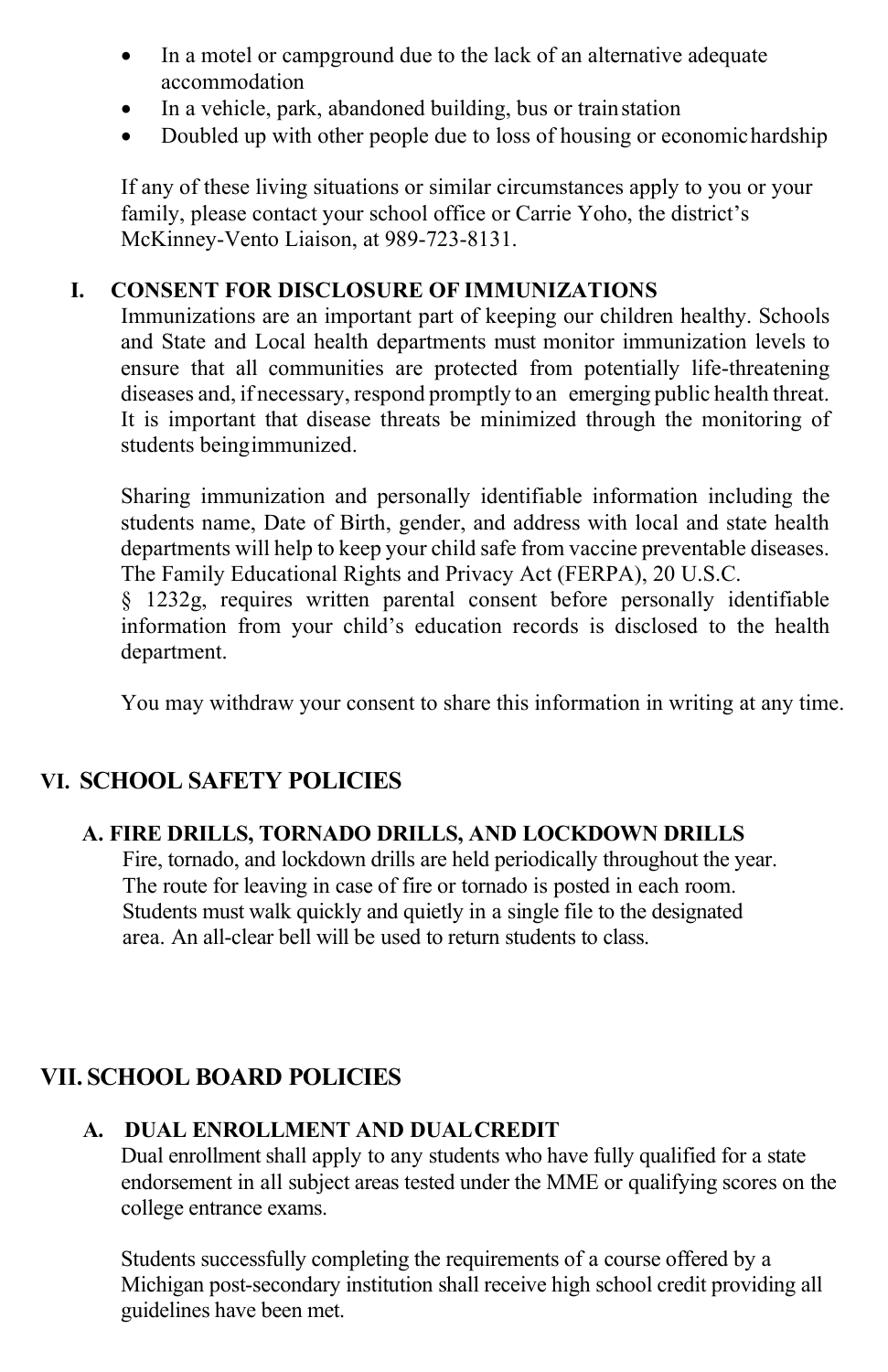Additional information about Dual Enrollment and Dual Credit may be obtained from a student's guidance counselor.

#### **B. PARKING REGULATIONS**

All students who drive a motor vehicle (car, truck, motorcycle, etc.) to and from school must register it in the Student Services Office within a designated time period. Students will be required to register their vehicles at Trojan Days or at any point in the school year they wish to drive to school. Students will be given a permit that is to be attached inside the car visible to the outside. On motor bikes, the permit must be located on the right side of the gas tank. If a permit is lost or stolen it is the responsibility of the student to purchase a new permit for \$10.00. Additional regulations are as follows:

- 1. When registering a vehicle, the student must show his/her driver's license, vehicle registration and proof of insurance. A vehicle will not be registered unless these items have beenproduced.
- 2. Parking permits are not given for a designated lot. However; students authorized to leave on a regular basis or for appointments will be designated to park in the east (main) lot. Students are not permitted to park on either the north side (behind) of the building or the west rear side of the building. The parking areas next to the curbing on the east side and the parking areas on the back and northwest side of the building are reserved for teachers, maintenance, and visitor parking only.
- 3. Students are not permitted to sit in vehicles or loiter in the parking lot at any time, including before and afterschool.
- 4. Driving during the day is prohibited unless authorized by a member of the administration. Closed campus violations will be issued when not given administrative permission
- 5. Reckless or careless driving in or around school premises is prohibited. A speed limit of 15 miles per hour in the driveways and parking areas should be observed at all times. Vehicles yield the right-of-way to pedestrians.
- 6. Students parked in the east parking lot are to leave during the school day from the main drive only. No students may exit from the drive located farthest east of the building atthe property line.
- 7. Students should park their vehicle at the proper angle to provide adequate parking facilities for fellow students and visitors. Students must not block the drive so it is difficult for busses, delivery trucks, or emergency vehicles to pass through. Vehicles that are found blocking the drive path may be towed or ticketed. The parking area next to the building is reserved for persons having a handicapped sticker or visitors. The parking areas on the north and west sides are reserved for staff, maintenance, deliveries and visitors. Students may not park in spaces designated for staff (S), visitor (V) parking. Students may park in either the main lot or the freshman lot. Students not complying with any of the above procedures will be subject to the Owosso High School Discipline Policy. Students may also find that their driving privilege has been revoked or that their vehicle has been towed at the expense ofthe owner.

# **C. 18-YEAR-OLD STUDENTS – Rights andResponsibilities**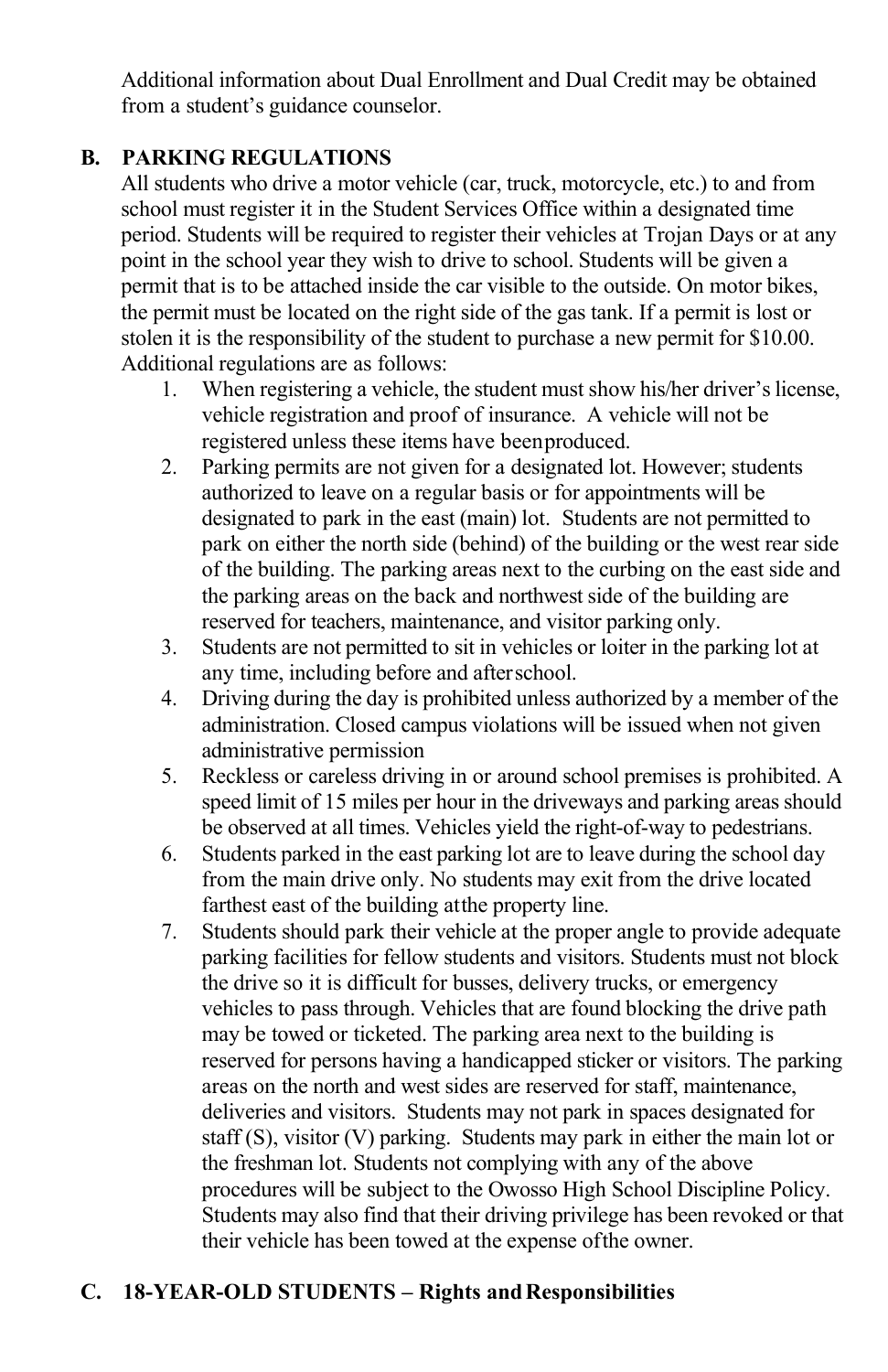The Owosso Public Schools Board of Education Policy states, "For the purpose of these rules, whenever a student has attained 18 years of age, or is attending an institution of post-secondary education, the consent of and the rights accorded to the parents or guardians of the student shall only be required of and accorded to the student." In an effort to be certain the parents/guardian of a student has knowledge of this position, the school will consider the parent the recipient of all records and reports unless the school has on file a statement completed by both the student and parent indicating that the student has total responsibility for himself/herself. This would include items relating to attendance, discipline, and other relevant factors. This form may be picked up and returned to the main office.

If you are a **male** ages 18 through 25 and living in the U.S., then you must register with Selective Service. According to law, a man must register with Selective Service within 30 days of his 18th birthday.

#### **VIII. OWOSSO PUBLIC SCHOOLS TECHNOLOGY ACCEPTABLE USE POLICY**

Owosso Public Schools encourages and strongly promotes the use of electronic information technologies in educational endeavors. The District provides access to information resources available in a variety of electronic formats, and for the development of information management skills. Together these allow learners to access current and relevant resources provide the opportunity to communicate in a technologically rich environment and assist them in becoming responsible, selfdirected, lifelong learners.

The District's information technologies are the District's property and are intended for use for educational purposes. The District retains the right to access and review all electronic and voice mail communications, computer files, databases and any other electronic transmissions contained in, or accessed by District information technologies.

Users have no reasonable expectation that any information contained on any District information technologies is confidential or private. The District's system is not a public forum and access to technology is a privilege and not a right. The District makes no warranties of any kind, whether expressed or implied for any reason regarding the availability of its information technologies, including but not limited to the loss of data. All District information technologies are provided on an *"as is, as available"* basis.

#### **District Definitions:**

Equipment includes, but is not limited to, computers, disk drives, printers, scanners, network, servers, video and audio recorders, cameras, photocopiers, phones and other related electronic resources.

Software includes, but is not limited to, computer software, print and non-print resources. Illegal software is defined as any software installed or downloaded on District equipment or servers without written permission from the Technology Dept. Networks include, but are not limited to, all voice, video and data systems.

#### **District Responsibility:**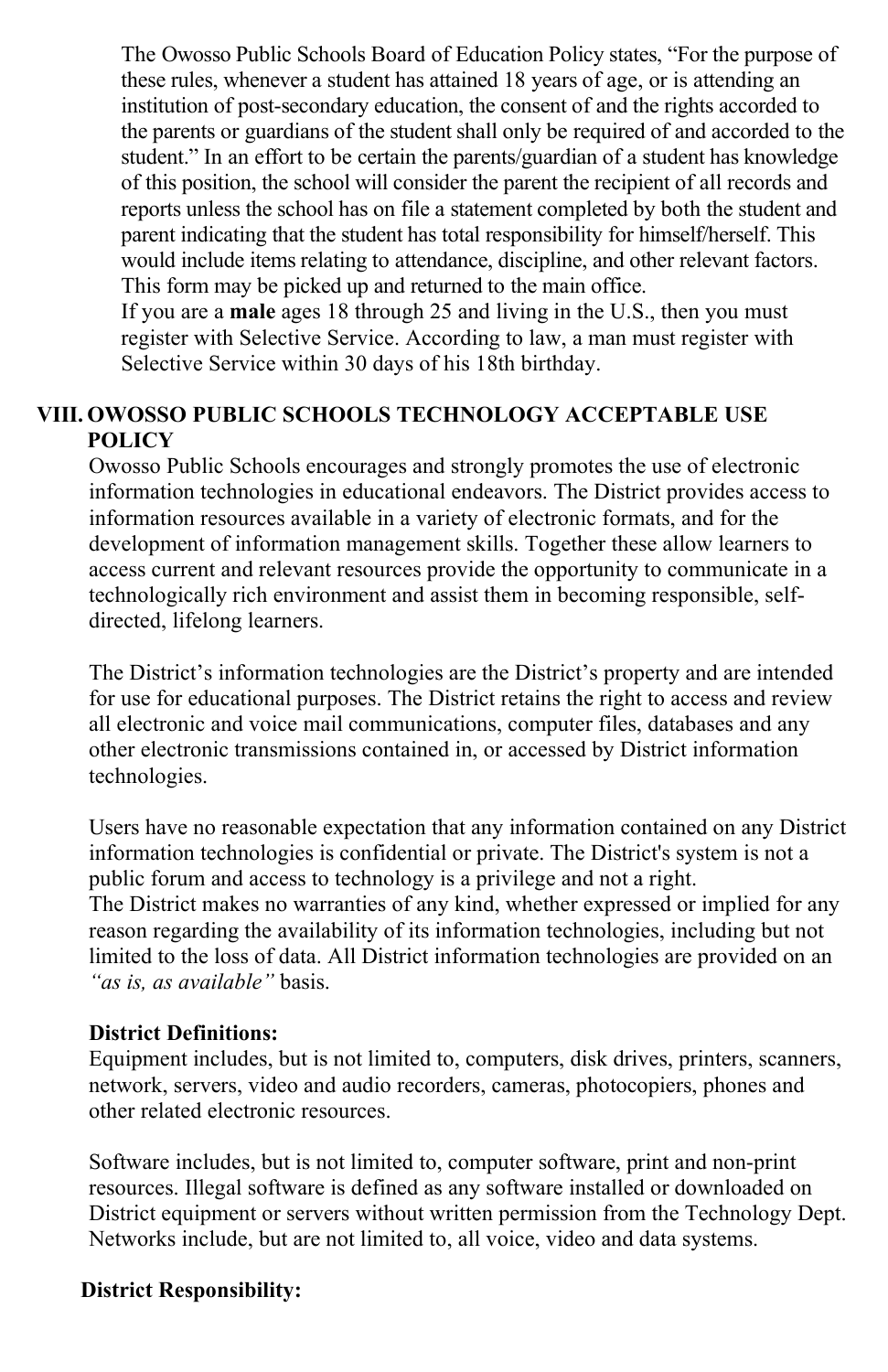Owosso Public Schools is responsible for the management of the structure, hardware and software that the District uses to allow access to information technologies for educational purposes.

These include:

- Developing and implementing an Electronic Information Access and Use **Policy**
- Developing and enforcing use regulations at each network site
- Defining the rights/responsibilities of Users
- Providing resources that support the mission and Technology Plan of the School **District**
- Assigning and removing of member accounts on the network(s)
- Providing training and information on new technologies, software and media as they are acquired and put into use in theDistrict
- Maintaining and repairing of equipment that comprise thenetwork $(s)$
- Selecting and approving software that the network and the Technology Department shall support
- Setting quota limits for disk usage by users of the District Internet server

The District shall designate a system administrator who shall make the final determination as to what is inappropriate use based on the Electronic Information Access and Use Policy. The system administrator may close an account at any time for infractions. These violations are listed in the sections titled "**User Responsibilities**" and "**Users are prohibited from:"** The system administrator has the right to view, modify or remove a user's electronic mailbox. This access shall be used to preserve network integrity or to prevent prohibited activity. The user shall be present and cooperative during viewing.

The system administrator may review audit trails created by information technologies. The system administrator may determine and uncover incorrect usage of the network and may also inform other faculty members and the user in question.

The Owosso Public Schools has implemented filtering hardware and software through the Shiawassee Regional Education Service District intended to block minors' access to visual depictions that are obscene, child pornography, harmful to minors, or that the District determines to be inappropriate for minors. However, the District does not guarantee that school officials shall control user's access to such materials, or that users shall not have access to such materials while using the District's information technologies.

The network provides access to third party data and information over which the District has no control. Though the District may make efforts to block inappropriate material, users may be exposed to defamatory, inaccurate, or otherwise offensive material. Use of the network or any information obtained via the network is at the user's own risk. The District specifically denies any responsibility for the accuracy or content of information obtained through its services.

The District reserves the right to temporarily or permanently remove a user account on the network to prevent further unauthorized activity. This right shall apply to any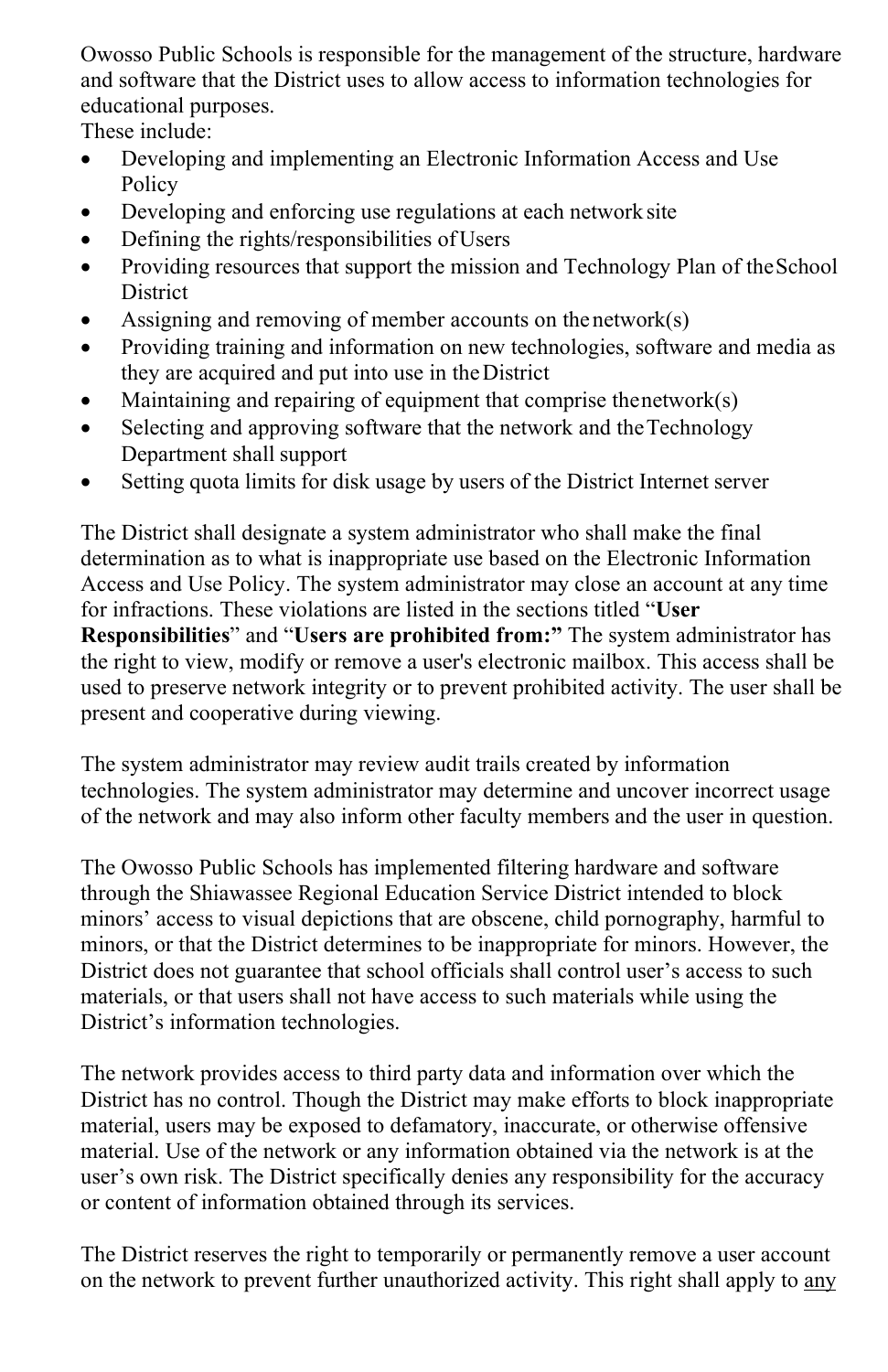person or employee of the Owosso Public Schools granted access to the District's information technology network.

The District does not take responsibility for resources located or actions taken by the users that do not support the purposes of the School District.

#### **Owosso Public Schools Users**

All account holders on the Owosso Public Schools network shall be granted access to appropriate services offered by the network. The following people may be users of the Owosso Public Schools network:

- Students Students who are currently enrolled in the District may be granted a network account upon agreement to the terms stated in thispolicy.
- Faculty and Staff Staff members currently employed by the District may be granted a network account upon agreement to the terms stated in thispolicy.
- Others Anyone may request a special account on or use of the District network. These requests shall be granted on a case-by-case basis, depending on need and resource availability.

#### **Privileges and Responsibilities of Owosso Public Schools Technology Users Privileges**

Users have the privilege to:

- use all authorized hardware and software for which they have received training to facilitate learning and enhance educational informationexchange.
- access information from outside resources which facilitate learning and enhance educational information exchange.
- access District networks and the Internet to retrieve information to facilitate learning and enhance educational informationexchange.

### **User Responsibilities**

Users are responsible for:

- using information technologies in the school only for facilitating learning, appropriate personal growth and enhancing educational informationexchange consistent with the purposes of the school.
- attending appropriate training sessions in the use and care of hardware, equipment, software and networks.
- seeking instruction for the use of any technology with which they arenot familiar.
- adhering to the rules established for the use of hardware, software, labs and networks in the school or through remote access outside of theschool.
- *refraining from disclosing, using or disseminating personal identification information regarding minor and pictures of minors over the Internetwithout parent or guardian authorization.*
- maintaining the privacy of passwords and are prohibited from publishing or discussing passwords. Network accounts are to be used only by the authorized owner of the account for the authorized purpose.
- *using e-mail, chat rooms, and other forms of direct electronic communications only when authorized by the District and then only under the direct supervision of an adult.*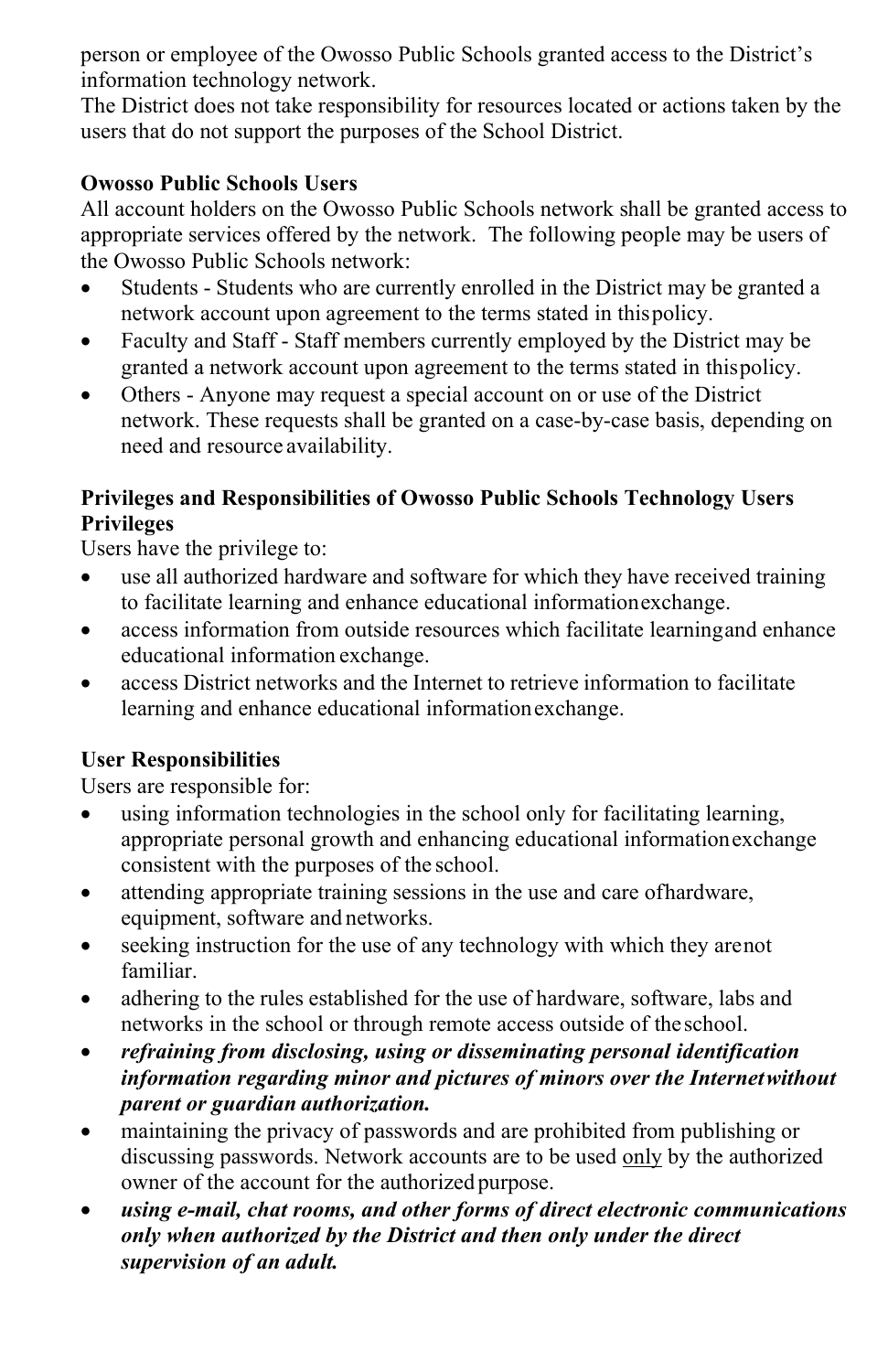- having all electronic media scanned for virus, dirt, damage or other contamination which might endanger the integrity of District hardware, software or networks before they are used in Districtsystems.
- material received, created or distributed using informationtechnologies.
- making all subscriptions to list serves or news groups known to the system administrator and seeking prior approval before requesting such subscriptions on the Internet.
- maintaining the integrity of the electronic messaging system (voice, e-mail, etc.), deleting files or messages if they have exceeded their established limit, reporting any violations of privacy and making only those contacts which facilitate learning and enhance educational information exchange**.** *If a user remains in non-compliance, the System Administrator may delete files and messages, freeze the account, and/or close the account.* Files or messages shall be deleted bythe system administrator if the user remains in non-compliance.
- special care is to be taken in disseminating District confidential informationover the Internet. When users are in doubt about dissemination of information, they should contact the Superintendent or his designee for written approval to release the information. Security and confidentiality needs to be of high concern for all District network users.
- reporting the use of any non-district electronic media including floppydisks, CD's and portable storage devices on Districtequipment.
- all files that are downloaded must have prior approval from the Districts Technology Administrator and scanned for possible infection. Any user who knowingly tries to download applications or propagate the Internet or Districts network with infected viruses shall be subject to expulsion ortermination.
- keeping material considered pornographic or inappropriate by the District, inappropriate files or files dangerous to the integrity of the school's network, equipment or software from entering the school via the Internet or frombeing reproduced in visual, digital or written format.
- awareness of and adhering to copyright laws and guidelines and trademark laws and applicable licensing agreements in the use of information technologies and in the transmission or copying of text or files on the Internet or from other resources. Users must also comply with all other applicable laws, both state and federal, with respect to their use of the District's information technologies. In any cases where a user downloads copyrighted software he/she assumes full responsibility for his/her action and absolves the District from his/her unauthorized action.
- using caution (*Buyer Beware*) when considering the purchase of goods or services over the Internet. Owosso Public Schools is not liable for any personal purchases made while using District informationtechnologies.
- financial restitution for unauthorized costs incurred or damages and repair necessitated by inappropriate use or access.
- any damages to, or incurred on, their personal equipment. Users accessing Owosso Public Schools information technologies on personal equipment do so *at their own risk.* The use of non-District owned equipment on the Districts network without Technology Department authorization may subject the userto loss of network privileges, expulsion ortermination.
- abiding by the rules set forth in this policy, general District rules, and additional rules as may be established by the District. Board of Education policies, The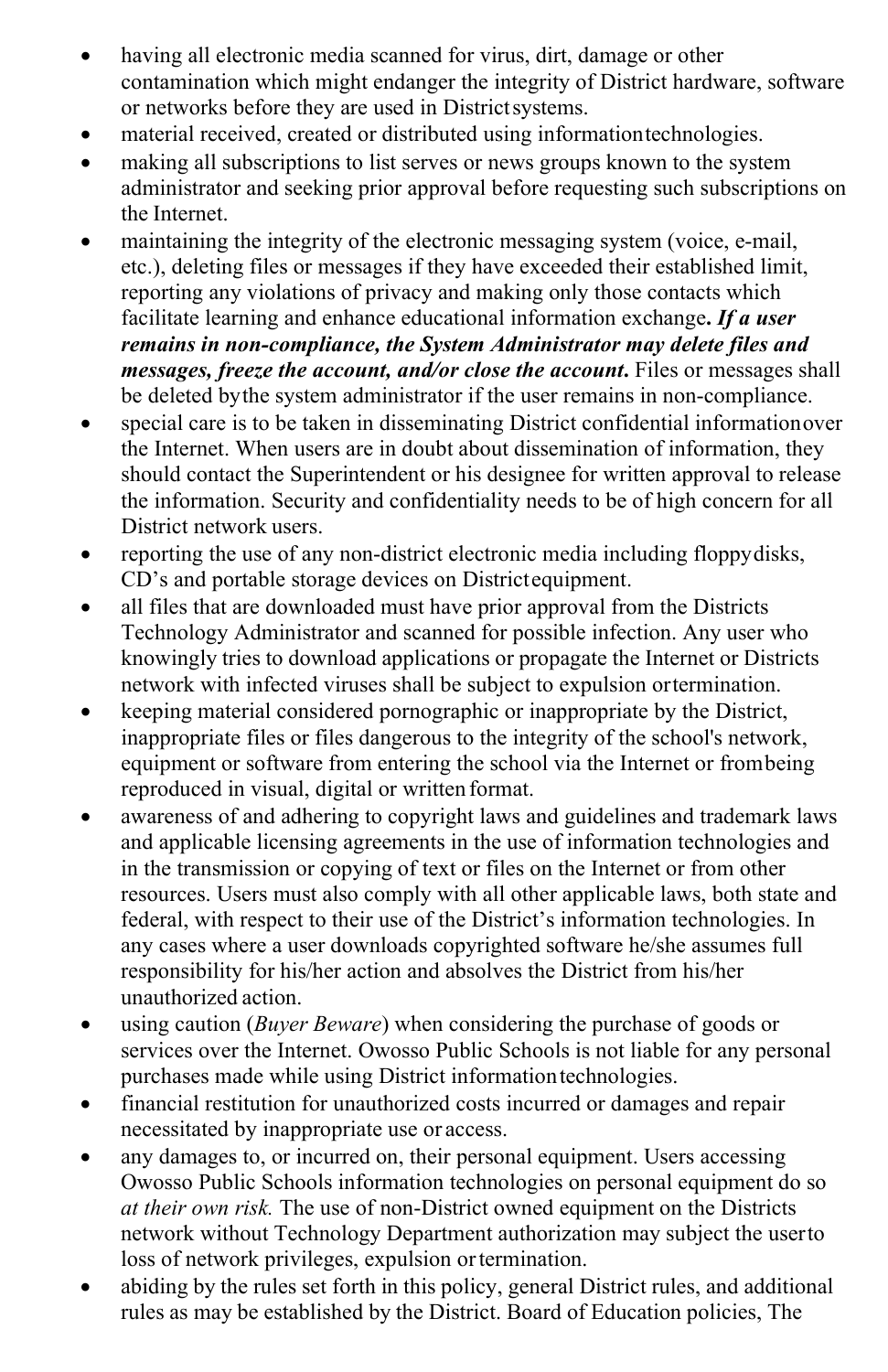Districts Acceptable Use Policy, staff manuals, departmental procedures, and student handbooks may include such rules.

### **Users are prohibited from:**

- using the District's technology services for private use, commercialbusiness (Other thanfor the District), for product advertisement or political lobbying.
- the malicious use of technology to disrupt the use of technology by others, to harass or discriminate against others and to infiltrate unauthorized computer systems. These actions may also result in criminal prosecution under statute 752.795 (Alteration, damage or destruction of computer, system or network) of the Michigan Criminal Code.
- using District information technologies to draft, send, or receive inappropriate communications and material including but not limited to, items which are pornographic, obscene, profane, vulgar, harassing, threatening, defamatory or otherwise prohibited by law.
- using the Districts e-mail system to create, send or forward content that may take up unnecessarystorage space on the Districts network such as chain letters and large attachments.
- participating in hate mail, harassment, discriminatory remarks and other antisocial behaviors on the network.
- vandalizing District or any other information technologies (the District's or any others). Vandalism is defined as any attempt to harm, destroy, disrupt or alter the operation of the District's information technologies or equipment. Vandalism includes, but is not limited to, the creation or intentional receipt or transmission of computer viruses.
- using software to generate password combinations which may be used to access user accounts and information.
- using non-authorized equipment, digital media and storage devices with District equipment or on the District network. These include, but are not limited to: floppy disks, CD's or portable storage devices.
- intentionally access or cause access to be made to a computer program, computer, computer system, or computer network to devise or execute a scheme or artifice with the intent to defraud or to obtain money, property, or a service by a false or fraudulent pretense, representation, or promise. These actions mayalso result in criminal prosecution under statute 752.794 of the Michigan Criminal Code.

# **Consequences of Inappropriate Behavior**

The school District's system is not a public forum and access to technology is a privilege and not a right. Any user who does not comply with the Information Access and Use Policy shall lose network privileges. Repeated or severe infractions of the policy may result in permanent termination of privileges, expulsion or termination of employment.

In addition, users violating any of the rights and responsibilities may face additional disciplinary action deemed appropriate in keeping with the disciplinary policies and guidelines of the District, buildings or departments. Non-compliant student users will be subject to building disciplinary action in addition to the consequences outlined in this document.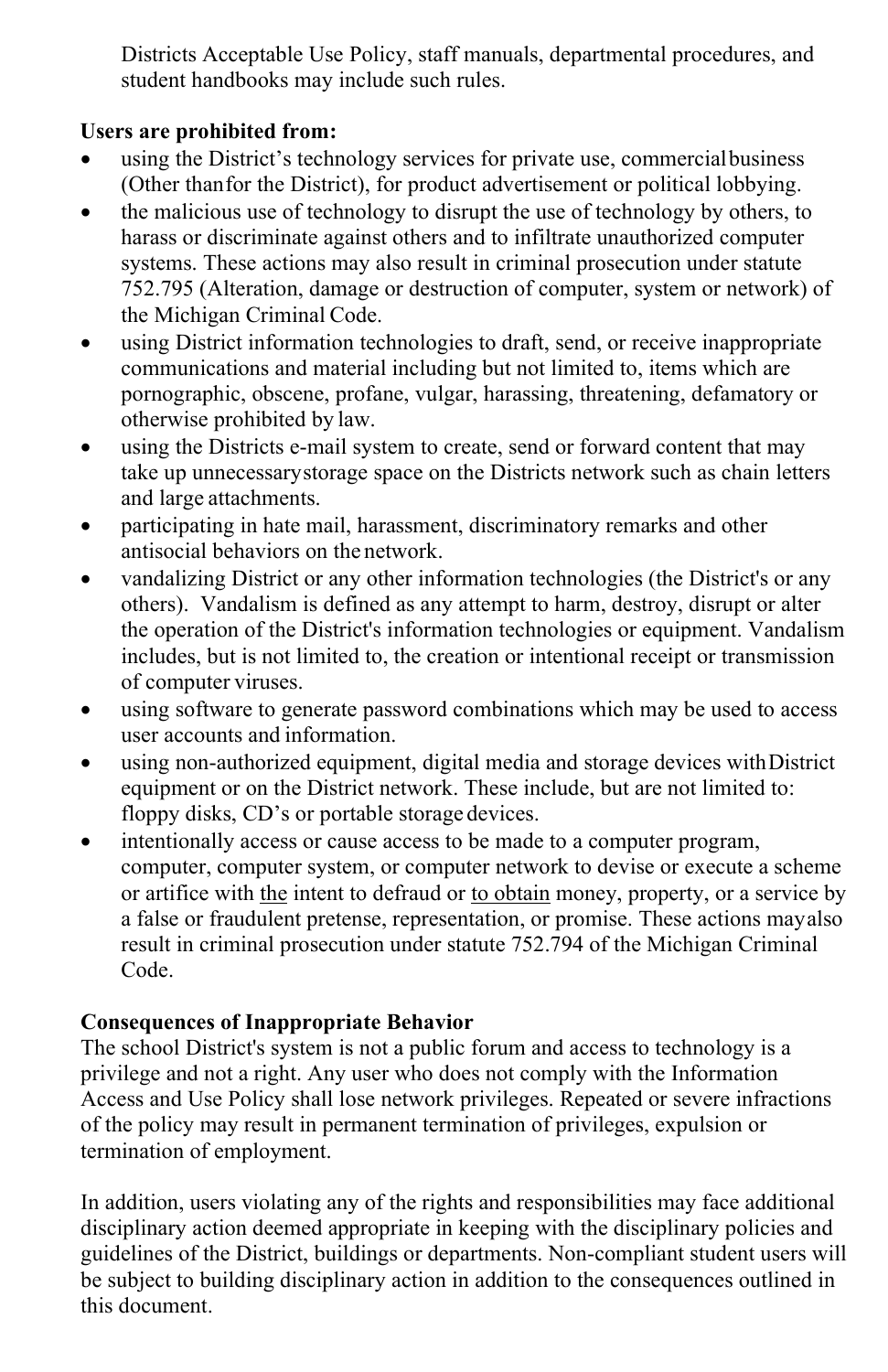#### **Challenges**

Challenges to District information technologies policies and resources shall be made in writing and shall state the reasons for the challenge. A District appointed panel shall review the challenge and determine its appropriateness.

#### **D. Family Engagement Policy 2112 -**

The Board of Education has adopted NEOLA Policy 2112 - PARENT AND FAMILY ENGAGEMENT - The Board of Education recognizes and values parents and families as children's first teachers and decision-makers in education. The Board believes that student learning is more likely to occur when there is an effective partnership between the school and the student's parents and family. Such a partnership between the home and school and greater involvement of parents and family members in the education of their children generally result in higher academic achievement, improved student behavior, and reduced absenteeism. This policy shall serve as the District policy, as well as the Parent and Family Engagement policy for each school in the District.

# **IX. ATHLETIC DEPARTMENT**

# **A. MISSION STATEMENT**:

To motivate our athletes to be dedicated to whatever endeavor they may be pursuing; teaching them values of sportsmanship, fair play and positive leadership, thus enhancing their self-esteem.

### **B. ATHLETICS**

Owosso High School offers a comprehensive interscholastic athletic program. Owosso is a member of the Flint Metro League. The Athletic Handbook, reference maps to member's schools and additional athletic information can be obtained from the Athletic Office or online at Owosso.k12.mi.us.

### **C. ELIGIBILITY REQUIREMENTS**

The handbook of MHSAA sets forth the rules governing eligibility and limits of participation with respect to high school student/athletes. The general rules regarding the MHSAA standards student/athletes must meet will be posted for all to read. In addition, the Athletic Director and coaches will discuss the eligibility regulations with their parents and teams at Parent Night.

Owosso High School athletic eligibility is based upon the principles of the MHSAA as well as the following rules and procedures adopted by the Board of Education and the Athletic Council.

- 1. Coaches will provide the Athletic Director with a team roster listing information required by MHSAA rules. From this, the Athletic Department will conduct grading period checks throughout the school year. Student/athletes will meet the following requirements for eligibility:
	- $\Box$  A student must be in school for the entire day in order to be eligible to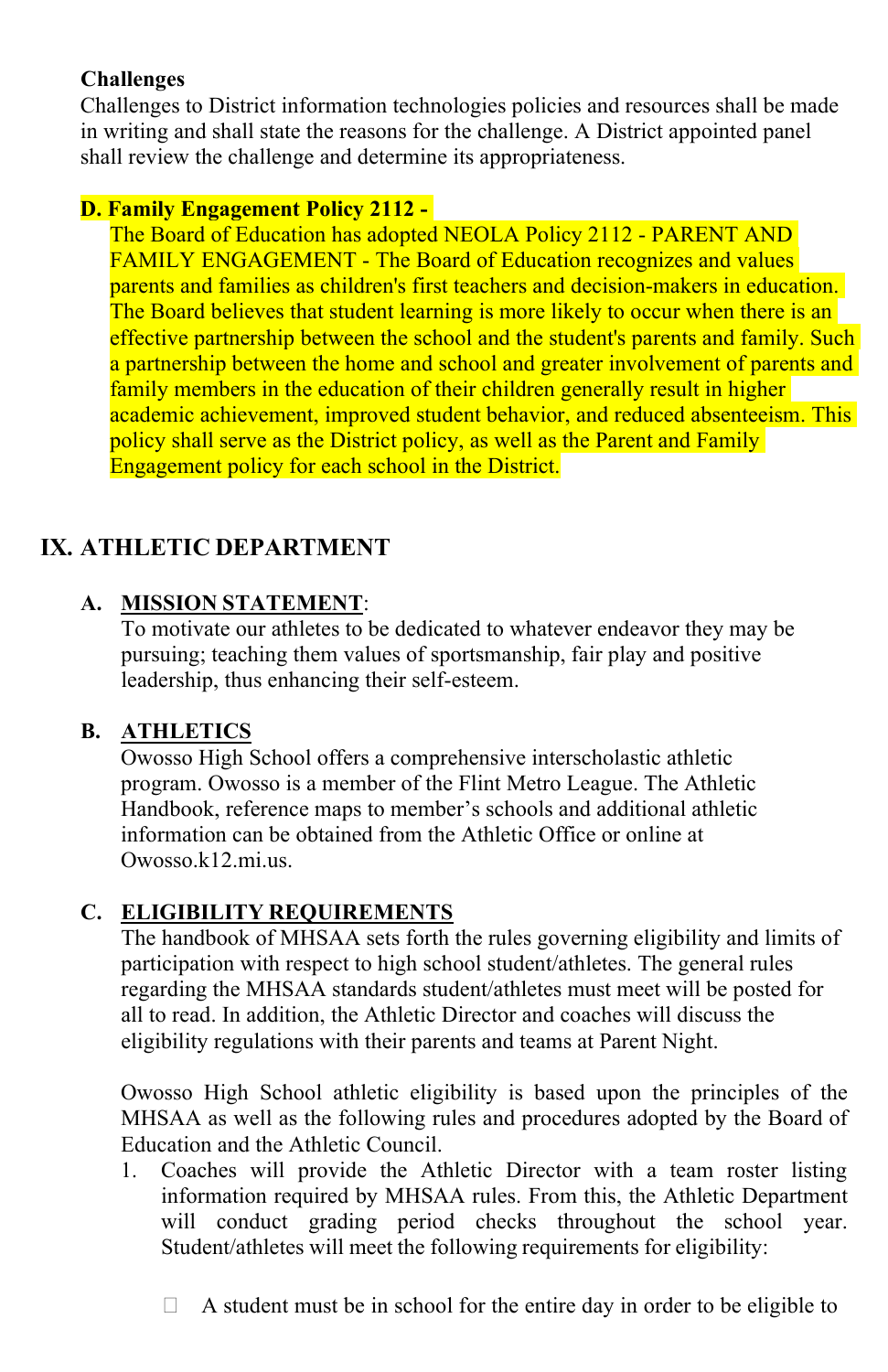practice or compete in a game unless previous arrangements have been made with the coach or administration.

- $\Box$  No student/athlete of Owosso High School shall compete in any athletic contest during the first 60 school days of the current semester who did not receive credit in six (6) or more classes in the previoussemester.
- $\Box$  A student/athlete must also be receiving credit in at least six (6) classes during the current semester Check. Student/athletes who are not currently receiving credit in at least six (6) classes will sit out a minimum of one week or until they are currently receiving credit in at least six (6) classes.
- □ To be receiving credit, a student/athlete must be earning a D- orbetter.
- $\Box$  Student/Athletes taking only six (6) classes must be receiving credit in all six (6) classes to be considered eligible.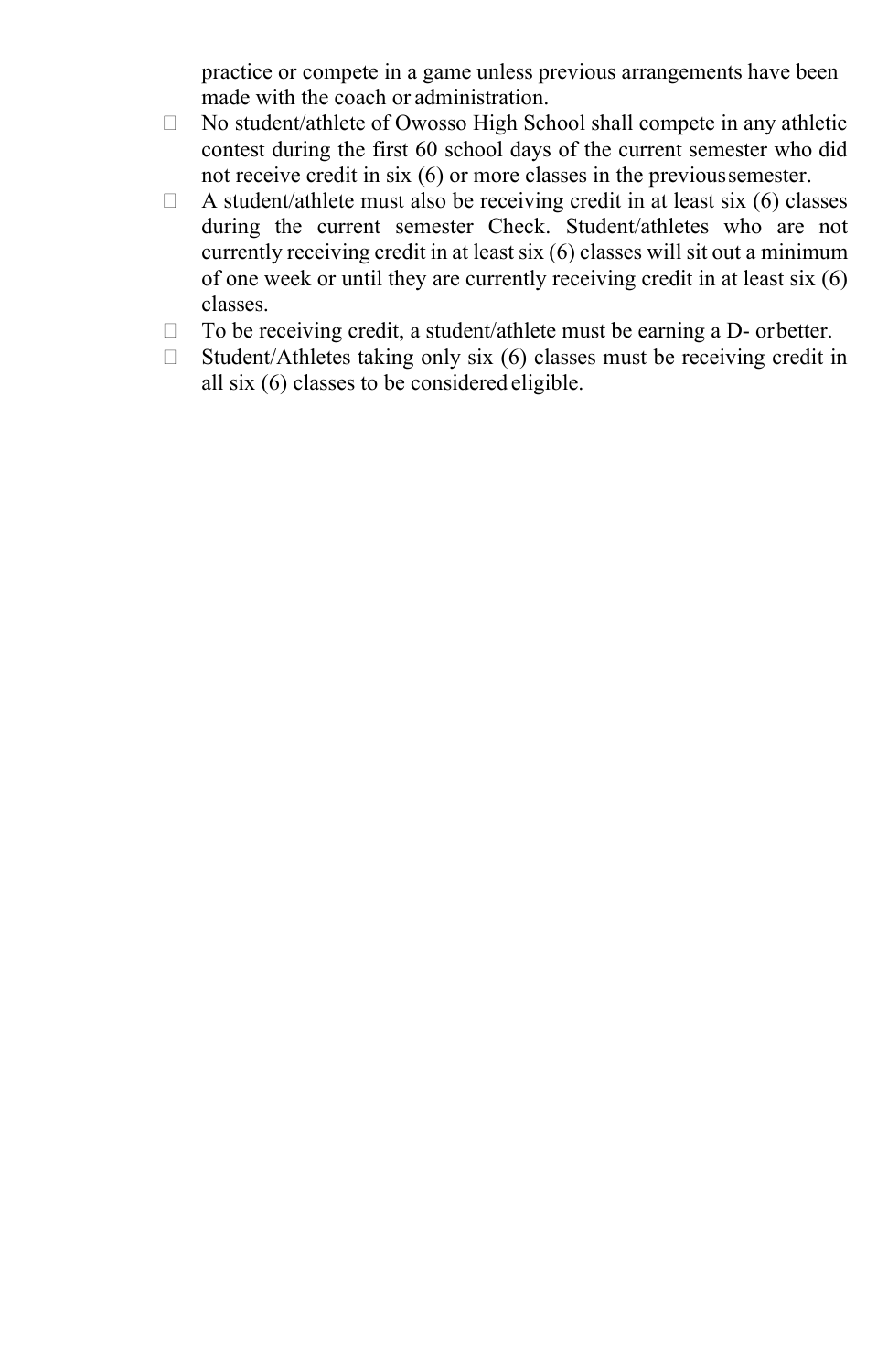- Student/Athletes who do not receive credit in a two-hour or three-hour block class are ineligible.
- Eligibility checks on a student/athlete's grade will be based on all course work from the first day of the semester up to and including the current week in which the eligibility check is conducted. A student/athlete taking dual enrollment and/or home school courses must be receiving credit in at least five (5) classes, recorded on the transcript, to be considered eligible.
- An incomplete grade "I" will be regarded as not receiving credit if the student/athlete does not complete the necessary make-up work. To become eligible, make-up work must be completed prior to the end of the school day the athlete is to compete. It is the student/athlete's responsibility to return to the Athletic Director an "incomplete" form signed by the teacher, stating that the student has completed all incomplete work and is passing. Only an incomplete grade may be made up. A failing grade  $(E \text{ or } F)$  cannot be made up to affect one's eligibility status.
- 2. A student/athlete may be allowed to practice while ineligible, at the discretion of the coach, but will not be allowed to dress for contests or be dismissed from school early for an athletic contest.

# **3. Training Rules**

- It is important that all athletes understand that athletic training rules are in force from the first day of fall practice as a Freshman until the last day of contest play as a Senior. It is also important to understand violations of the athletic code accumulate throughout their high school career, and are verified through: [1] Staff confirmation, [2] Law enforcement citation, [3] Self report.
- An athlete shall refrain from the following:
	- **•** Drinking of/or possession of alcoholic beverages.
	- Smoking and/or use of tobacco/e cigarettes/vapes including possession.
	- Illegal use or possession of drugs and/or controlled substance.
	- Hosting a party with alcohol and/or illegal drugs.

### **In-season (defined as: the first MHSAA scheduled practice date to the end of the last contest) violation of the above will result in:**

**1ST OFFENSE:** Immediate suspension for a minimum of 1/3 of the dates scheduled for the entire season. The athlete must attend all practices, games (not in uniform) and all other team activities. If the athlete becomes a distraction to the team the coach may disallow these privileges. If less than 1/3 of the season is remaining, the remainder of the penalty will be served in the next sport season of participation. Athletes must finish the full season in which they are serving their suspension.

**2ND OFFENSE:** Immediate suspension of the athlete for one calendar year. The athlete is not allowed to practice with any team or be a part of any program.

\*OHS administration may reduce the length of a suspension by up to 50% of the second offense if the student and his/her parent or guardian agree to and satisfactorily participate in an approved substance abuse prevention/treatment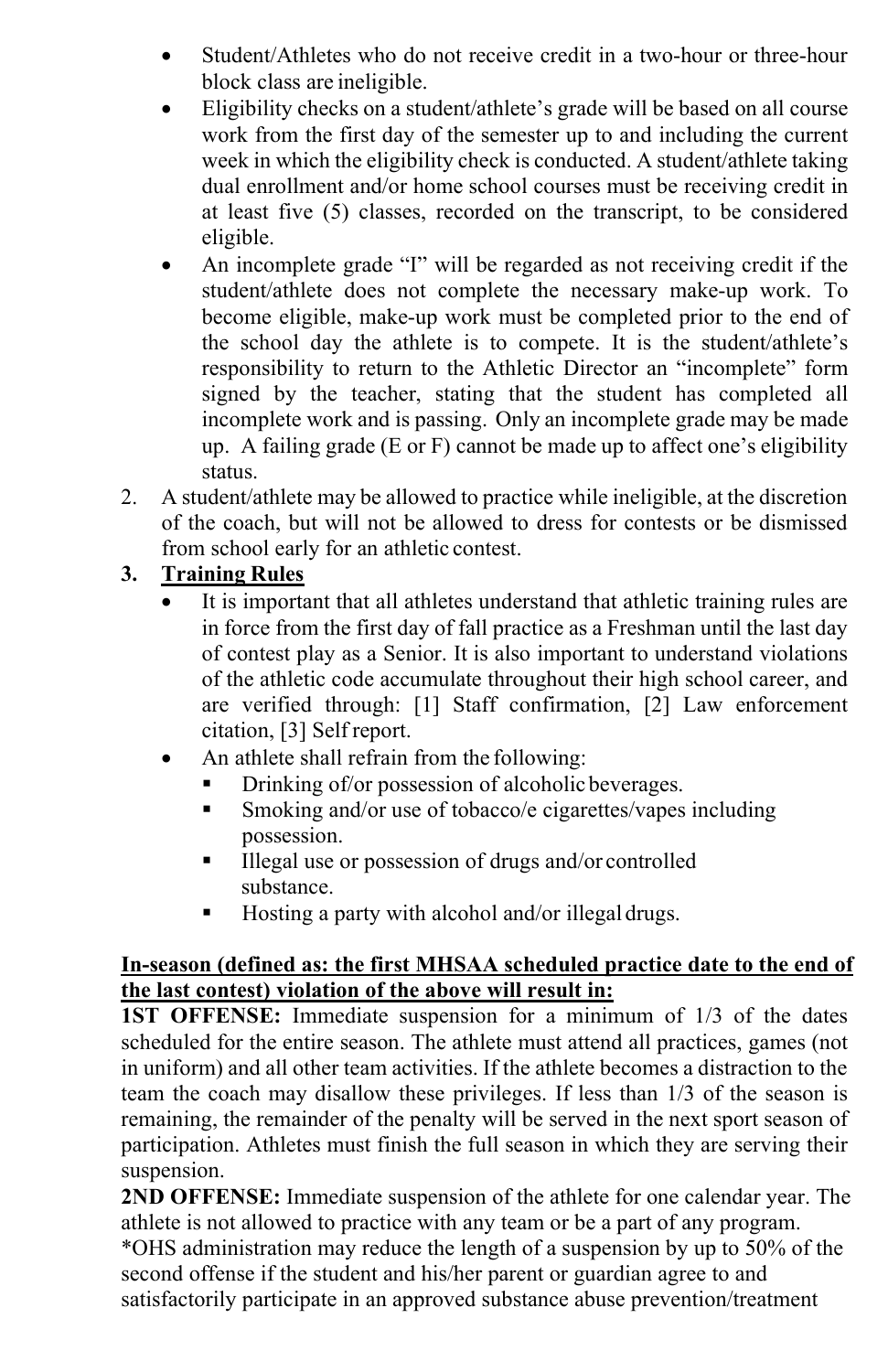program, community service, and/or medical evaluation at their own expense. The program may be public or private and is at the discretion of the parent or guardian. At the discretion of the Athletic Director, the athlete may be allowed to practice when appropriate.

**3RD OFFENSE:** Immediate suspension of the athlete from **ALL** athletic teams for the remainder of his/her high school career.

#### **Out of season (defined as: end of last contest to the start of MHSAA first scheduled practice date) violation of the above will result in:**

When choosing to participate in the next athletic event, the student will be allowed to participate, but will be barred from interscholastic competition the number of days as indicated below:

### **1ST OFFENSE**:

1. Athletic events having 0-10 days of scheduled interscholastic competition: 1 event

2. Athletic events having 11-15 days of scheduled interscholastic competition: 2 events

3. Athletic events having 16 or more days of scheduled interscholastic competition: 3 events

\*\*NOTE: A scrimmage with another school may not count as a scheduled interscholastic competition. \*\*NOTE: A student suspended from interscholastic competitions must continue to demonstrate the qualities of sportsmanship outlined in this handbook.

**2ND OFFENSE:** Immediate suspension of the athlete for one calendar year. The athlete is not allowed to practice with any team or be a part of anyprogram. \*OHS administration may reduce the length of a suspension by up to 50% of the second offense if the student and his/her parent or guardian agree to and satisfactorily participate in an approved substance abuse prevention/treatment program, community service, and/or medical evaluation at their own expense. The program may be public or private and is at the discretion of the parent or guardian. At the discretion of the Athletic Director, the athlete may be allowed to practice when appropriate.

**3RD OFFENSE:** The student will be suspended from participation in organized athletics at Owosso High School for the remainder of the student's high school career in Owosso.

Very serious conduct or training rule infractions may, at the discretion of the Director of Athletics, result in a hearing with the Athletic Council. In such cases, athletes will be suspended immediately pending the outcome of the hearing. A few examples of conduct requiring Athletic Council action would be (among others):

-Gross misconduct under game conditions

-Sale or distribution of illegal drugs

-Involvement in illegal felonious activity.

**\*\*\***The athletic council will be made up of 1 administrator, 1 teacher, 1 parent and 2 coaches.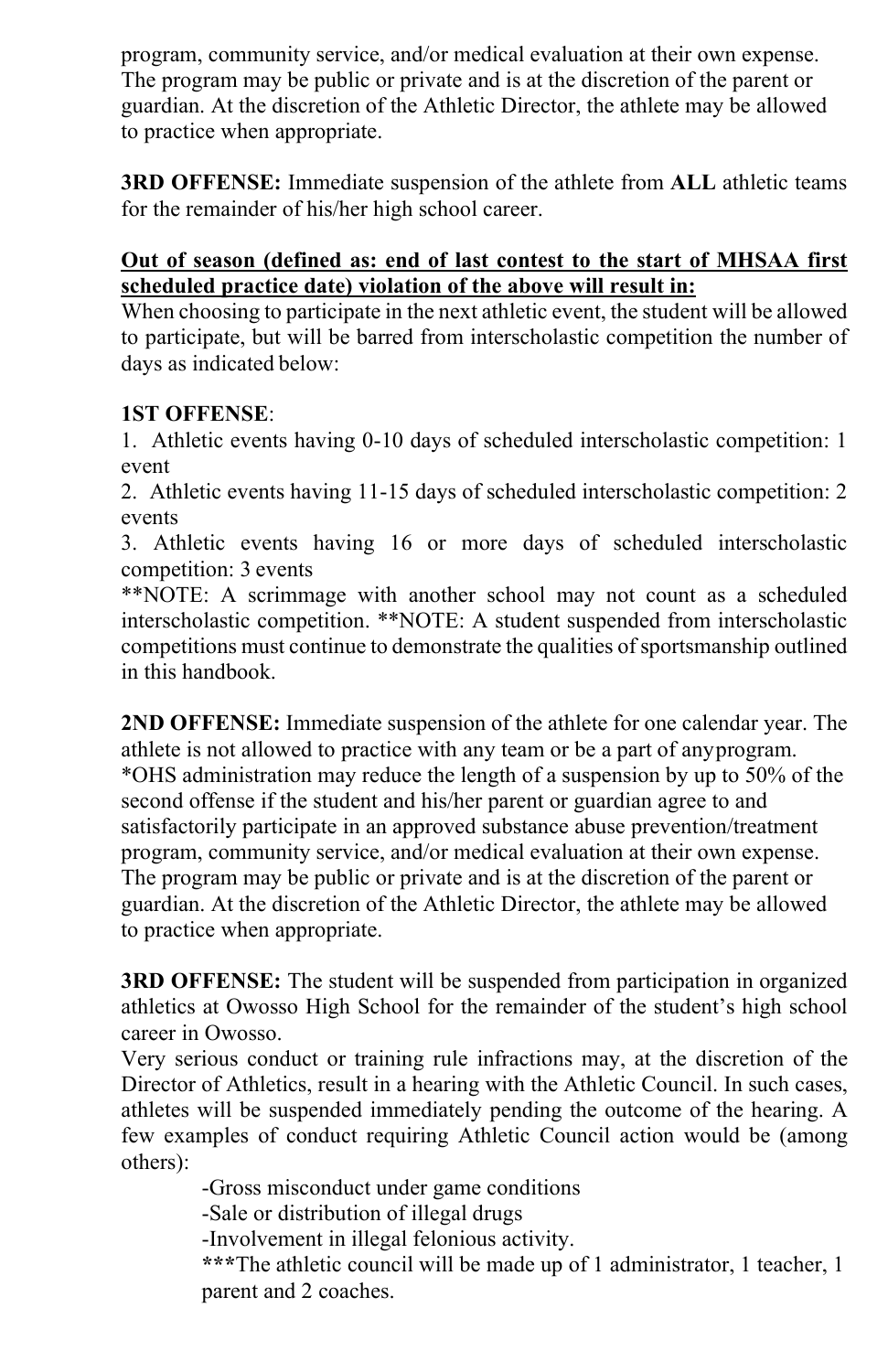In addition, the student/athlete will be subject to Board of Education policies pertaining to the above. This also applies to students 18 years or older.

#### Concern Procedure Line of Communication

If an athlete, parent, coach, administrator or fan has a concern or question regarding an athletic situation, the Athletic Office urges the individual to attempt to resolve the issue by following the steps listed below:

- 1. Talk with the coach
- 2. Talk with the head coach
- 3. Talk with the Director of Athletics
- 4. Talk with the Principal
- 5. Meet with the Athletic Council
- 6. Talk with the Superintendent or his/her designee

#### Appeals Procedure

All athletic code violations reviewed by the Athletic Director or the Athletic Council will result in a recommendation to the high school Principal. The Principal may accept or modify the recommendation.

Parents or guardians may request a conference with the Principal. The Principal shall affirm or modify the terms of his action within two school days from the date of the notification.

#### Physical Examinations and Insurance

- 1. No athlete shall participate in any phase of the athletic program, including tryouts, who does not have on file in the Athletic Director's office an "Athletic Information Card: indicating fitness, signed by a physician and parents or guardian.
- 2. All athletes are encouraged to be covered by insurance before they participate in any phase of the athletic program, including practices. Parents are responsible for any coverage of insurance, including ambulance costs, if needed, in interscholastic athletics.
- 3. All athletes shall have on file with their respective coach an "Emergency Medical Information" card.
- 4. Physicals for the current school year are valid starting April  $15<sup>th</sup>$ .

# **X. COLLEGE AND CAREER RESOURCES**

College and Career resources and personal assistance for student college and career planning as well as exploration in the areas of occupations, educational institutions, employability skills and military options, and scholarships/financial aid are available in the Student Services Center.

### **College Information**

College recruiters are invited to visit the school to speak with interested juniors and seniors about a particular college and its programs.

Students have access to 10 internet linked computers, through the College Board Account students are able to practice their Michigan Merit Exam SAT Test as well as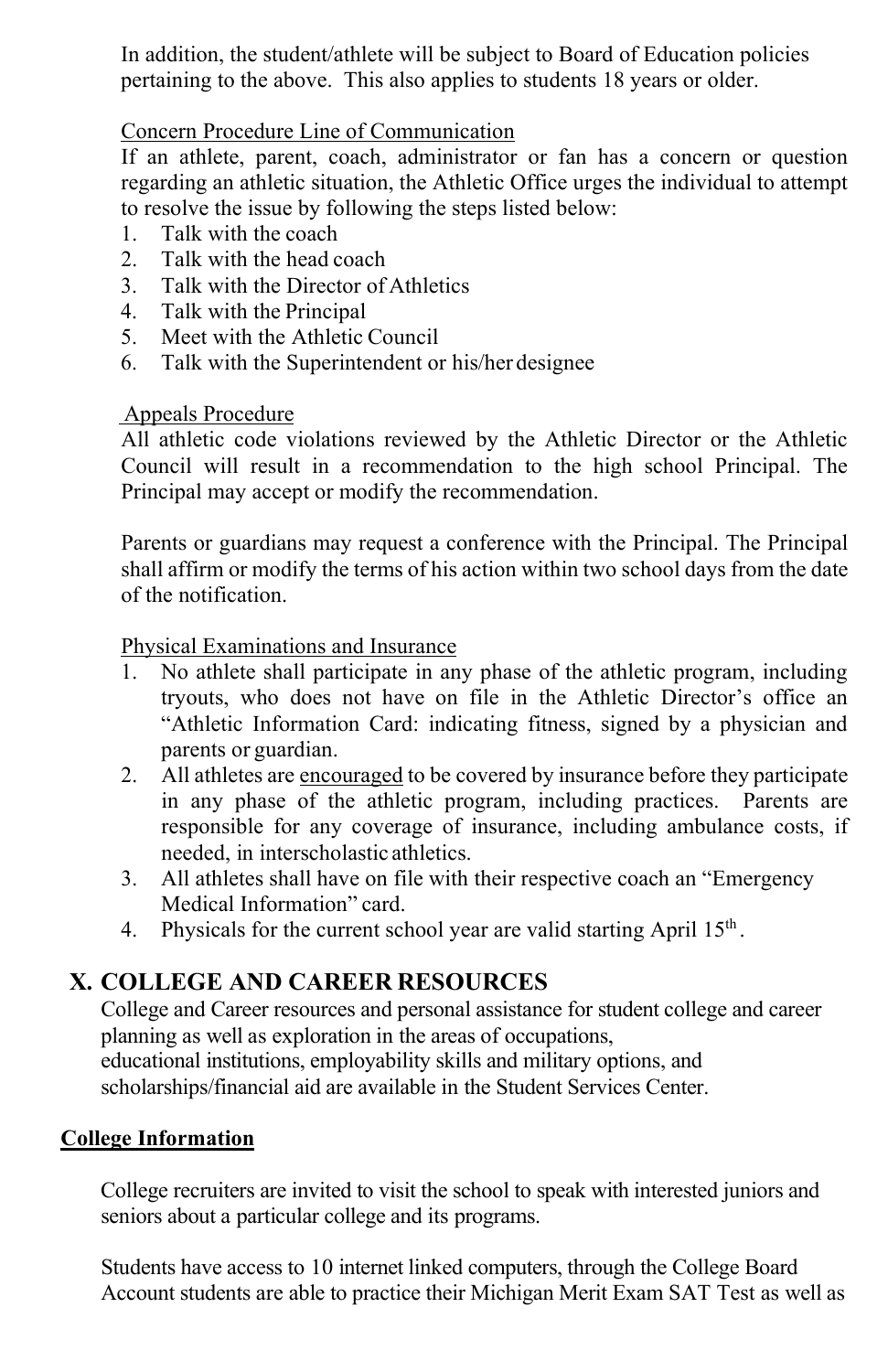practice the WorkKeys employability skills, interest inventories through Career Cruising access.

Students interested in finding ways to finance their further education have access to scholarship applications on file or utilize the center's computers to download and print applications for scholarships or college applications. Students can go to the OPS webpage then go to the Student Services Center web page to find the Financial Aid web link. A roster of scholarship applications with the deadlines is listed to explore further whether they are eligible to apply or not.

Students are encouraged in the fall and winter to update the information in the Career Cruising Educational Development Plan (EDP) through counselor classroom presentations. Students can access their EDP from any web accessible area at [www.careercruising.com.](http://www.careercruising.com/)

#### **Career Information**

Information about community resources and employment possibilities can be secured through the college and career office. In addition, information and personal interviews regarding the various branches of the military can be obtained.

Through Career Cruising students can access not only their learning style through a personal assessment and students can access information regarding careers through video interviews provided by individuals working in the career that interests the student.

# **XI. CAREER AND TECHNICAL EDUCATION OFFICE**

Career and Technical Education programs provide students with real-life hands-on learning activities focusing on career pathway opportunities. CTE programs offered at Owosso High School include:

- 1. Accounting
- 2. Agriculture Science
- 3. Computer Science Software
- 4. Business
- 5. Careers inEducation
- 6. Construction Trades
- 7. Culinary Arts
- 8. Engineering
- 9. Family and Consumer Sciences
- 10. Woods Technology

#### **Work-Based Learning**

Work-Based Learning programs offered at Owosso High School include:

- 11. Office Aide
- 12. Cooperative Education For more information contact Mr. Krueger.

# **XII. MEDIA CENTER**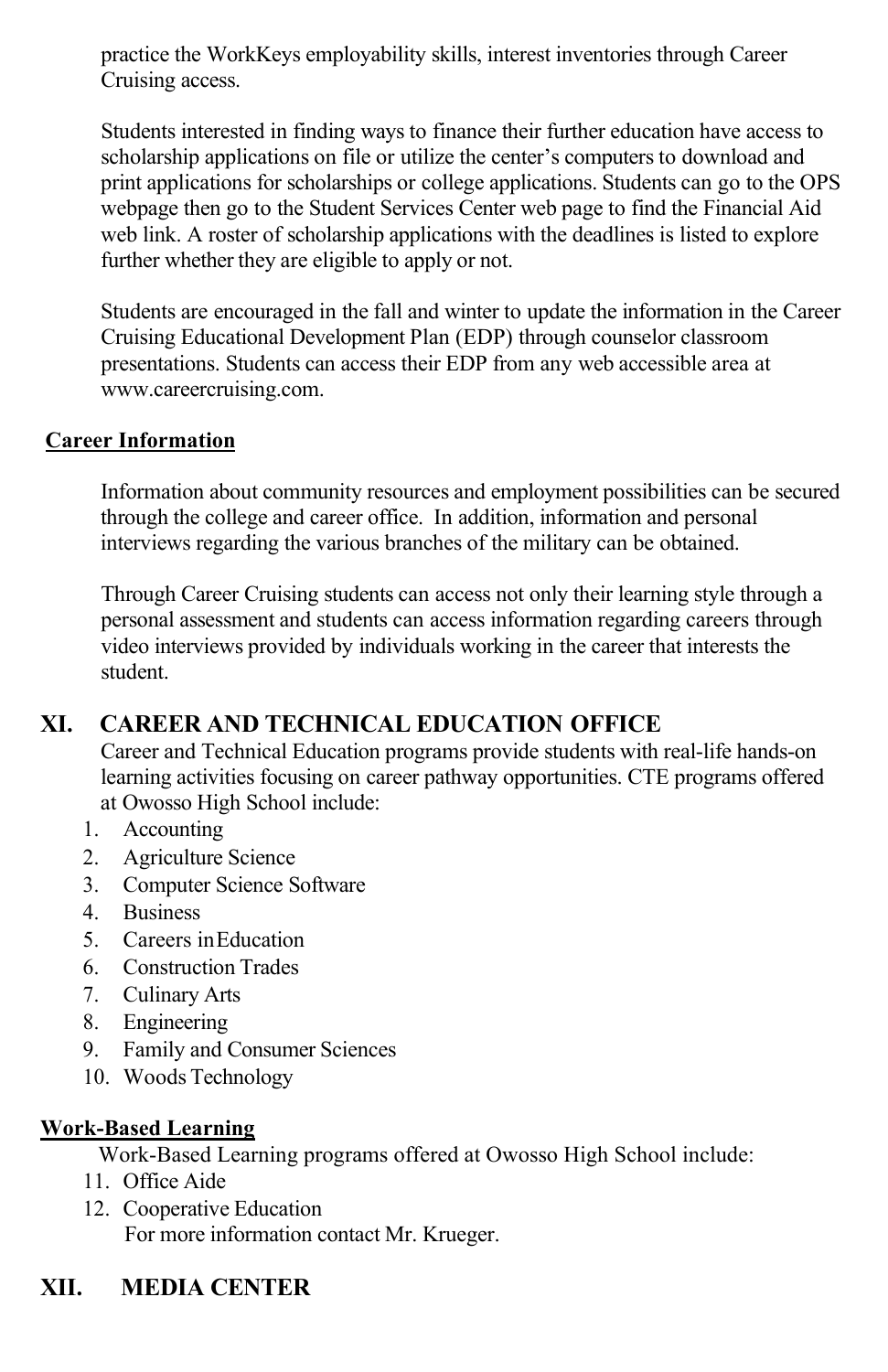The Media Center is open 7:30 AM – 2:45 PM daily. The Media Center offers one computer labs with 36 computers each linked to the internet; an on-line resource catalog; reference, research and leisure-activity books; journals; and magazines.

# **XIII. STUDENT SERVICES CENTER**-

The function of the Student Services Center includes guidance curriculum including structured groups, guidance presentations in the classroom. These are based on Michigan Merit Curriculum and the Michigan Guidance and Counseling Curriculum. This includes advising, assessment, class placement and follow-up of academic progress. The following process provides individualized advising for students while at OHS:

**1. Academic Counseling-** Counselors make every attempt each year to provide information on the Michigan Merit Curriculum and how it impacts them. Counselors work with students on transcripts, college admission requirements, , college requirements regarding test scores from the MME. Counselors work through the Educational Development Plan process to inform students and parents about the appropriate course selection and the importance of rigor. Emphasis will be placed on challenging students to raise the bar in their pursuit of academic success.

# **a. Educational Development Plan (EDP)**

- i. Working document that helps students with their career planning, post-secondary education planning and student goals for the future.
- ii. Each year counselors assist students with updating goals as they pertain to academic excellence and their plans for aftergraduation
- iii. Each year counselors use the EDP to assist students with the selection of courses so their transcript will reflect the necessary requirements for admission to their post-secondaryplanning.
- iv. The EDP can be accessible on the Career Cruising website[,](http://www.careercruising.com/) [www.careercruising.com. C](http://www.careercruising.com/)areer Cruising helps students explore careers, work related skills assessment, student surveys about working in general and assists them to narrow down their education and career goals. It allows students to write their resume and view interviews of professionals working in the careers currently. Information on trends of job openings are available, salaries by career, job forecasting of growth over a 10 year span, etc.
- **2. Personal Counseling and Responsive Services**-as a response to student's social and emotional needs, counselors will provide referral information for students and parents.

# **3. Career/Post – Secondary Educational Advising**

# **a. Career:**

- i. Exploration of jobs and careers in the initial phase.
- ii. Exploration of post-secondary institutions that providetraining or the education needed to enter the work force
- iii. Advising as to the student's interest in conjunction withthe student's achievement, work habits, and academic success.

# **b. Post-Secondary EducationAdvising**

- i. Applications processed for admission to post-secondary programs
- ii. Financial Aid information Counselors assist studentsin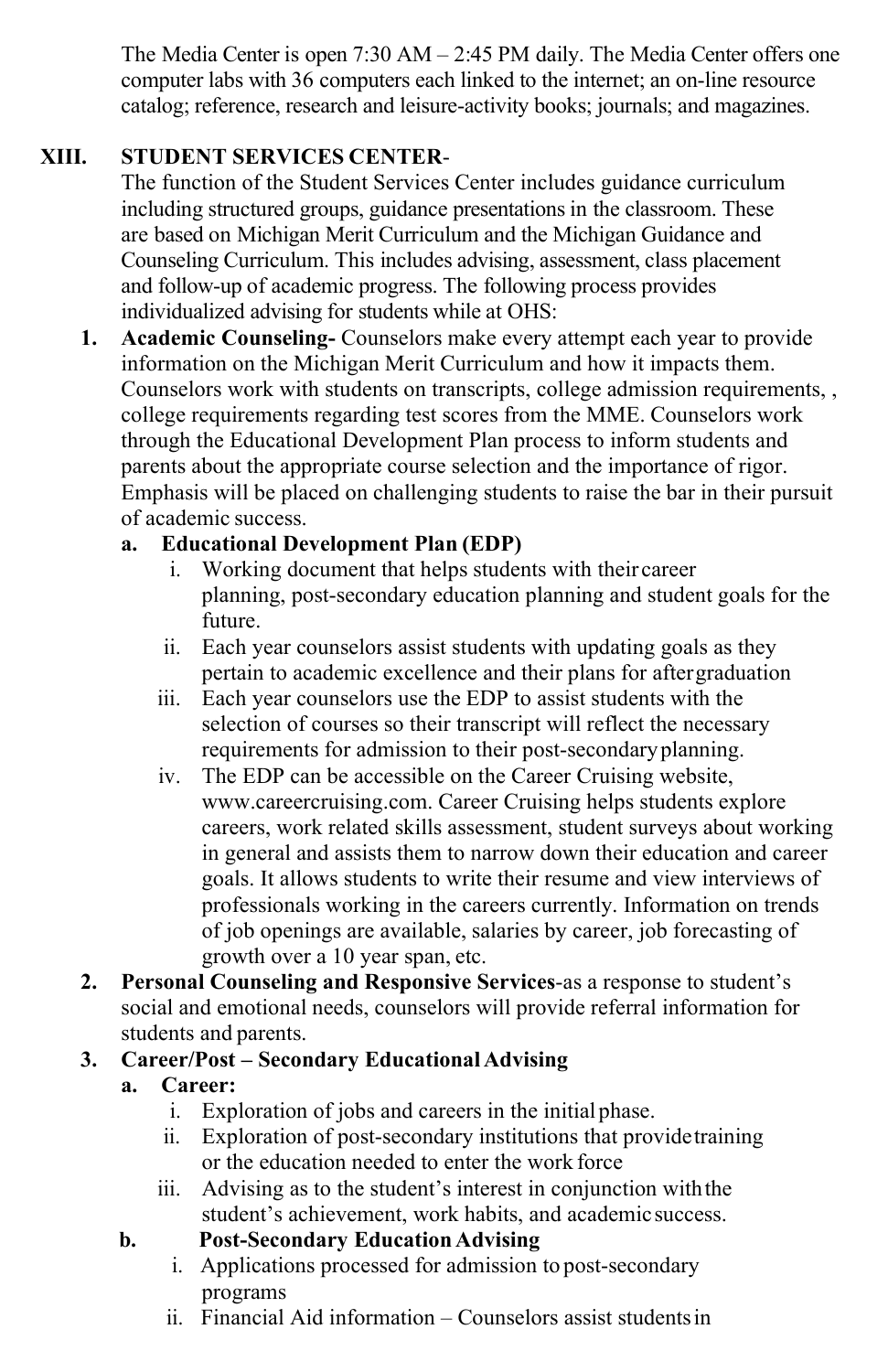seeking information regarding the financial aid process. This could include scholarship searches, submitting applications for scholarships, and the submission of the FAFSA Form. (Free Application For Student Aid) The website for the FAFSA form and financial aid information is [www.fafsa.ed.gov.](http://www.fafsa.ed.gov/)

- **4. Assessment-** academic and achievement testing to assist students in their goals developed in their EDP
	- a. State determined standardized tests
	- b. PSAT
	- c. College entrance exams
	- d. AP
- **5. Enrichment Programming-**periodically throughout the year student programs are offered through the community. As a result of a students' success personally and academically they may be given the opportunity toparticipate.
	- a. National Youth Leadership Forum
	- b. Boy's and Girl's State
	- c. UN Model Congress
	- d. Hartley Outdoor EducationCounselors
	- e. Hugh O'Brien Youth Leadership Program for Sophomores
	- f. Operation Bentley

#### GPA

#### (Grade Point Average)

Report cards are distributed to students at the end of each semester. Parents can view grades, assignments and attendance through the PowerSchool Portal 24/7. Parents can also email questions and concerns to teachers at any time. It is recommended that semester grades reflect a total of 100% comprised of a maximum of 20% for the final exam and an equal division of the remaining percentage between each marking period. (i.e. 20% final exam and 40% for each marking period)

A grade point average (GPA) is computed from all final grades to determine a student's class rank. At the completion of the senior year, students who have achieved a 3.0 - 3.49 GPA will graduate with "Honors", and seniors who have attained a 3.5 - 3.99 GPA will graduate with "High Honors" and 4.0 or above GPA will graduate with "Highest Honors".

In determining a student's GPA, traditional letter grades are converted to numerical values according to the following scale:

| Letter Grade                                                    |  | A $A - B + B$ B $C + C$ $C - D + D$ $D - F$ |  |  |  |  |  |
|-----------------------------------------------------------------|--|---------------------------------------------|--|--|--|--|--|
| Numerical Value 4.0 3.8 3.5 3.0 2.8 2.5 2.0 1.8 1.5 1.0 .80 0.0 |  |                                             |  |  |  |  |  |

To figure the GPA, simply add the numerical values for each course taken and divide the sum by the number of credits taken. Classes given grades of "P" (Pass) will receive ½ credit per semester. Classes given a grade of "F" (Fail) will not receive credit. Grades of "P" are not included in the GPA.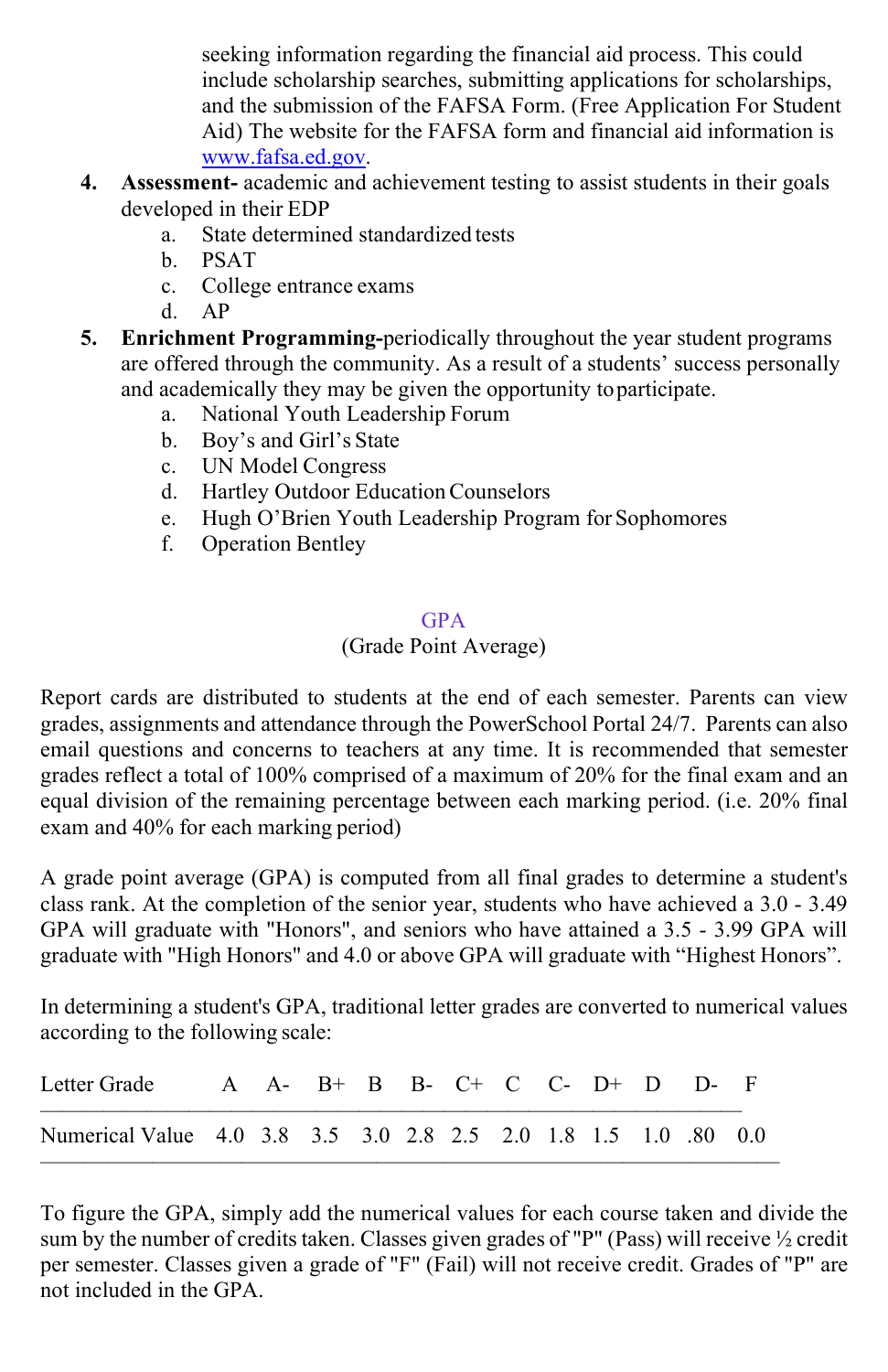Students who receive an "I" (incomplete) for a subject at the end of a semester will have a maximum of two weeks to make up the work required by the teacher in order to convert the incomplete to a letter grade. It is the student's responsibility to contact the teacher to find out specifically what make-up work is expected. Students who neglect to make up incompletes in the allotted time will receive a permanent "I" grade for the course. This grade will be figured into the GPA as a zero, and the course must be repeated if credit is desired. In extenuating (out of the ordinary) circumstances the instructor's reasonable judgment will determine the time allowed for make-up work to be completed.

A CR/NC request must be made within the first (20) full school days of each semester. Although a letter grade may show on progress reports and report cards, the transcript will show either a passing or failing grade in the following format: CR/NC does not impact the grade point average (GPA). The grading guidelines for CR/NC will be the same as taking the course for a letter grade. It is the teacher's option to cancel the CR/NC status for a student whose performance is counterproductive to the goals of the CR/NC program and/or inappropriate for the classroom. In this case, the student will be placed on the traditional letter grade status, with the permission of the principal.

The make-up work policy is as follows:

Teachers shall provide make-up work at the request of the student for all absences except truancy. The length of time for completing the make-up work shall be approximately equivalent to twice the period of absence unless the teacher gives more time.

### ADVANCED ACADEMIC PROGRAMS

Advanced Placement Program (AP): A program in the United States and Canada that offers college level courses and exams to high school students. Students have an opportunity to earn high school and college credit through the on-site/on-line AP courses offered at OHS. Students are expected to take the AP exam at the end of the school year. Students are expected to pay the annual fee. Fee waivers are available. See your counselor for additional information. Students will be expected to commit to the AP course by June 1<sup>st</sup>. Students taking an AP course will be graded on a weighted scale. Grades will be multiplied by a factor of 1.3. Students who do not take the AP exam will still be accountable for the fee and will have recorded on the transcript that the course was an Honors class and not AP and the grade will not be weighted.

Owosso High School offers a number of advanced academic programs. The purpose of these offerings is to provide challenging, thought-provoking, college preparatory programs for students who are capable and desirous of exploring a subject area in greater depth and at an accelerated pace.

Students enrolled in these advanced academic programs (Honors classes) are best prepared to participate in the "Advanced Placement" (AP) program of the College Board. The AP program enables capable students to take an AP examination in May each year that may grant the "Advanced Placement" college credit. These exams are administered at Owosso High School and the exam fee is paid by the student. This investment may yield college credit.

Descriptions of these advanced academic courses are included in the Course Description booklet at [www.ReachHigherOHS.org/curriculum](http://www.reachhigherohs.org/curriculum) and [www.collegeboard.com/AP.](http://www.collegeboard.com/AP)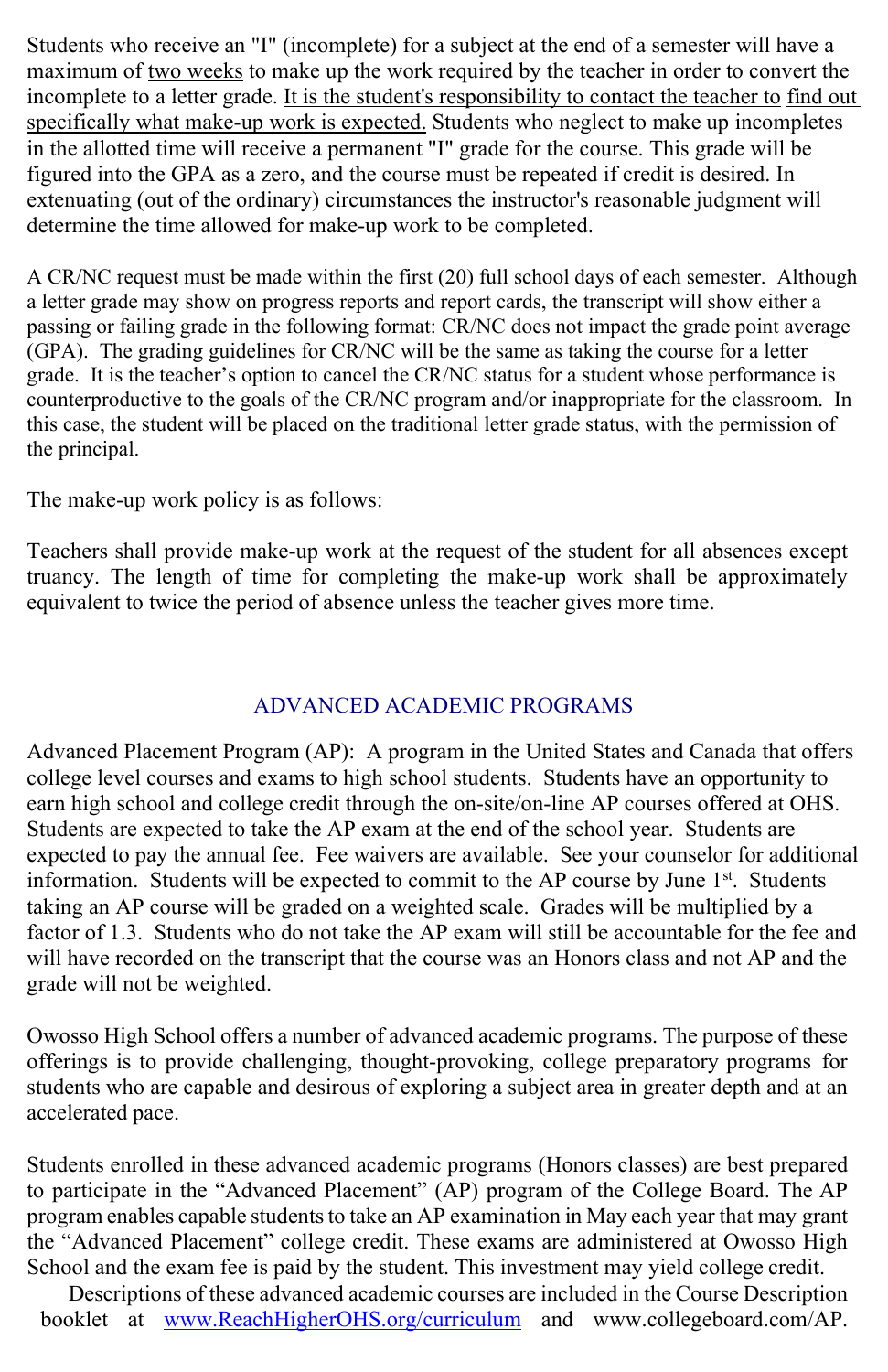Owosso offers Honors and AP courses in the following departments:

| Art:         | Art History (AP)                                        |
|--------------|---------------------------------------------------------|
|              | Studio Art (AP)                                         |
| English:     | English 9 Honors                                        |
|              | English 10 Honors<br>World Literature Humanities Honors |
|              |                                                         |
|              | English 12 Honors                                       |
|              | English Language (AP)                                   |
|              | English Literature (AP)                                 |
| Mathematics: | <b>Geometry Honors</b>                                  |
|              | Algebra Two Honors                                      |
|              | Pre-Calculus                                            |
|              | Calculus AB (AP)                                        |
|              | Calculus $BC(AP)$                                       |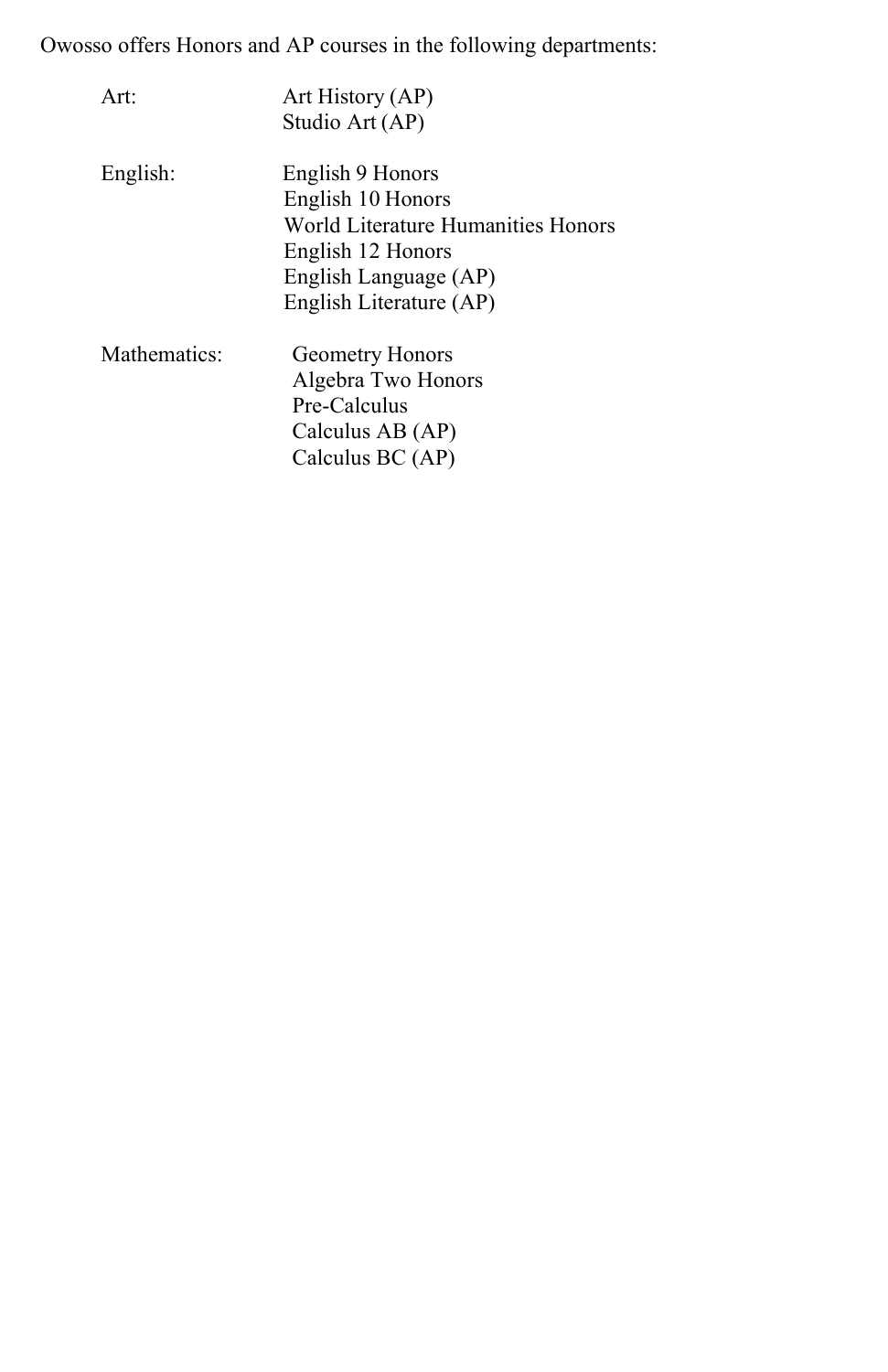| Science:        | <b>Biology Honors</b><br>Biology (AP)<br>Chemistry (AP)<br><b>Chemistry Honors</b><br>Physics Honors<br>Intro to Engineering Design<br>Principles of Engineering<br>Civil Engineering and Architecture |
|-----------------|--------------------------------------------------------------------------------------------------------------------------------------------------------------------------------------------------------|
| Social Studies: | United States History Honors<br>World History Honors<br>United States History (AP)<br>Government (AP)<br>Psychology (AP)<br>World History (AP)<br>Micro Economics (AP)                                 |

Students planning to enroll in these advanced academic courses should follow the recommended sequences of courses listed in the appropriate departmental course listings. Questions regarding the advanced academic program should be directed to the Counseling Department.

The above listed Advanced Placement courses are grade weighted and the Honors courses are not grade weighted. A student's grade point average and rank in class will be affected by taking Advanced Placement courses.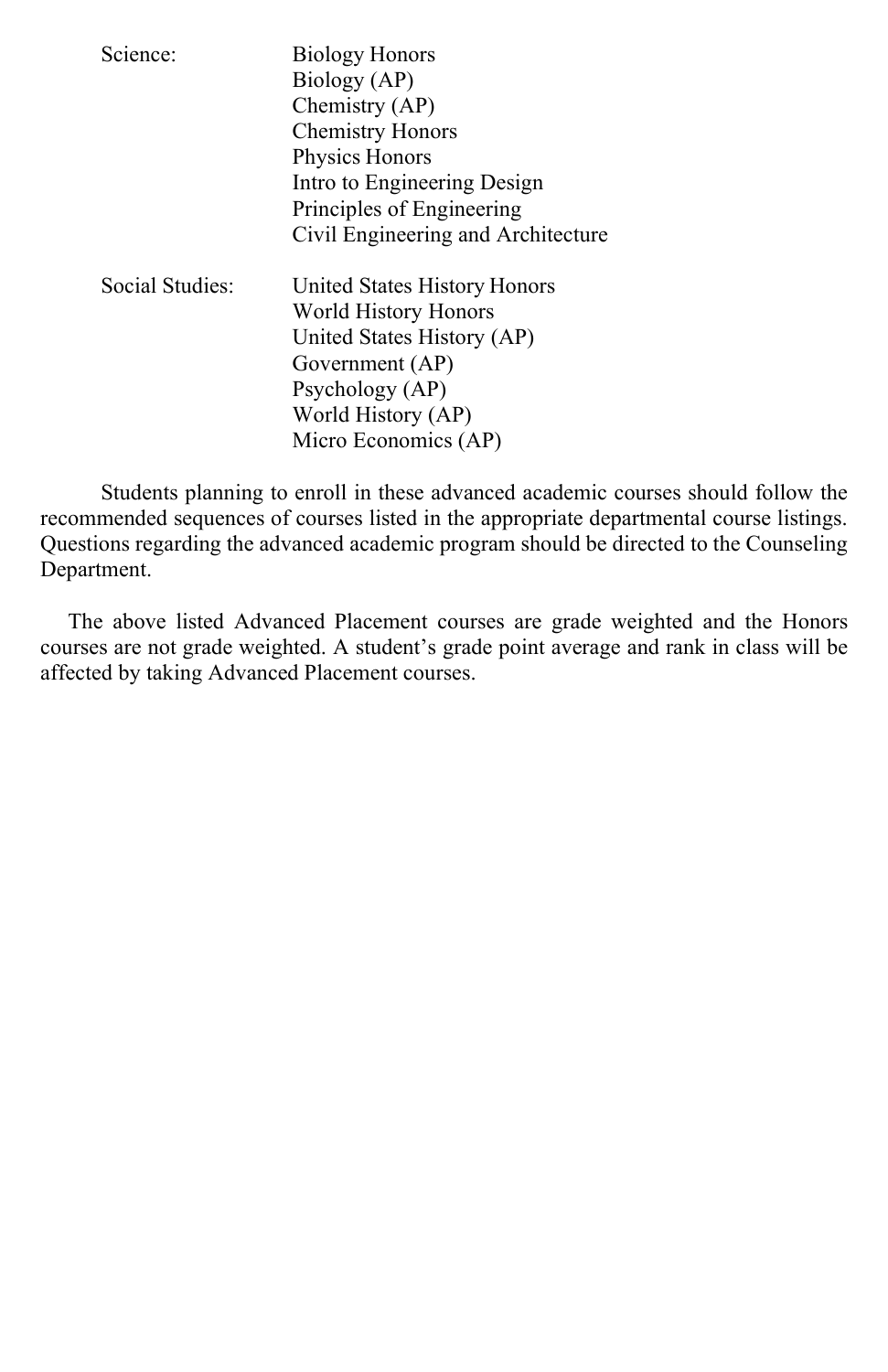# Appendix A Owosso Public Schools

# Bylaws & Policies

# **2260 - NONDISCRIMINATION AND ACCESS TO EQUAL EDUCATIONAL OPPORTUNITY**

Any form of discrimination or harassment can be devastating to an individual's academic progress, social relationship and/or personal sense of self-worth.

As such, the Board of Education does not discriminate on the basis of race, color, national origin, sex (including sexual orientation or transgender identity), disability, age (except as authorized by law), religion, military status, ancestry, or genetic information (collectively, "Protected Classes") in its educational programs or activities.

The Board also does not discriminate on the basis of Protected Classes in its employment policies and practices as they relate to students, and does not tolerate harassment of any kind.

Equal educational opportunities shall be available to all students, without regard to the Protected Classes, age (unless age is a factor necessary to the normal operation or the achievement of any legitimate objective of the program/activity), place of residence within the boundaries of the District, or social or economic background, to learn through the curriculum offered in this District. Educational programs shall be designed to meet the varying needs of all students.

In order to achieve the aforesaid goal, the Superintendent shall:

# A. **Curriculum Content**

review current and proposed courses of study and textbooks to detect any bias based upon Protected Classes, ascertaining whether or not supplemental materials, singly or taken as a whole, fairly depict the contribution of both genders, various races, ethnic groups, etc. toward the development of human society;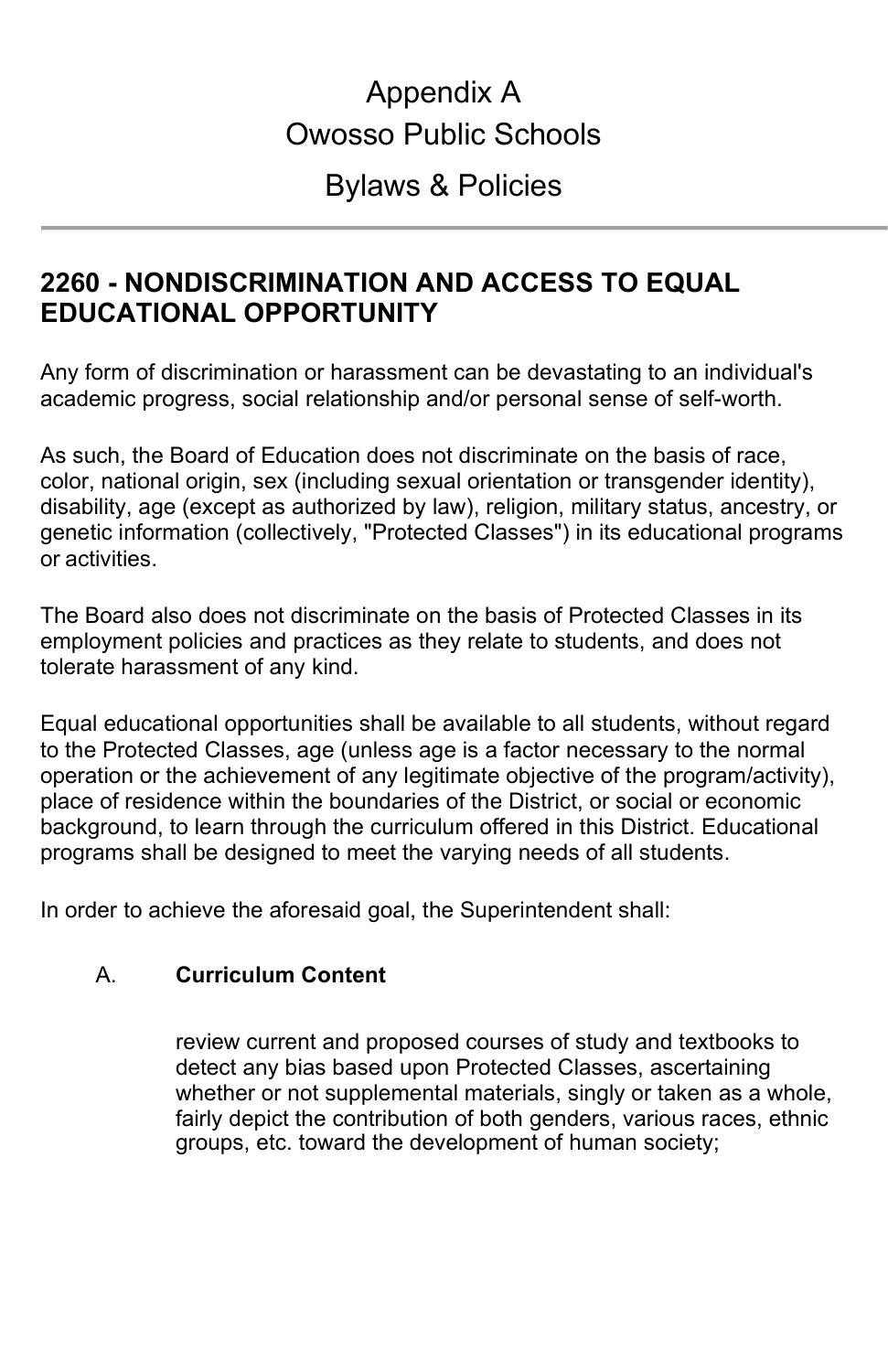### B. **Staff Training**

develop an ongoing program of in-service training for school personnel designed to identify and solve problems of bias based upon Protected Classes in all aspects of the program;

# C. **Student Access**

- 1. review current and proposed programs, activities, facilities, and practices to ensure that all students have equal access thereto and are not segregated on the basis of the Protected Classes in any duty, work, play, classroom, or school practice, except as may be permitted under State regulations;
- 2. verify that facilities are made available, in accordance with Board Policy **[7510](http://www.neola.com/owosso-mi/search/policies/po7510.htm)** Use of District Facilities, for non-curricular student activities that are initiated by parents or other members of the community, including but not limited to any group affiliated with the Boy Scouts of America or any other youth group listed in Title 36 of the United States Code as a patriotic society;

This language does not prohibit the District from establishing and maintaininga single-gender school, class, or program within a school if a comparable school, class, or program is made available to students of eachgender.

# D. **District Support**

verify that like aspects of the District program receive like support as to staff size and compensation, purchase and maintenance of facilities and equipment, access to such facilities and equipment, and related matters;

# E. **Student Evaluation**

verify that tests, procedures, or guidance and counseling materials, which are designed to evaluate student progress, rate aptitudes, analyze personality, or in any manner establish or tend to establish a category by which a student may be judged, are not differentiated or stereotyped on the basis of Protected Classes.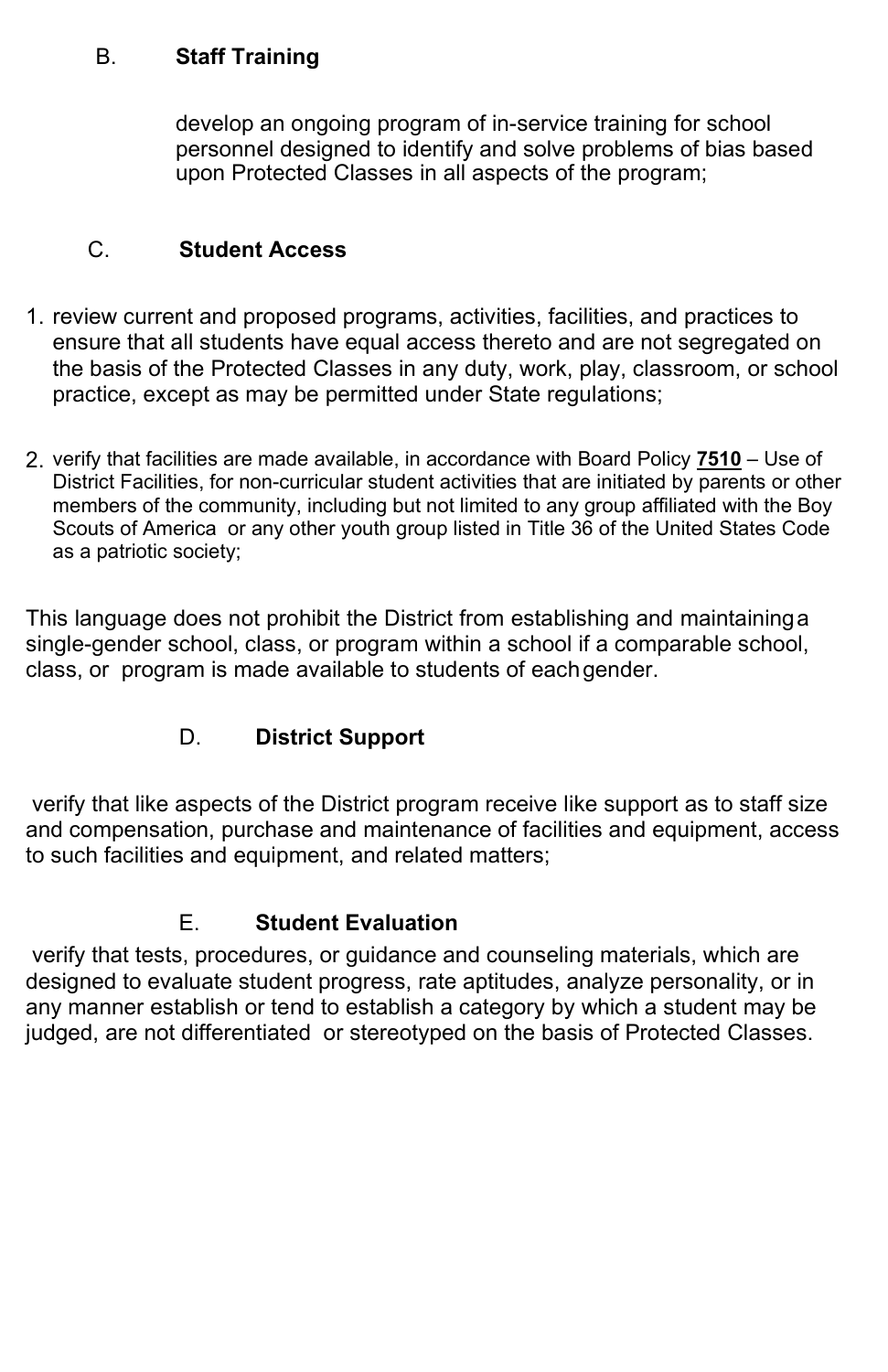# **District Compliance Officers**

The Board designates the following individuals to serve as the District's "Compliance Officers" (also known as "Civil Rights Coordinators") (hereinafter referred to as the "COs").

| <b>Bruce Holladay</b>     | <b>Cathy Dwyer</b>             |
|---------------------------|--------------------------------|
| <b>OHS Principal</b>      | <b>OMS Assistant Principal</b> |
| 765 E North St.           | 218 N Water St.                |
| Owosso, MI 48867          | Owosso, MI 48867               |
| 989-729-5492              | 989-729-5707                   |
| holladay@owosso.k12.mi.us | dwyer@owosso.k12.mi.us         |

The names, titles, and contact information of these individuals will be published annually on the School District's web site.

The District will accommodate the use of certified service animals when there is an established need for such supportive aid in the school environment. Certain restrictions may be applied when necessary due to allergies, health, safety, disability or other issues of those in the classroom or school environment. The goal shall be to provide all students with the same access and participation opportunities provided to other students in school. Confirmation of disability, need for a service animal to access the school programming, and current certification/training of the service animal may be required.

The COs are responsible for coordinating the District's efforts to comply with applicable Federal and State laws and regulations, including the District's duty to address in a prompt and equitable manner any inquiries or complaints regarding discrimination, retaliation or denial of equal access. The COs shall also verify that proper notice of nondiscrimination for Title II of the Americans with Disabilities Act (as amended), Title VI and VII of the Civil Rights Act of 1964, Title IX of the Education Amendment Act of 1972, Section 504 of the Rehabilitation Act of 1973 (as amended), and the Age Discrimination Act of 1975 is provided to students, their parents, staff members, and the general public. A copy of each of the Acts and regulations on which this notice is based may be found in the CO'soffice.

The Superintendent shall annually attempt to identify children with disabilities, ages 0-25, who reside in the District but do not receive public education.

In addition, s/he shall establish procedures to identify students who are Limited English Proficient (LEP), including immigrant children and youth, to assess their ability to participate in District programs, and develop and administer a program that meets the English language and academic needs of these students. This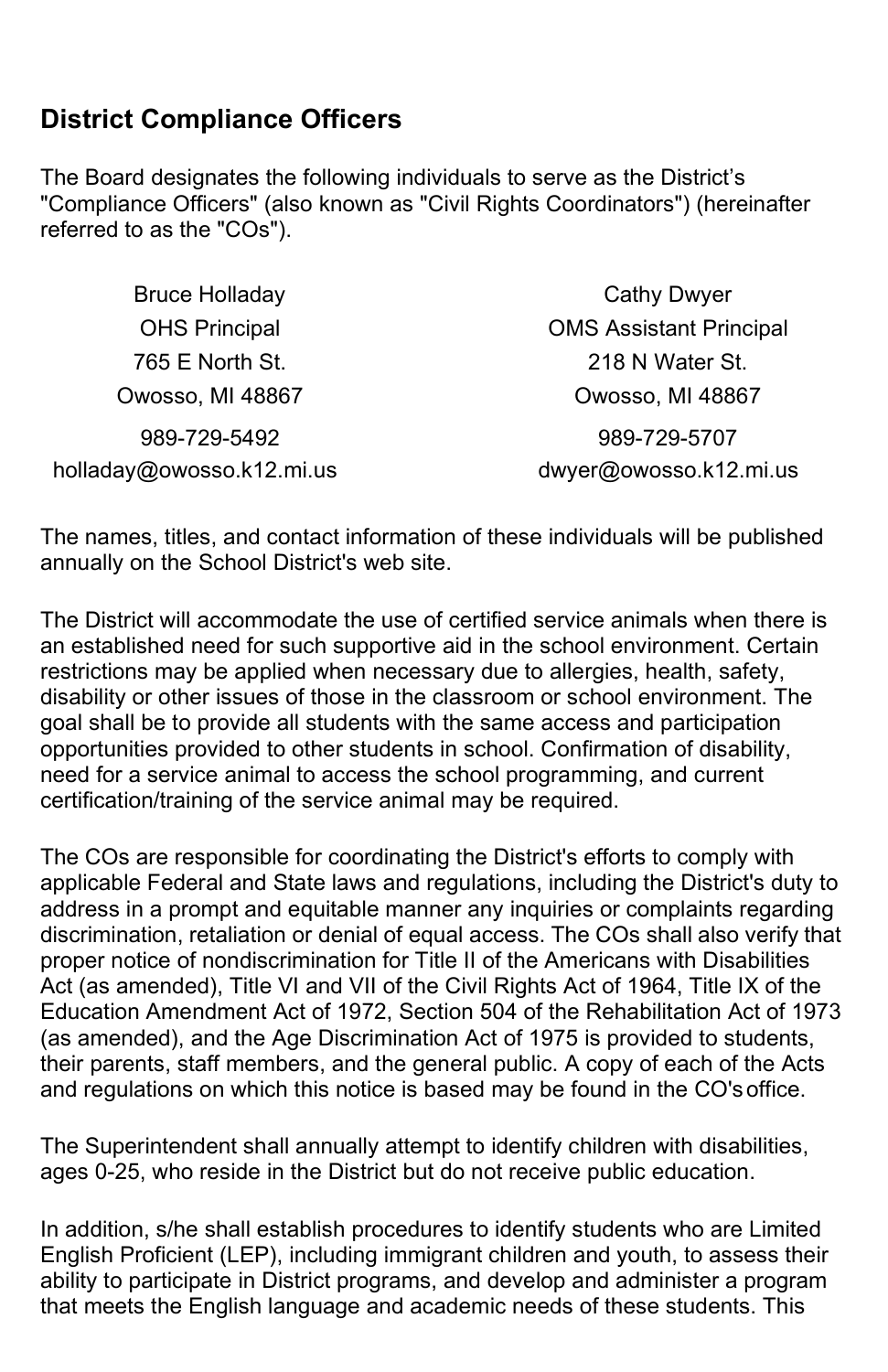program shall include procedures for student placement, services, evaluation and exit guidelines and shall be designed to provide students with effective instruction that leads to academic achievement and timely acquisition of proficiency in English. As a part of this program, the District will evaluate the progress of students in achieving English language proficiency in the areas of listening, speaking, reading and writing, on an annual basis (also see Policy 2225).

# **Reports and Complaints of Unlawful Discrimination and Retaliation**

Students and all other members of the School District community and third parties are encouraged to promptly report incidents of unlawful discrimination and/or retaliation to a teacher, administrator, supervisor, or other District official so that the Board may address the conduct. Any teacher, administrator, supervisor, or other District employee or official who receives such a complaint shall file it with the CO within two (2) school days.

Members of the School District community, which includes students or third parties, who believe they have been unlawfully discriminated/retaliated against are entitled to utilize the complaint process set forth below. Initiating a complaint, whether formally or informally, will not adversely affect the complaining individual's employment or participation in educational or extra-curricular programs. While there are no time limits for initiating complaints under this policy, individuals should make every effort to file a complaint as soon as possible after the conduct occurs while the facts are known and potential witnesses are available.

If, during an investigation of alleged bullying, aggressive behavior and/or harassment in accordance with Policy 5517.01 – Bullying and Other Forms of Aggressive Behavior, the Principal believes that the reported misconduct may constitute unlawful discrimination based on a Protected Class, the Principal shall report the act to one of the COs who shall investigate the allegation in accordance with this policy. While the CO investigates the allegation, the Principal shall suspend his/her Policy 5517.01 investigation to await the CO's written report. The CO shall keep the Principal informed of the status of the Policy **[2260](http://www.neola.com/owosso-mi/search/policies/po2260.htm)** investigation and provide him/her with a copy of the resulting written report.

The COs will be available during regular school/work hours to discuss concerns related to unlawful discrimination/retaliation. COs shall accept complaints of unlawful discrimination/retaliation directly from any member of the School District community or a visitor to the District, or receive complaints that are initially filed with a school building administrator. Upon receipt of a complaint either directly or through a school building administrator, a CO will begin either an informal or formal process (depending on the request of the person alleging the discrimination/retaliation or the nature of the alleged discrimination/retaliation), or the CO will designate a specific individual to conduct such a process. The CO will provide a copy of this policy to any person who files a complaint. In the case of a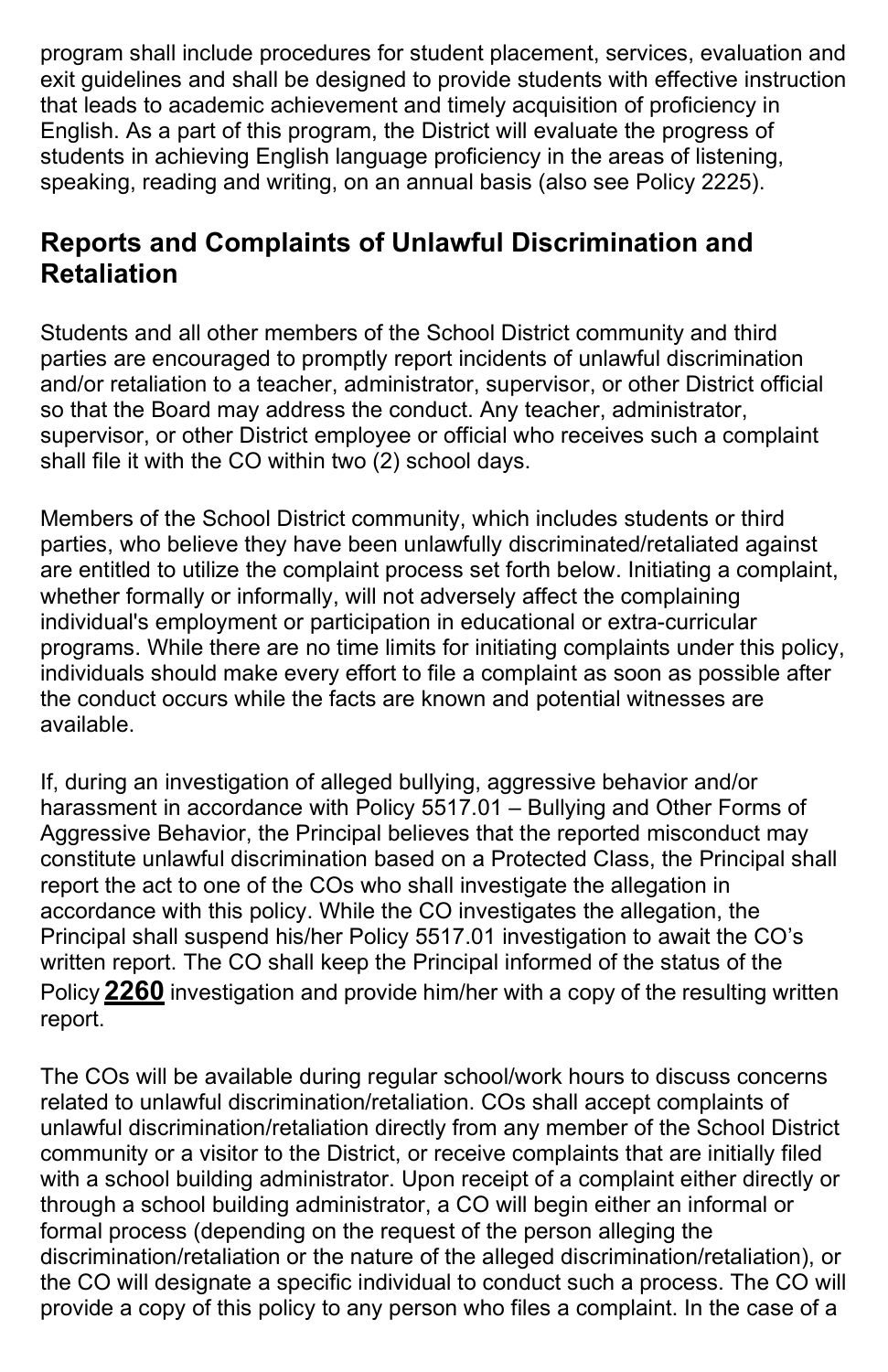formal complaint, the CO will prepare recommendations for the Superintendent or oversee the preparation of such recommendations by a designee. All members of the School District community must report incidents of discrimination/retaliation that are reported to them to the CO within two (2) business days of learning of the incident/conduct.

Any Board employee who directly observes unlawful discrimination/retaliation of a student is obligated, in accordance with this policy, to report such observations to one of the COs within two (2) business days. Additionally, any Board employee who observes an act of unlawful discrimination/retaliation is expected to intervene to stop the misconduct, unless circumstances make such an intervention dangerous, in which case the staff member should immediately notify other Board employees and/or local law enforcement officials, as necessary, to stop the misconduct. Thereafter, the CO or designee must contact the student, if age eighteen (18) or older, or the student's parents if the student is under the age eighteen (18), within two (2) school days to advise s/he/them of the Board's intent to investigate the allegedwrongdoing.

# **Investigation and Complaint Procedure**

Any student who believes that s/he has been subjected to unlawful discrimination or retaliation may seek resolution of his/her complaint through the procedures described below. The formal complaint procedures involve an investigation of the individual's claims and a process for rendering a decision regarding whether the charges are substantiated.

Due to the sensitivity surrounding complaints of unlawful discrimination or retaliation, timelines are flexible for initiating the complaint process; however, individuals should make every effort to file a complaint within thirty (30) calendar days after the conduct occurs. Once the formal complaint process is begun, the investigation will be completed in a timely manner (ordinarily, within fifteen (15) business days of the complaint being received).

The procedures set forth below are not intended to interfere with the rights of a student to pursue a complaint of unlawful discrimination or retaliation with the United States Department of Education Office for Civil Rights ("OCR"). The Cleveland Office of the OCR can be reached at 1350 Euclid Avenue, Suite 325, Cleveland, Ohio 44115; Telephone: (216) 522-4970; Fax: (216) 522-2573; TDD: (216) 522-4944; E-mail: ocr.cleveland@ed.gov; Web: [http://www.ed.gov/ocr.](http://www.ed.gov/ocr)

# **Informal Complaint Procedure**

The goal of the informal complaint procedure is to quickly stop inappropriate behavior and facilitate resolution through an informal means, if possible. The informal complaint procedure is provided as a less formal option for a student who believes s/he has been unlawfully discriminated or retaliated against. This informal procedure is not required as a precursor to the filing of a formal complaint.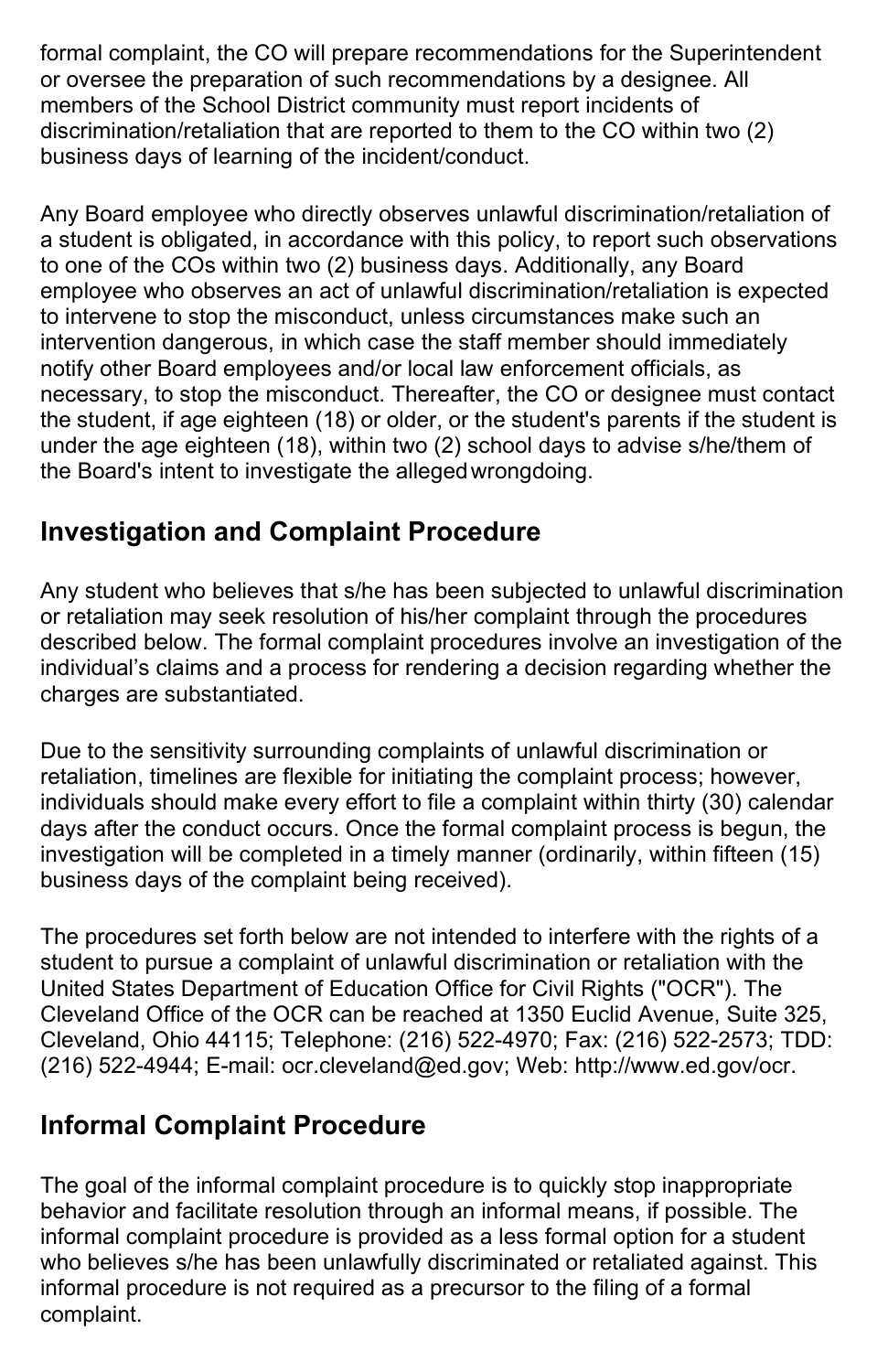The informal process is only available in those circumstances where the parties (the alleged target of the discrimination and individual(s) alleged to have engaged in the discrimination) agree to participate in it.

Students who believe that they have been unlawfully discriminated/retaliated against may proceed immediately to the formal complaint process andindividuals who seek resolution through the informal procedure may request that the informal process be terminated at any time to move to the formal complaint process.

All complaints involving a District employee or any other adult member of the School District community against a student will be formally investigated.

As an initial course of action, if a student feels that s/he is being unlawfully discriminated/retaliated against and s/he is able and feels safe doing so, the individual should tell or otherwise inform the person who engaged in the allegedly discriminatory/retaliatory conduct that it is inappropriate and must stop. The complaining individual should address the alleged misconduct as soon after it occurs as possible. The COs are available to support and counsel individuals when taking this initial step or to intervene on behalf of the individual if requested to do so. An individual who is uncomfortable or unwilling to inform the person who allegedly engaged in the unlawful conduct of his/her concerns is not prohibited from otherwise filing an informal or a formal complaint. In addition, with regard to certain types of unlawful discrimination, such as sexual discrimination, the CO may advise against the use of the informal complaint process.

A student who believes s/he has been unlawfully discriminated/retaliated against may make an informal complaint, either orally or in writing: (1) to a teacher, other employee, or building administrator in the school the student attends; (2) to the Superintendent or other District-level employee; and/or (3) directly to one of the COs.

All informal complaints must be reported to one of the COs who will either facilitate an informal resolution as described below, or appoint another individual to facilitate an informal resolution.

The School District's informal complaint procedure is designed to provide students who believe they are being unlawfully discriminated/retaliated against with a range of options aimed at bringing about a prompt resolution of their concerns. Depending upon the nature of the complaint and the wishes of the student claiming unlawful discrimination/retaliation, informal resolution may involve, but not be limited to, one or more of the following:

A. Advising the student about how to communicate his/her concerns to the person who allegedly engaged in the discriminatory/retaliatory behavior.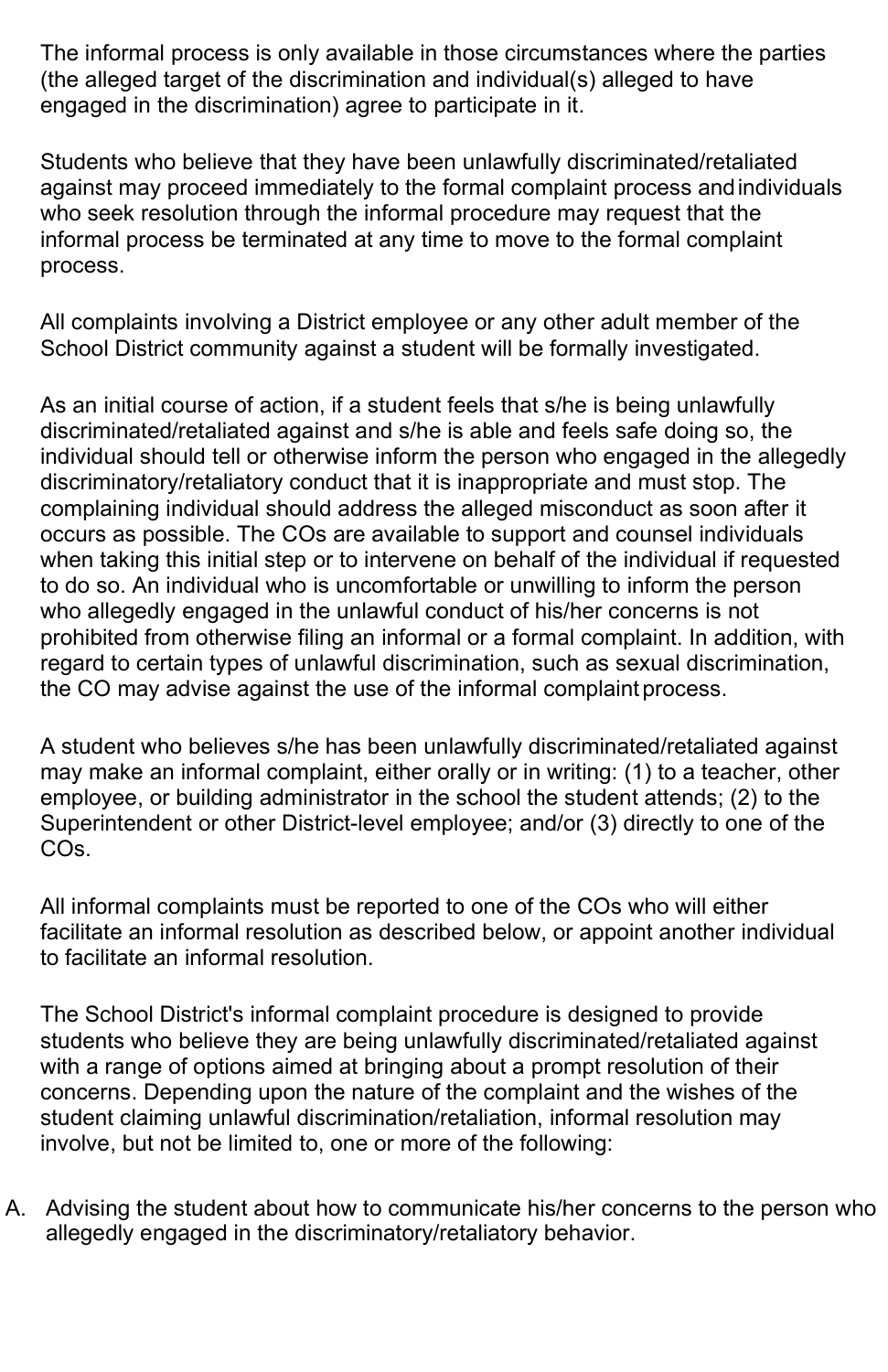- B. Distributing a copy of Policy **[2260](http://www.neola.com/owosso-mi/search/policies/po2260.htm)** Non-Discrimination as a reminder to the individuals in the school building or office where the individual whose behavior is being questioned works or attends.
- C. If both parties agree, the CO may arrange and facilitate a meeting between the student claiming discrimination/retaliation and the individual accused of engaging in the misconduct to work out a mutual resolution.

While there are no set time limits within which an informal complaint must be resolved, the CO or designee will exercise his/her authority to attempt to resolve all informal complaints within fifteen (15) business days of receiving the informal complaint. Parties who are dissatisfied with the results of the informal complaint process may proceed to file a formal complaint. And, as stated above, parties may request that the informal process be terminated at any time to move to the formal complaint process.

All materials generated as part of the informal complaint process will be retained by the COs in accordance with the Board's records retention policy and/or student records policy. (See Policy **[8310](http://www.neola.com/owosso-mi/search/policies/po8310.htm)** and Policy **[8330](http://www.neola.com/owosso-mi/search/policies/po8330.htm)**)

# **Formal Complaint Procedure**

If a complaint is not resolved through the informal complaint process, if one (1) of the parties requested that the informal complaint process be terminated to move to the formal complaint process, or if the student elects to file a formal complaint initially, the formal complaint process shall be implemented.

A student who believes s/he has been subjected to unlawful discrimination/retaliation (hereinafter referred to as the "Complainant") may file a formal complaint, either orally or in writing, with a teacher, Principal, or other District employee at the student's school, the CO, Superintendent, or another District employee who works at another school or at the District level. Due to the sensitivity surrounding complaints of unlawful discrimination, timelines are flexible for initiating the complaint process; however, individuals should make every effort to file a complaint within thirty (30) calendar days after the conduct occurs. If a Complainant informs a teacher, Principal, or other District employee at the student's school, Superintendent, or other District employee, either orally or in writing, about any complaint of discrimination/retaliation, that employee must report such information to the CO within two (2) business days.

Throughout the course of the process, the CO should keep the parties informed of the status of the investigation and the decision-making process.

All formal complaints must include the following information to the extent it is available: the identity of the individual believed to have engaged in, or be engaging in; the discriminatory/retaliatory conduct; a detailed description of the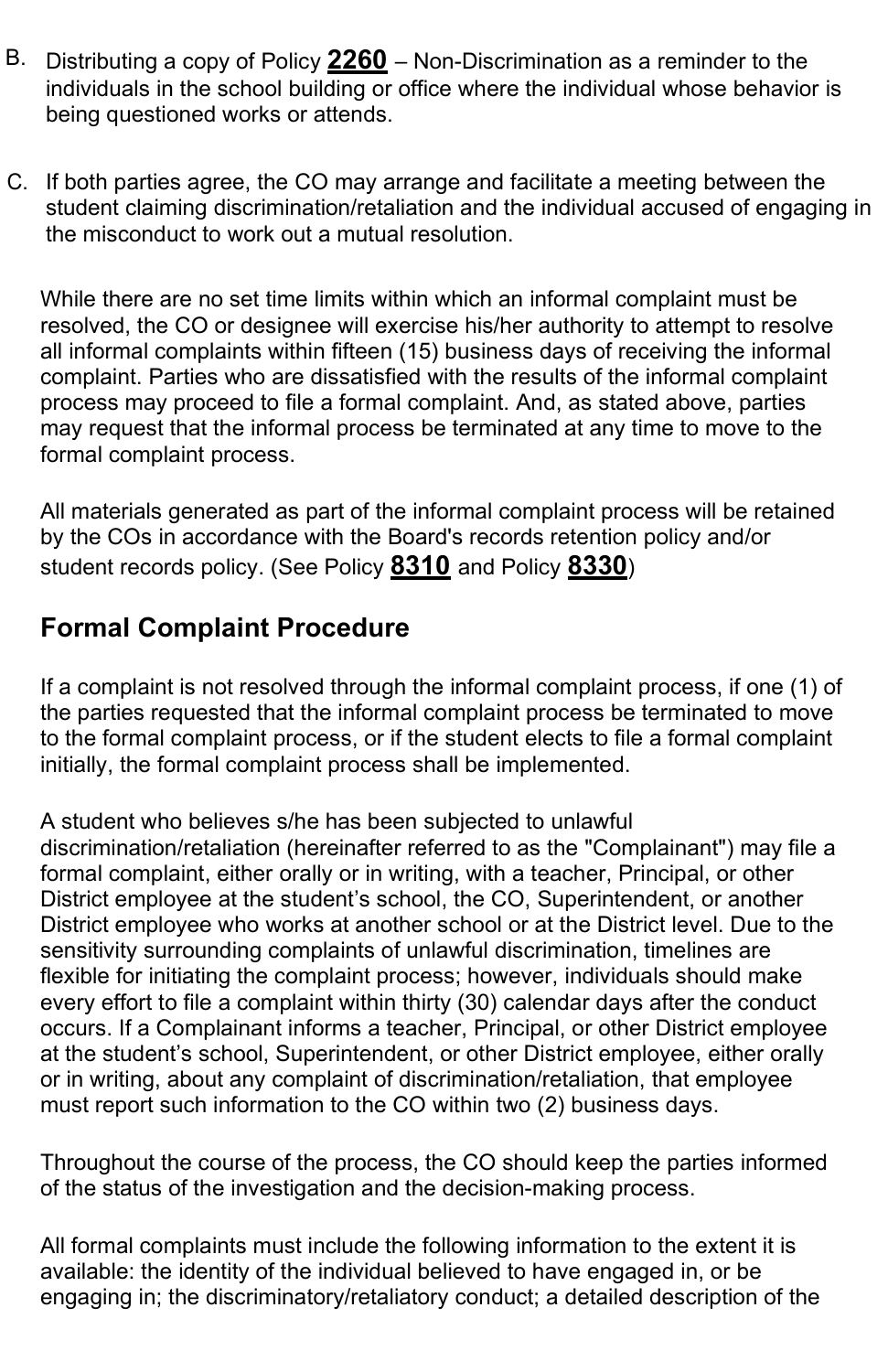facts upon which the complaint is based; a list of potential witnesses; and the resolution sought by the Complainant.

If the Complainant is unwilling or unable to provide a written statement including the information set forth above, the CO shall ask for such details in an oral interview. Thereafter, the CO will prepare a written summary of the oral interview, and the Complainant will be asked to verify the accuracy of the reported charge by signing the document.

Upon receiving a formal complaint, the CO will consider whether any action should be taken in the investigatory phase to protect the Complainant from further discrimination or retaliation, including, but not limited to, a change of work assignment or schedule for the Complainant and/or the person alleged to have engaged in the misconduct. In making such a determination, the CO should consult the Complainant to assess his/her agreement to the proposed action. If the Complainant is unwilling to consent to the proposed change, the CO may still take whatever actions s/he deems appropriate in consultation with the Superintendent.

Within two (2) business days of receiving the complaint, the CO or designee will initiate a formal investigation to determine whether the Complainant has been subjected to unlawful discrimination/retaliation.

Simultaneously, the CO will inform the individual alleged to have engaged in the discriminatory or retaliatory conduct (hereinafter referred to as the "Respondent") that a complaint has been received. The Respondent will be informed about the nature of the allegations and provided with a copy of any relevant policies and/or administrative guidelines, including Policy **[2260](http://www.neola.com/owosso-mi/search/policies/po2260.htm)** - Nondiscrimination. The Respondent must also be informed of the opportunity to submit a written response to the complaint within five (5) business days.

Although certain cases may require additional time, the CO or designee will attempt to complete an investigation into the allegations of discrimination/retaliation within fifteen (15) business days of receiving the formal complaint. The investigation will include:

- A. interviews with the Complainant;
- B. interviews with the Respondent;
- C. interviews with any other witnesses who may reasonably be expected to have any information relevant to the allegations;
- D. consideration of any documentation or other information presented by the Complainant, Respondent, or any other witness that is reasonably believed to be relevant to the allegations.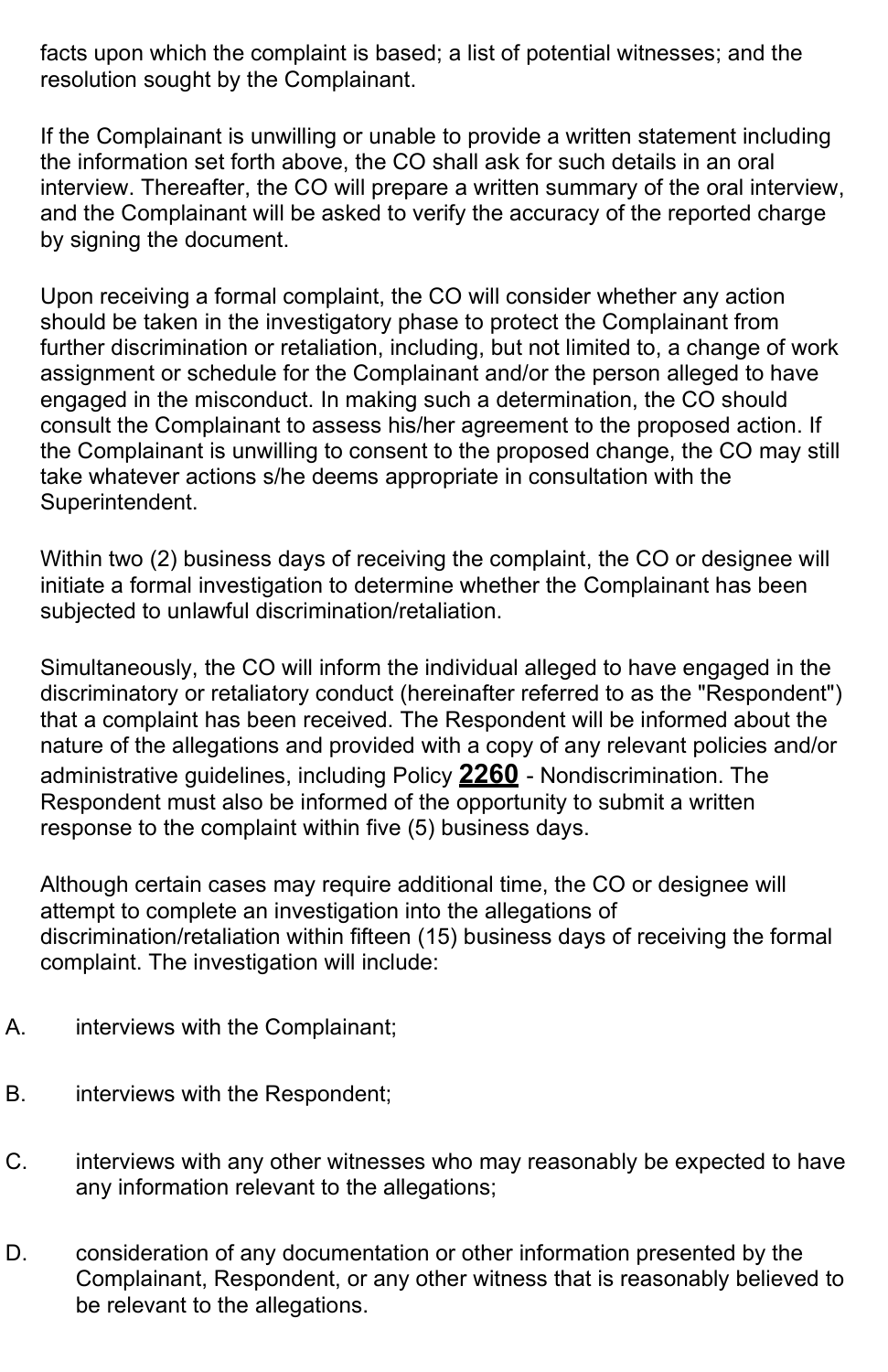At the conclusion of the investigation, the CO or designee shall prepare and deliver a written report to the Superintendent that summarizes the evidence gathered during the investigation and provides recommendations based on the evidence and the definition of unlawful discrimination/retaliation as provided in Board policy and State and Federal law as to whether the Complainant has been subjected to unlawful discrimination/retaliation. The CO's recommendations must be based upon the totality of the circumstances, including the ages and maturity levels of those involved. In determining if unlawful discrimination or retaliation occurred, a preponderance of evidence standard will be used.

Absent extenuating circumstances, within five (5) business days of receiving the report of the CO or designee, the Superintendent must either issue a final decision regarding whether the charges have been substantiated or request further investigation. A copy of the Superintendent's final decision will be delivered to both the Complainant and the Respondent.

If the Superintendent requests additional investigation, the Superintendent must specify the additional information that is to be gathered, and such additional investigation must be completed within five (5) days. At the conclusion of the additional investigation, the Superintendent shall issue a final written decision as described above.

If the Superintendent determines the Complainant was subjected to unlawful discrimination/retaliation, s/he must identify what corrective action will be taken to stop, remedy, and prevent the recurrence of the discrimination/retaliation. The corrective action should be reasonable, timely, age-appropriate and effective, and tailored to the specific situation.

A Complainant or Respondent who is dissatisfied with the final decision of the Superintendent may appeal through a signed written statement to the Board within five (5) business days of his/her receipt of the Superintendent's final decision.

In an attempt to resolve the complaint, the Board shall meet with the concerned parties and their representatives within twenty (20) business days of the receipt of such an appeal. A copy of the Board's disposition of the appeal shall be sentto each concerned party within ten (10) business days of this meeting. The decision of the Board will be final.

The Board reserves the right to investigate and resolve a complaint or report of unlawful discrimination/retaliation regardless of whether the student alleging the unlawful discrimination/retaliation pursues the complaint. The Board also reserves the right to have the formal complaint investigation conducted by an external person in accordance with this policy or in such other manner as deemed appropriate by the Board or its designee.

The Complainant may be represented, at his/her own cost, at any of the above described meetings/hearings.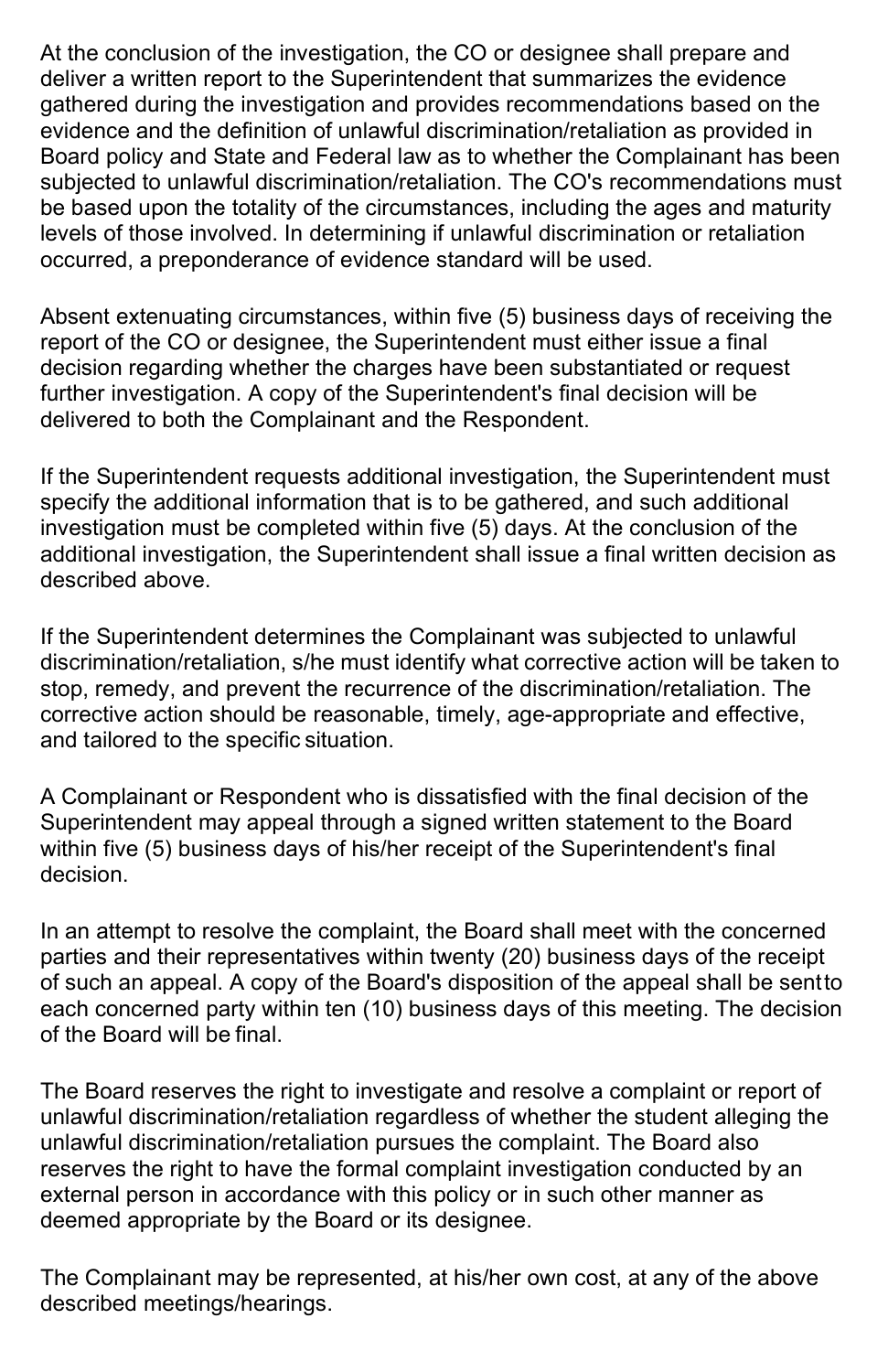The right of a person to a prompt and equitable resolution of the complaint shall not be impaired by the person's pursuit of other remedies such as the filing of a Complaint with the Office for Civil Rights or the filing of a court case. Use of this internal complaint procedure is not a prerequisite to the pursuit of other remedies.

# **Privacy/Confidentiality**

The School District will employ all reasonable efforts to protect the rights of the Complainant, the Respondent(s), and the witnesses as much as possible, consistent with the Board's legal obligations to investigate, to take appropriate action, and to conform with any discovery or disclosure obligations. All records generated under the terms of this policy shall be maintained as confidential tothe extent permitted by law. Confidentiality, however, cannot be guaranteed. All Complainants proceeding through the formal investigation process will be advised that their identities may be disclosed to the Respondent(s).

During the course of a formal investigation, the CO or designee will instruct each person who is interviewed about the importance of maintaining confidentiality. Any individual who is interviewed as part of an investigation is expected not to disclose to third parties any information that s/he learns and/or provides during the course of the investigation.

All records created as a part of an investigation of a complaint of discrimination/retaliation will be maintained by the CO in accordance with the Board's records retention policy. Any records that are considered student education records in accordance with the *Family Educational Rights and Privacy Act* or under Michigan's student records law will be maintained in a manner consistent with the provisions of the Federal and State law.

# **Sanctions and Monitoring**

The Board shall vigorously enforce its prohibitions against unlawful discrimination/retaliation by taking appropriate action reasonably calculated to stop and prevent further misconduct. While observing the principles of due process, a violation of this policy may result in disciplinary action up to and including the discharge of an employee or the suspension/expulsion of a student. All disciplinary action will be taken in accordance with applicable State law and the terms of the relevant collective bargaining agreement(s). When imposing discipline, the Superintendent shall consider the totality of the circumstances involved in the matter, including the ages and maturity levels of those involved.In those cases where unlawful discrimination/retaliation is not substantiated, the Board may consider whether the alleged conduct nevertheless warrants discipline in accordance with other Board policies, consistent with the terms of the relevant collective bargaining agreement(s).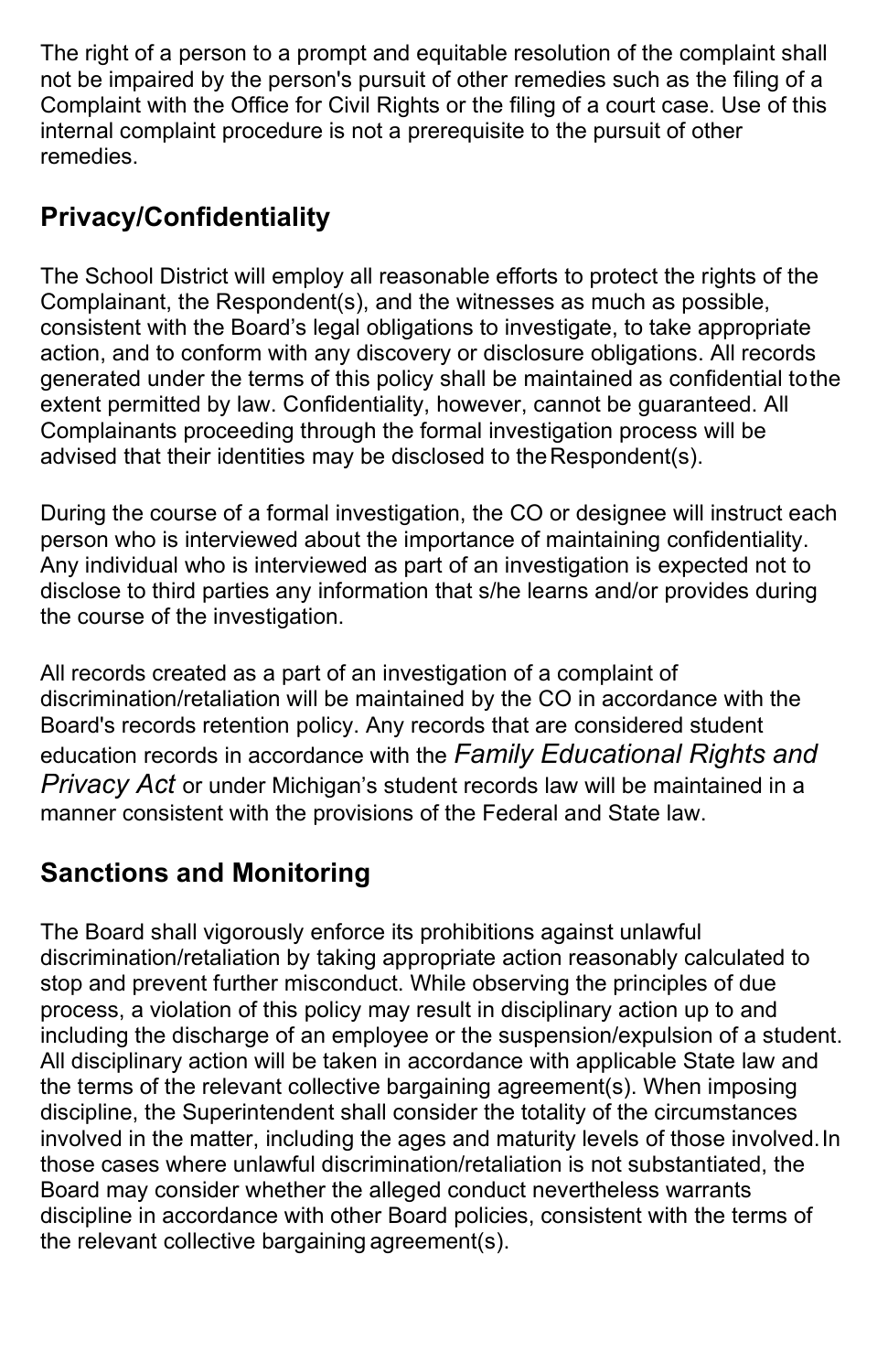Where the Board becomes aware that a prior remedial action has been taken against a member of the School District community, all subsequent sanctions imposed by the Board and/or Superintendent shall be reasonably calculated to end such conduct, prevent its reoccurrence, and remedy its effects.

# **Retaliation**

Retaliation against a person who makes a report or files a complaint alleging unlawful discrimination, or participates as a witness in an investigation is prohibited. Specifically, the Board will not retaliate against, coerce, intimidate, threaten or interfere with any individual because the person opposed any act or practice made unlawful by any Federal or State civil rights law, or because that individual made a charge, testified, assisted or participated in any manner in an investigation, proceeding, or hearing under those laws, or because that individual exercised, enjoyed, aided or encouraged any other person in the exercise or enjoyment of any right granted or protected by those laws.

# **Education and Training**

In support of this policy, the Board promotes preventative educational measures to create greater awareness of unlawful discriminatory practices. The Superintendent or designee shall provide appropriate information to all members of the School District community related to the implementation of this policy and shall provide training for District students and staff where appropriate. All training, as well as all information, provided regarding the Board's policy and discrimination in general, will be age and content appropriate.

The District will endeavor to assist the student and/or his/her parents in their access to District programs by providing notices to the parents and students in a language and format that they are likely to understand.

Materials approved by the State Department of Education describing the benefits of instruction in Braille reading and writing shall be provided to each blind student's individualized planning committee. The District shall not deny a student the opportunity for instruction in Braille, reading, and writing solely because the student has some remaining vision.

M.C.L. 380.1146, 380.1704, 37.1101 et seq., 37.2402, 37.1402, 37.2101- 37.2804 Fourteenth Amendment, U.S. Constitution 20 U.S.C. Section 1681, Title IX of Education Amendments Act 20 U.S.C. Section 1701 et seq., Equal Educational Opportunities Act of 1974 20 U.S.C. Section 7905, Boy Scouts of America Equal Access Act 29 U.S.C. Section 794, Rehabilitation Act of 1973, as amended 29 C.F.R. Part 1635 42 U.S.C. Section 2000 et seq., Civil Rights Act of 1964 42 U.S.C. Section 2000ff et seq., The Genetic Information Nondiscrimination Act 42 U.S.C. 6101 et seq., Age Discrimination Act of 1975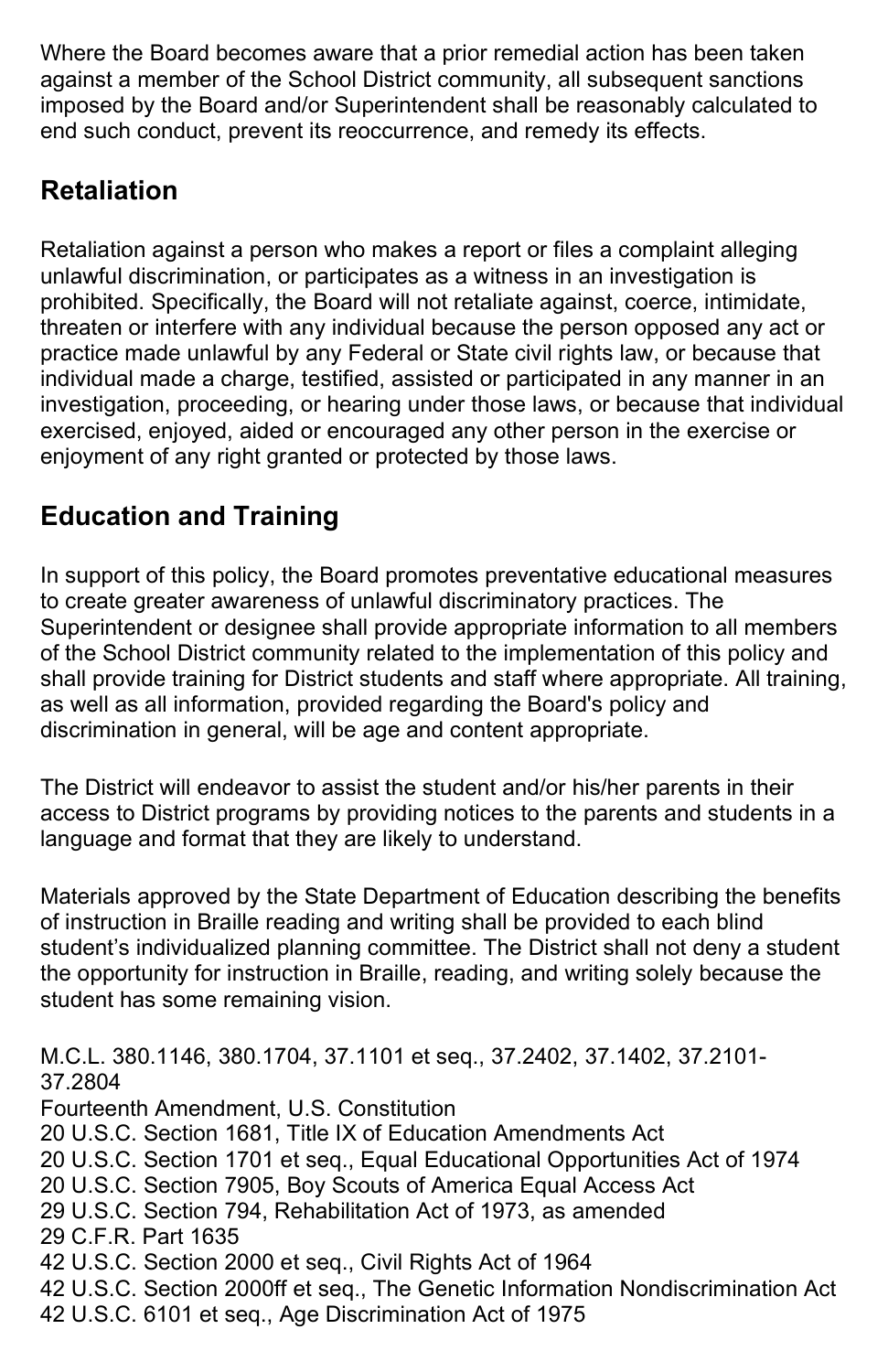34 C.F.R. Part 110 (7/27/93)

Vocational Education Program Guidelines for Eliminating Discrimination and Denial of Services, Department of Education, Office of Civil Rights, March 1979 42 U.S.C. 12101 et seq., The Americans with Disabilities Act of 1990, as amended

Title III of the No Child Left Behind Act of 2001

Revised 12/11/06 Revised 1/10/11 Revised 6/23/14

**© Neola 2014**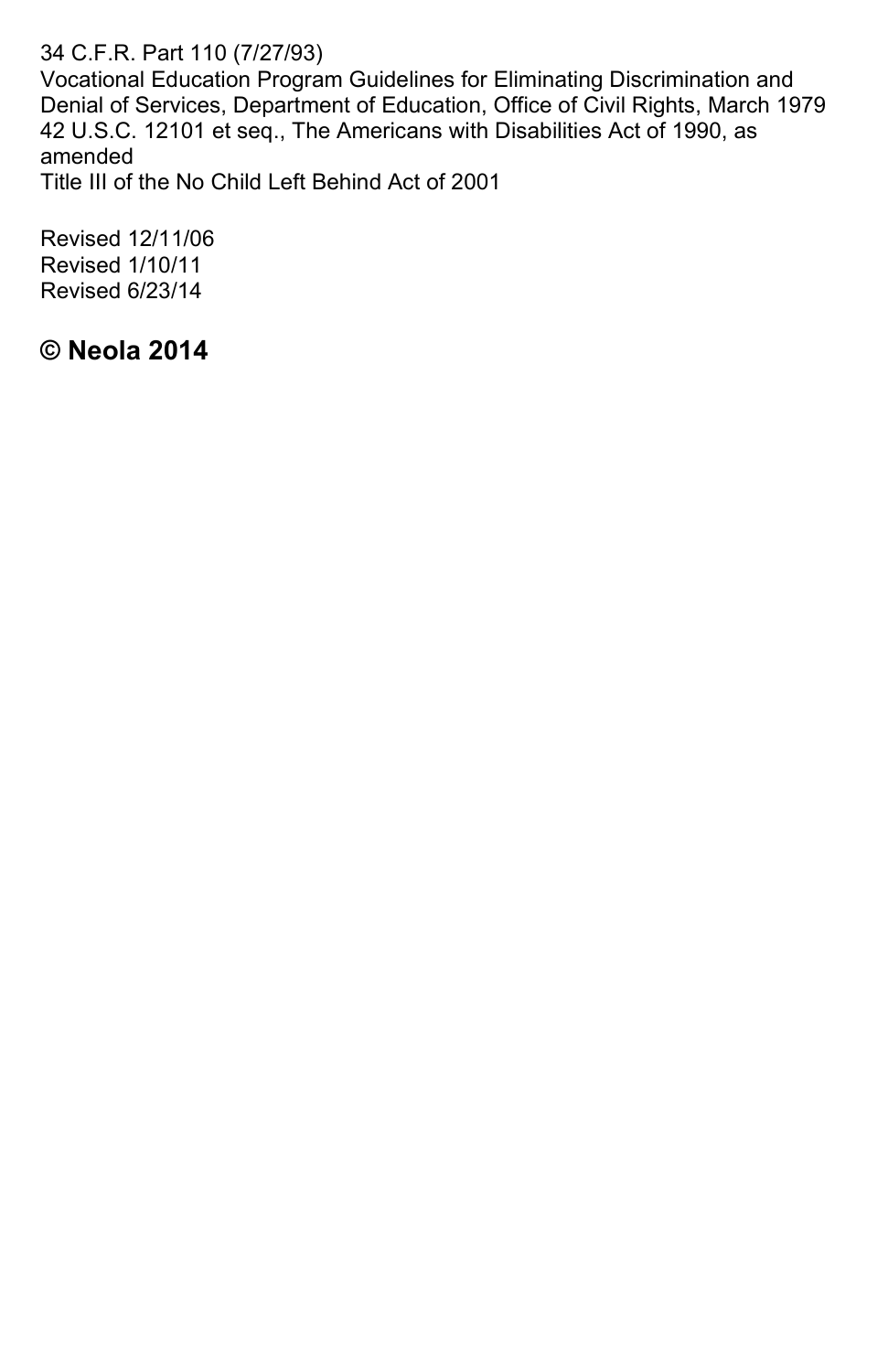# Appendix B Owosso Public Schools Bylaws & Policies

# **2260.01 - SECTION 504/ADA PROHIBITION AGAINST DISCRIMINATION BASED ON DISABILITY**

Pursuant to Section 504 of the Rehabilitation Act of 1973 ("Section 504"), the Americans with Disabilities Act of 1990, as amended ("ADA") and the implementing regulations (collectively "Section 504/ADA"), no otherwise qualified individual with a disability shall, solely by reason of his/her disability, be excluded from participation in, be denied the benefits of, or be subjected to discrimination under any program or activity receiving Federal financial assistance. The Board of Education does not discriminate in admission or access to, or participation or treatment in its programs or activities. As such, the Board's policies and practices will not discriminate against students with disabilities and will make accessible to qualified individuals with disabilities its facilities, programs, and activities. No discrimination will be knowingly permitted against any individual with a disability on the sole basis of that disability in any of the programs, activities, policies, and/or practices in the District.

"An individual with a disability" means a person who has, had a record of, or is regarded as having, a physical or mental impairment that substantially limits one or more major life activities. Major life activities are functions such as caring for one's self, performing manual tasks, walking, seeing, hearing, eating, sleeping, standing, lifting, bending, speaking, breathing, learning, reading, concentrating, thinking, communicating, and working.

Major life activities also include the operation of a major bodily function, including, but not limited to, functions of the immune system, normal cell growth, digestive, bowel, bladder, neurological, brain, respiratory, circulatory, endocrine, and reproductive functions.

An impairment that is episodic in nature or in remission is considered a disability if it would substantially limit a major life activity when active.

The determination of whether an impairment substantially limits a major life activity must be made without regard to the ameliorative effects of mitigating measures such as medication, medical supplies, equipment or appliances, low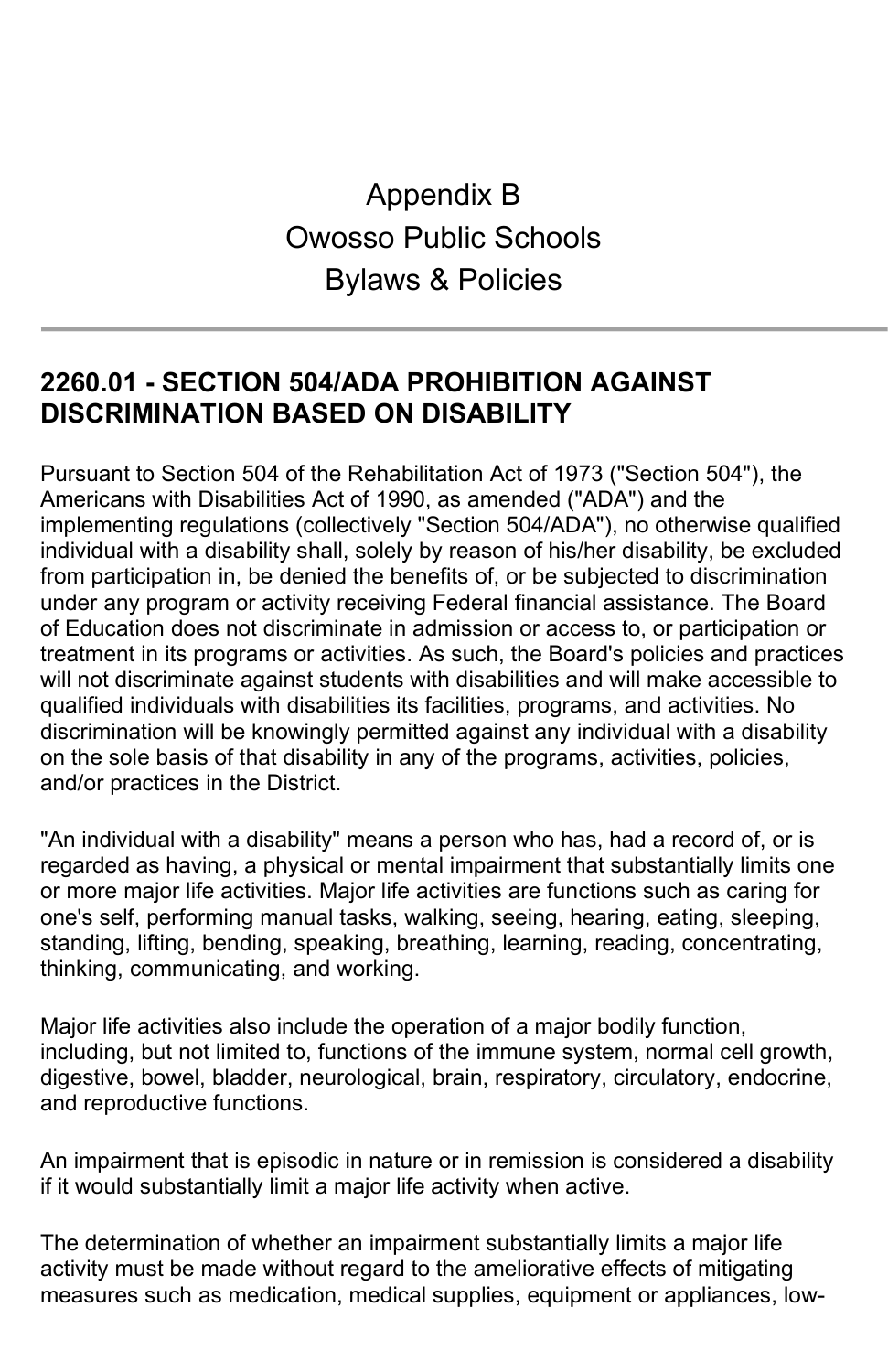vision devices (not including ordinary eyeglasses or contact lenses), prosthetics (including limbs and devices), hearing aids and cochlear implants or other implantable hearing devices, mobility devices, oxygen therapy equipment or supplies, assistive technology, reasonable accommodations or auxiliary aides or services, or learned behavioral or adaptive neurological modifications.

With respect to public preschool, elementary and secondary educational services, a qualified person with a disability means a disabled person:

- A. who is of an age during which nondisabled persons are provided educational services;
- B. who is of any age during which it is mandatory under Michigan law to provide educational services to disabled persons; or
- C. to whom the State is required to provide a free appropriate public education pursuant to the Individuals with Disabilities Education Improvement Act (IDEIA).

With respect to vocational education services, a qualified person with a disability means a disabled person who meets the academic and technical standards requisite to admission or participation in the vocational program or activity.

# **Compliance Officer(s)**

The Board designates the following individual(s) to serve as the District's 504 Compliance Officer(s)/ADA Coordinator(s) (hereinafter referred to as the "District Compliance Officer(s)".

| <b>Beverly White</b>        | <b>Bridgit Spielman</b>             |
|-----------------------------|-------------------------------------|
| Human Resources Coordinator | <b>Principal Central Elementary</b> |
| 645 Alger St.               | 600 W Oliver St                     |
| Owosso, MI 48867            | Owosso, MI 48867                    |
| 989-729-5671                | 989-729-5786                        |
| white@owosso.k12.mi.us      | spielman@owosso.k12.mi.us           |

The name(s), title(s), and contact information of this/these individual(s) will be published annually on the School District's web site.

Building Principals shall serve as Building Section 504/ADA Compliance Officer(s) ("Building Compliance Officers").

The District Compliance Officer(s) are responsible for coordinating the District's efforts to comply with and fulfill its responsibilities under Section 504 and Title II of the ADA. A copy of Section 504 and the ADA, including copies of the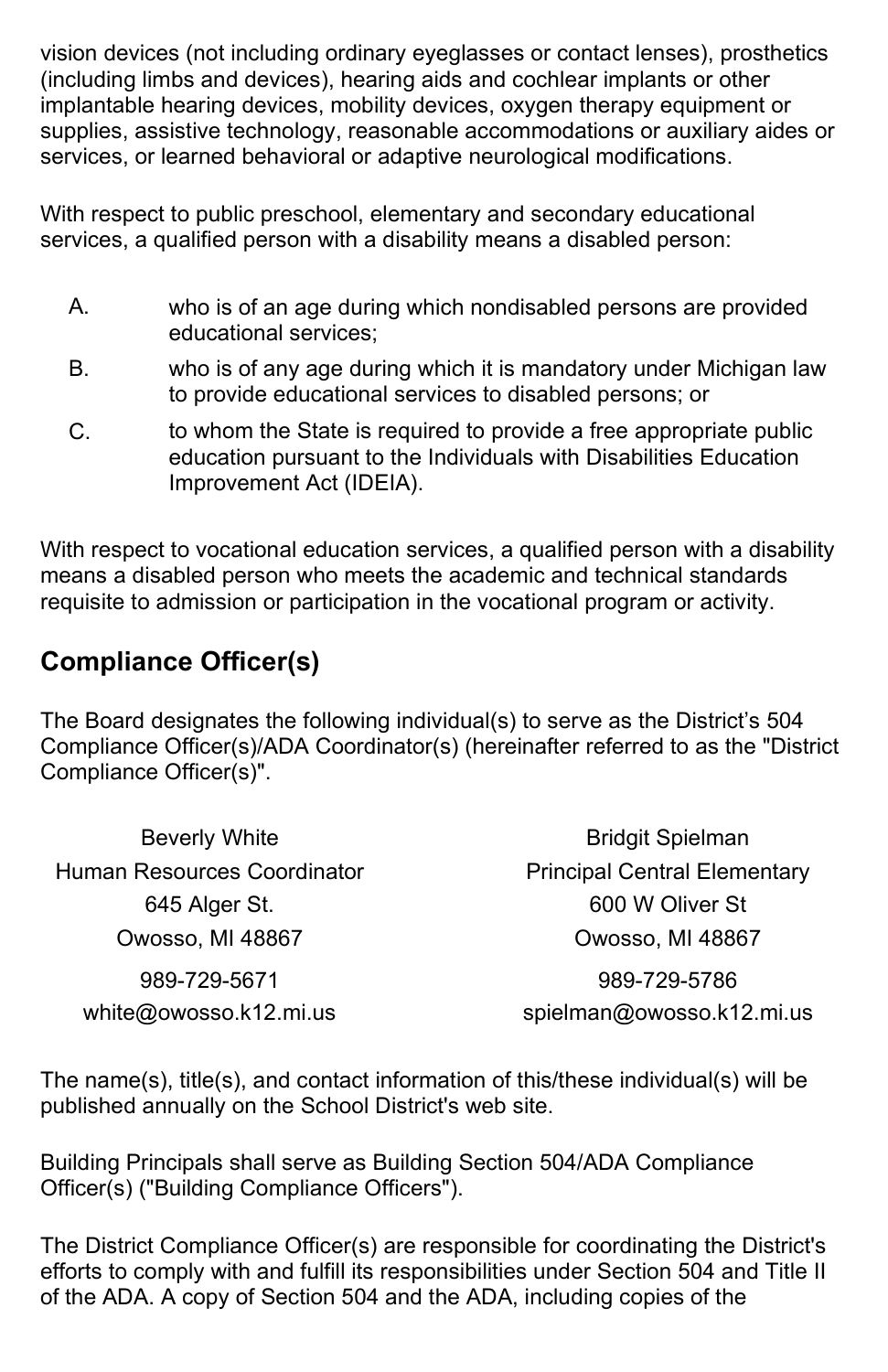implementing regulations, may be obtained from the District Compliance Officer(s).

The District Compliance Officer(s) will oversee the investigation of any complaints of discrimination based on disability, which may be filed pursuant to the Board's adopted internal complaint procedure, and will attempt to resolve such complaints.

The Board will provide for the prompt and equitable resolution of complaints alleging violations of Section 504/ADA. See below. The Board will further establish and implement a system of procedural safeguards in accordance with Section 504, including the right to an impartial due process hearing. See AG 2260.01B.

# **Training**

The District Compliance Officer(s) will also oversee the training of employees in the District so that all employees understand their rights and responsibilities under Section 504 and the ADA, and are informed of the Board's policies, administrative guidelines and practices with respect to fully implementing and complying with the requirements of Section 504/ADA.

The Board will provide in-service training and consultation to staff responsible for the education of persons with disabilities, as necessary and appropriate.

# **Facilities**

No qualified person with a disability will, because the District's facilities are inaccessible to or unusable by persons with disabilities, be denied the benefits of, be excluded from participation in, or otherwise be subjected to discrimination under any program or activity to which Section 504/ADA applies.

For facilities constructed or altered after June 3, 1977, the District will comply with applicable accessibility standards. For those existing facilities constructed prior to June 3, 1977, the District is committed to operating its programs and activities so that they are readily accessible to persons with disabilities. This includes, but is not limited to, providing accommodations to parents with disabilities who desire access to their child's educational program or meetings pertinent thereto. Programs and activities will be designed and scheduled so that the location and nature of the facility or area will not deny a student with a disability the opportunity to participate on the same basis as students without disabilities.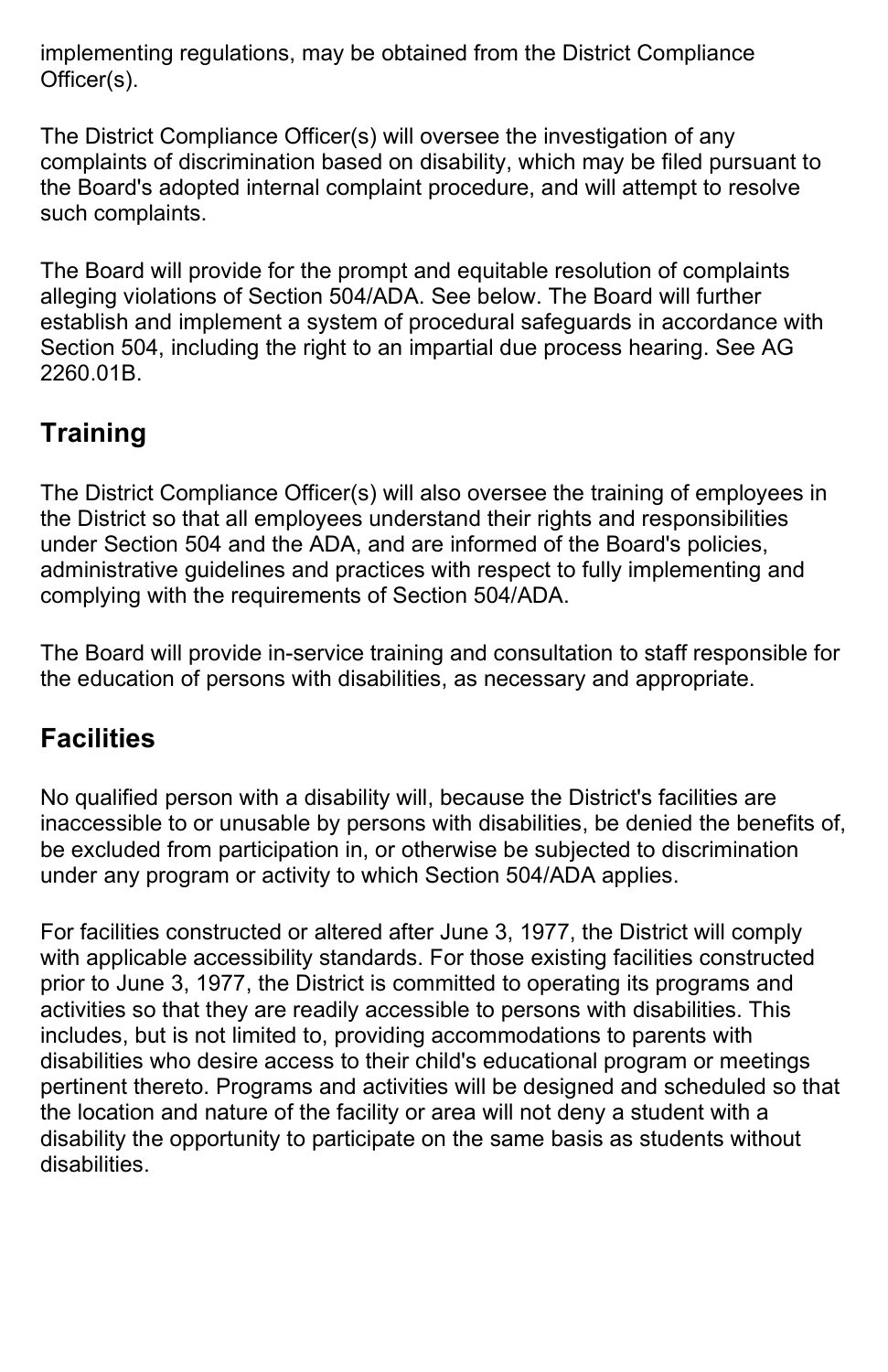# **Education**

The Board is committed to identifying, evaluating, and providing a free appropriate public education (FAPE) to students within its jurisdiction who have a physical or mental impairment that substantially limits one or more major life activities, regardless of the nature or severity of their disabilities.

An appropriate education may include regular or special education and related aids and services to accommodate the unique needs of students withdisabilities. For disabled students who are not eligible for specially designed instruction under the IDEIA, the special education and related aids and services (including accommodations/modifications/interventions) they need in order to have their needs met as adequately as the needs of nondisabled students are met, shall be delineated, along with their placement, in a Section 504 Plan (Form 2260.01A F13). Parents/guardians/custodians ("parents") are invited and encouraged to participate fully in the evaluation process and development of a Section 504 Plan.

The Board is committed to educating (or providing for the education of) each qualified person with a disability who resides within the District with persons who are not disabled to the maximum extent appropriate. Generally, the District will place a person with a disability in the regular educational environment unless it is demonstrated that the education of the person in the regular environment, even with the use of supplementary aids and services cannot be achieved satisfactorily. If the District places a person in a setting other than the regular educational environment, it shall take into account the proximity of the alternate setting to the person's home.

The District will provide non-academic extracurricular services and activities in such a manner as is necessary to afford qualified persons with disabilities an equal opportunity for participation in such services and activities. Non-academic and extracurricular services and activities may include counseling services, physical recreational athletics, transportation, health services, recreational activities, special interests groups or clubs sponsored by the District, referrals to agencies that provide assistance to persons with disabilities, and employment of students. In providing or arranging for the provision of meals and recess periods, and non-academic and extracurricular services and activities, including those listed above, the District will verify that persons with disabilities participate with persons without disabilities in such services and activities to the maximum extent appropriate.

# **Notice**

Notice of the Board's policy on nondiscrimination in education practices and the identity of the District's Compliance Officer(s) will be posted throughout the District, and published in the District's recruitment statements or general information publications.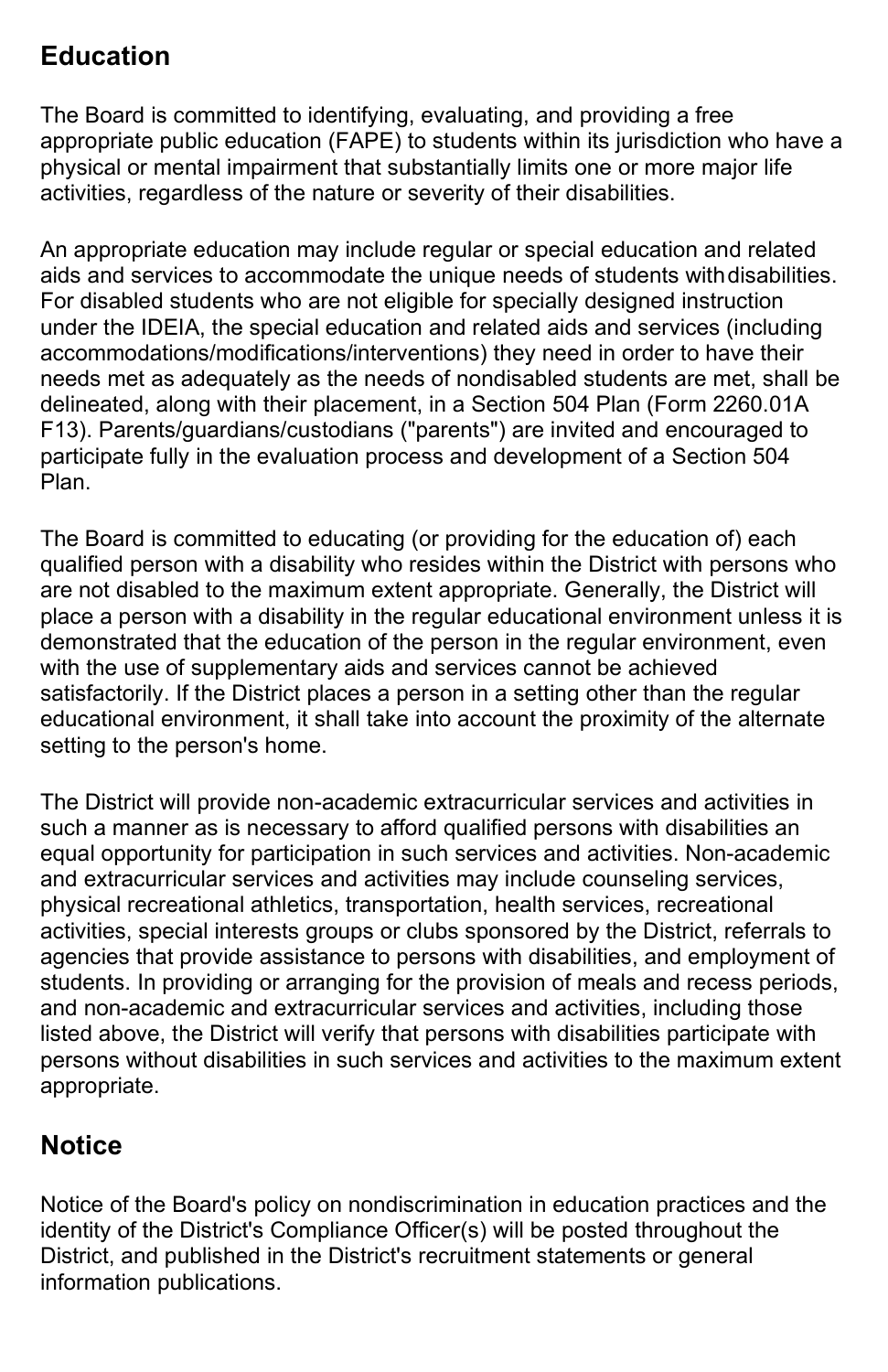# **Complaint Procedures**

If a person believes that s/he has been discriminated against on the basis of his/her disability, the person may utilize the following complaint procedures as a means of reaching, at the lowest possible administrative level, a prompt and equitable resolution of the matter.

In accordance with Section 504 of the Rehabilitation Act of 1973 and its implementing regulations ("Section 504"), parents and students will be notified of their right to file an internal complaint regarding an alleged violation, misinterpretation or misapplication of Section 504. In addition, students and their parents will be notified of their right to file a complaint with the U.S. Department of Education's Office for Civil Rights. Finally, students and parents will beadvised of their right to request a due process hearing before an Impartial Hearing Officer (IHO) regarding the identification, evaluation or educational placement of persons with disabilities, and their right to examine relevant educationrecords.

Internal complaints and requests for due process hearings must be put in writing and must identify the specific circumstances or areas of dispute that have given rise to the complaint or the request for a hearing, and offer possible solutions to the dispute. The complaint or request for due process hearing must be filed with a District Compliance Officer within specified time limits. The District's Compliance Officer is available to assist individuals in filing a complaint or request.

# **Internal Complaint Procedures**

An internal complaint may be filed by a student and/or parent. A student and/or parent may initiate the internal complaint procedure when s/he/they believe that a violation, misapplication or misinterpretation of Section 504 has occurred. Additionally, the following procedure may be used for any disagreement with respect to actions regarding the identification, evaluation, or educational program or placement of students who are identified as disabled or believed to be disabled pursuant to Section 504, and are not eligible under the IDEIA, except in the case of disciplinary actions where the provisions of the Student Code of Conduct apply. Use of the internal complaint procedure is not a prerequisite to the pursuit of other remedies, including the filing of a complaint with the U.S. Department of Education's Office for Civil Rights or requesting a due process hearing.

Step 1 Investigation by the Building Compliance Officer: A student or parent may initiate an investigation by filing a written internal complaint with the Building Compliance Officer. The complaint should fully describe the circumstances giving rise to the dispute and how the child is adversely affected. The complaint must be filed as soon as possible, but not longer than thirty (30) calendar days after disclosure of the facts giving rise to the complaint. The Building Compliance Officer shall conduct an impartial investigation of the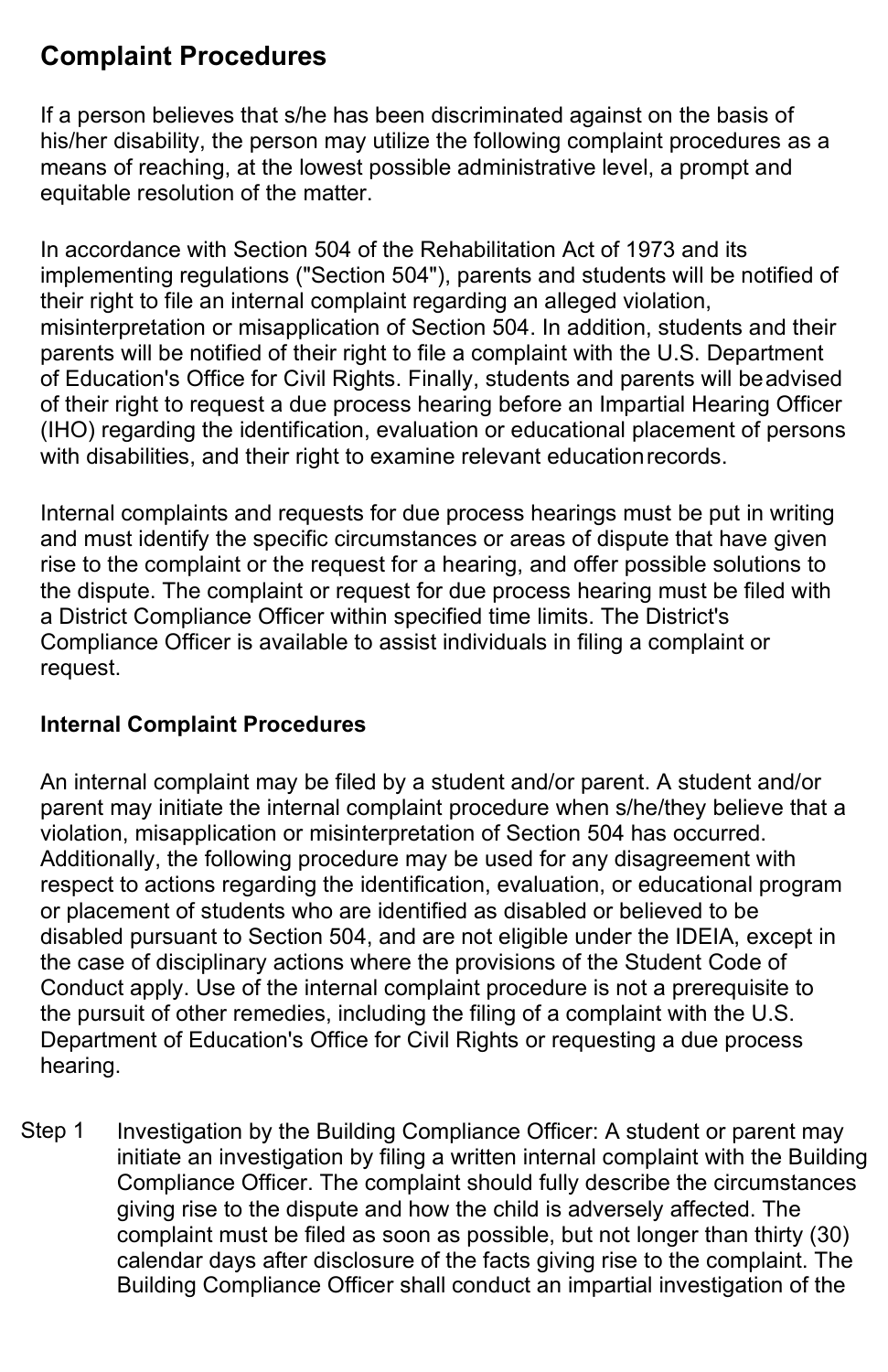complaint. As part of the investigation, the Building Compliance Officer shall permit the complainant to present

Witnesses and other evidence in support of the complaint. The investigation shall be completed within fifteen (15) school days of the written complaint being filed. The Building Compliance Officer will notify the complainant in writing of his/her decision.

- Step 2 Appeal to the District Compliance Officer: If the complaint is not resolved satisfactorily at Step 1, the student or parent may appeal the Building Compliance Officer's decision in writing to the District Compliance Officer. The appeal must be made within five (5) school days following receipt of the Building Compliance Officer's decision. The District Compliance Officer will review the case, may conduct an informal hearing, and will notify all parties in writing of his/her decision within ten (10) school days of receiving the appeal.
- Step 3 If the complaint is not resolved satisfactorily at Step 2, the student or parent may request a due process hearing, provided the complaint involves an issue related to the identification, evaluation, or placement of the student.

If it is determined that the Complainant was subjected to unlawful discrimination, the Building and District COs must identify what corrective action will be taken to stop, remedy, and prevent the recurrence of the discrimination/retaliation. The corrective action should be reasonable, timely, age-appropriate and effective, and tailored to the specific situation.

# **OCR Complaint**

At any time, if a student or parent believes that s/he has been subjected to discrimination based upon his/her disability in violation of Section 504 or the ADA, the individual may file a complaint with the U.S. Department of Education's Office for Civil Rights ("OCR"). The OCR can be reached at:

> U.S. Department of Education Office for Civil Rights Cleveland Office 1350 Euclid Avenue, Suite 325 Cleveland, Ohio 44115 (216) 522-4970 FAX: (216) 522-2573 TDD: (216) 522-4944